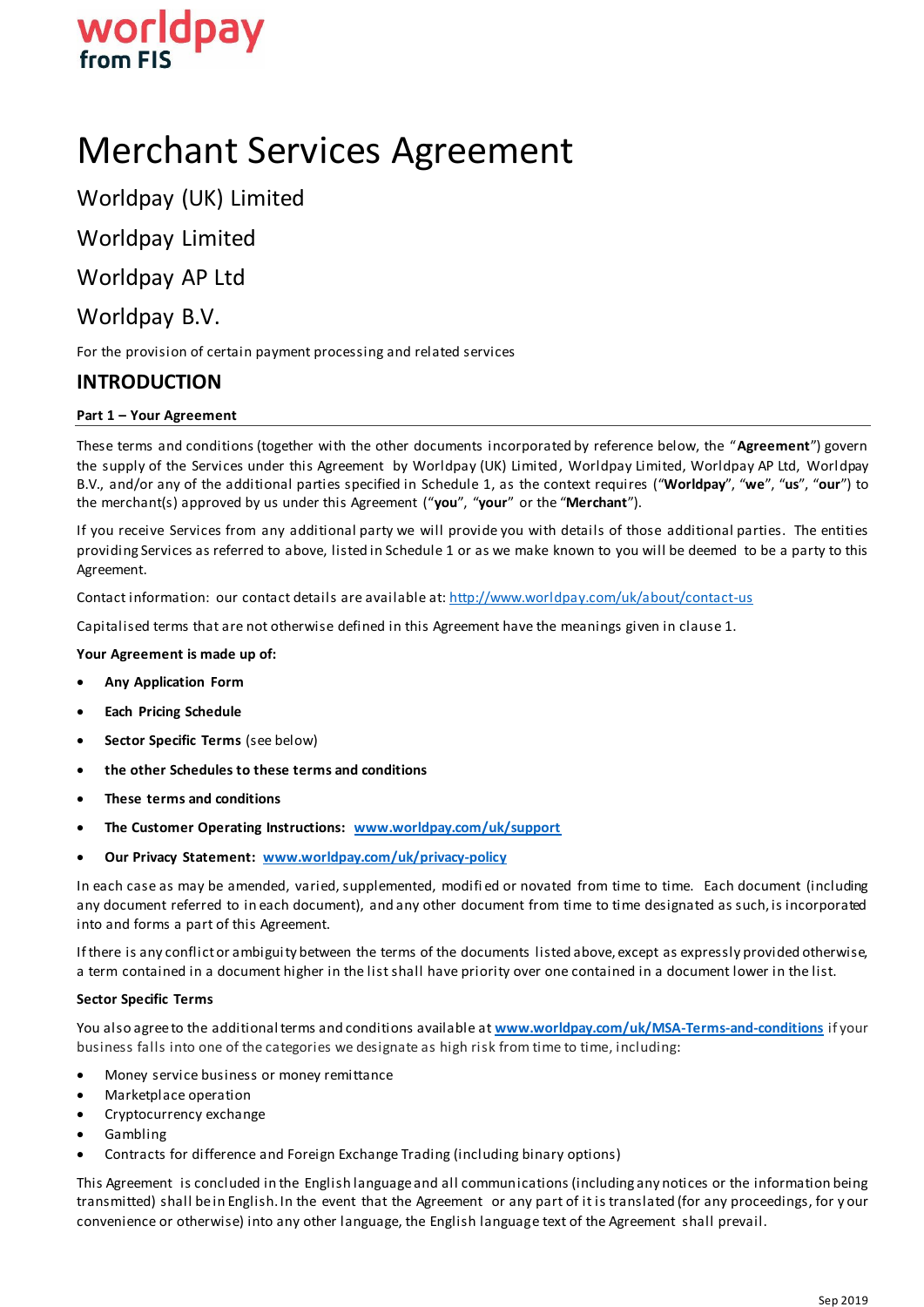During the term of this Agreement, we will provide a copy of your Agreement to you upon request.

# **Part 2 – Key features**

**This Agreement contains important information you must read.** You must ensure you understand and comply with the terms of the Agreement. If necessary, seek **independent legal advice**.

This section explains some of the key features of your Agreement with references to relevant clauses.

| <b>Key feature:</b>                                                                                                                                                                                                                                                                                                                                                                                                                                                                                                                                   | <b>More information:</b>                                                                                                                                   |
|-------------------------------------------------------------------------------------------------------------------------------------------------------------------------------------------------------------------------------------------------------------------------------------------------------------------------------------------------------------------------------------------------------------------------------------------------------------------------------------------------------------------------------------------------------|------------------------------------------------------------------------------------------------------------------------------------------------------------|
| AUTHORISATION NO GUARANTEE OF PAYMENT                                                                                                                                                                                                                                                                                                                                                                                                                                                                                                                 | <b>Customer Operating</b>                                                                                                                                  |
| What is an Authorisation?<br>➤                                                                                                                                                                                                                                                                                                                                                                                                                                                                                                                        | Instructions, sections 3,<br>$4$ and $5$                                                                                                                   |
| Authorisation of a transaction is a confirmation from the Card Issuer (or Alternative Payment<br>Provider) that at the time the transaction is taken there are sufficient funds available to cover the<br>transaction and (for Card payments) the Card has not been reported as lost or stolen.                                                                                                                                                                                                                                                       |                                                                                                                                                            |
| Does receiving an Authorisation mean I will be paid?<br>➤                                                                                                                                                                                                                                                                                                                                                                                                                                                                                             |                                                                                                                                                            |
| No. Receiving an Authorisation for a Transaction is no guarantee of payment. It does not confirm<br>the authenticity of the Card presenter or the Card, nor does it guarantee payment.                                                                                                                                                                                                                                                                                                                                                                |                                                                                                                                                            |
| CHARGEBACKS AND ASSESSMENTS                                                                                                                                                                                                                                                                                                                                                                                                                                                                                                                           | Clauses 6 and 12.5(G)                                                                                                                                      |
| What is a Chargeback?<br>➤                                                                                                                                                                                                                                                                                                                                                                                                                                                                                                                            | <b>Customer Operating</b>                                                                                                                                  |
| A Chargeback is the technical term used by Card Schemes where a transaction is disputed by a<br>cardholder and where funds may not be remitted to you or if they already have been, where you<br>may be required to pay these back. We use the term Chargeback in the Agreement to cover similarly<br>disputed transactions in relation to Alternative Payment Methods.                                                                                                                                                                               | Instructions, sections 3<br>and 4 (in particular 4.7)                                                                                                      |
| Chargebacks allow transactions to be reversed under specified circumstances. These may include<br>where a card is used fraudulently, or where goods are not of a satisfactory quality or you fail to<br>deliver prepaid goods or services. These transactions tend to be referred to as "disputed<br>transactions".                                                                                                                                                                                                                                   |                                                                                                                                                            |
| What does this mean for me?<br>⋗                                                                                                                                                                                                                                                                                                                                                                                                                                                                                                                      |                                                                                                                                                            |
| You are liable for each Chargeback and these represent a debt immediately payable from you to us.                                                                                                                                                                                                                                                                                                                                                                                                                                                     |                                                                                                                                                            |
| Please refer to the Customer Operating Instructions for further information about Chargebacks,<br>including the process for disputing a Chargeback. It may not always be possible however for you to<br>dispute Chargebacks successfully, even where you have provided goods or services. This is a risk of<br>your business, which you accept.                                                                                                                                                                                                       |                                                                                                                                                            |
| If you receive what we consider to be excessive levels of chargebacks, refunds or declined<br>transactions, we may terminate this Agreement.                                                                                                                                                                                                                                                                                                                                                                                                          |                                                                                                                                                            |
| EXCLUSIONS AND LIMITATIONS OF LIABILITY                                                                                                                                                                                                                                                                                                                                                                                                                                                                                                               | Clause 15                                                                                                                                                  |
| This Agreement contains important exclusions and limitations on our liability to you and your<br>liability to us. Most of these are contained in clause 15. You should ensure you have read and<br>understood the exclusions and limitations contained in this Agreement in full (including those listed<br>in this table) so that you can ensure that you have adequate protections (e.g., insurance and<br>business continuity arrangements) in place for your business, to cover you in cases where our<br>liability has been limited or excluded. | See also Clauses 4.9,<br>4.11, 6.8, 11.3, 15.6,<br>27.2, 27.3, 29.1,<br>paragraphs 1.6, 2.5 and<br>4.9 of Schedule 4, and<br>paragraph 17 of<br>Schedule 5 |
| <b>KEEPING US INFORMED</b>                                                                                                                                                                                                                                                                                                                                                                                                                                                                                                                            | Clause $3.2(B) - (D)$                                                                                                                                      |
| You must only use the Services in connection with the sale and supply of goods or services which<br>commonly fall within the type of business you have identified to us. You must keep us informed<br>(among other things) about changes to the nature of goods or services your business offers, and<br>any website address through which you trade.                                                                                                                                                                                                 | <b>Customer Operating</b><br>Instructions, section 2.3                                                                                                     |
| Additionally, we are required by law to undertake regular customer verification exercises and<br>require your cooperation with these.                                                                                                                                                                                                                                                                                                                                                                                                                 |                                                                                                                                                            |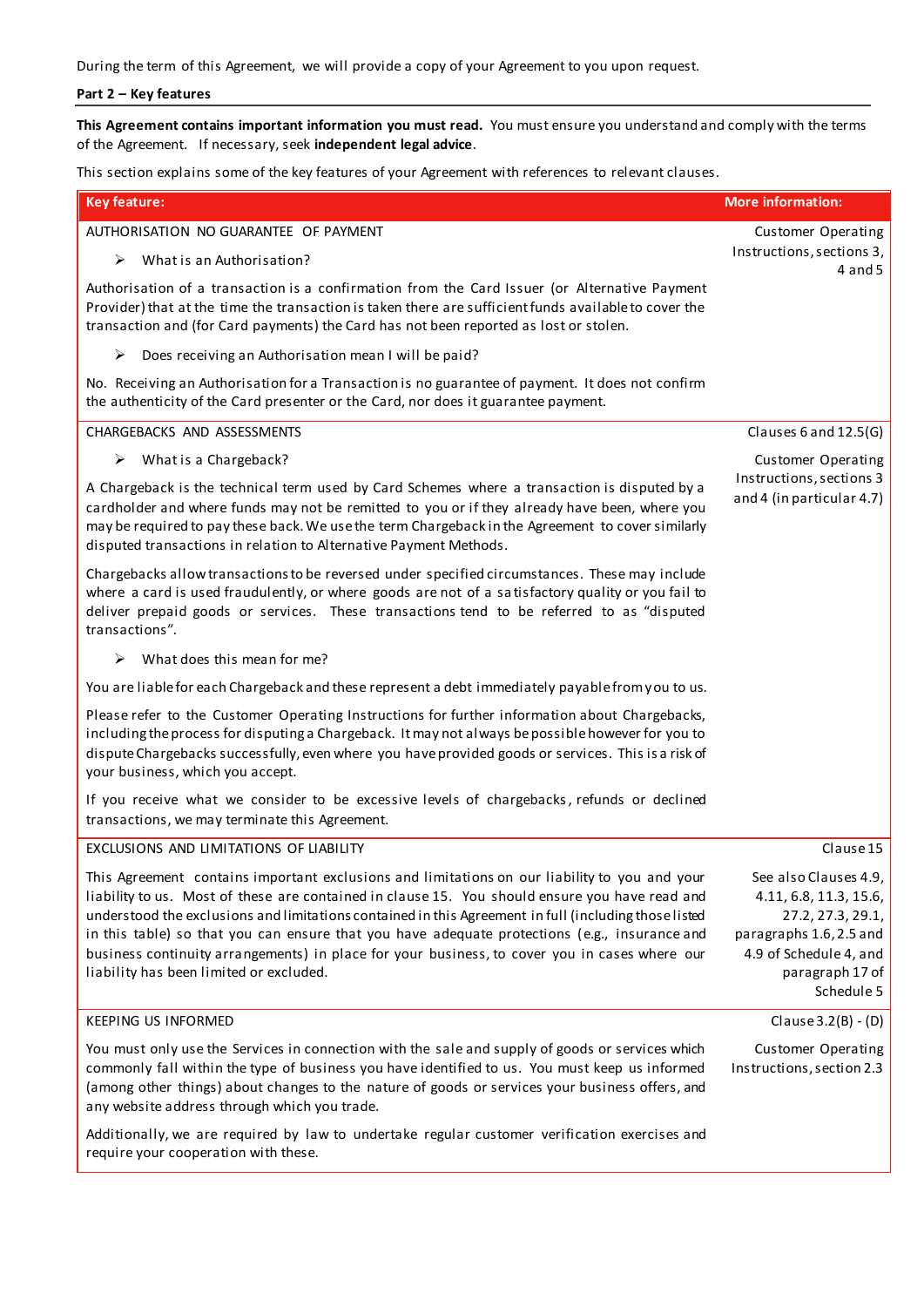| <b>Key feature:</b>                                                                                                                                                                                                                                                                                                                                                                                                                                                                                                                                                                                                                                                                      | <b>More information:</b>                                      |
|------------------------------------------------------------------------------------------------------------------------------------------------------------------------------------------------------------------------------------------------------------------------------------------------------------------------------------------------------------------------------------------------------------------------------------------------------------------------------------------------------------------------------------------------------------------------------------------------------------------------------------------------------------------------------------------|---------------------------------------------------------------|
| RECORD KEEPING                                                                                                                                                                                                                                                                                                                                                                                                                                                                                                                                                                                                                                                                           | Clauses 18 and 2.7                                            |
| What do I need to do?<br>➤                                                                                                                                                                                                                                                                                                                                                                                                                                                                                                                                                                                                                                                               | <b>Customer Operating</b>                                     |
| It is important you retain records of transactions and store these securely. You may need to provide<br>records in order to receive or retain payments for goods or services, for example where a<br>Chargeback is raised or potentially fraudulent activity has occurred.                                                                                                                                                                                                                                                                                                                                                                                                               | Instructions, section 4 (in<br>particular 4.3.9 and<br>4.4.2) |
| Failure to keep records will negatively impact your ability to dispute chargebacks successfully. It<br>may also lead to you not receiving funds for payments you have processed.                                                                                                                                                                                                                                                                                                                                                                                                                                                                                                         |                                                               |
| THIRD PARTY PROCESSING & UNAUTHORISED USE OF TERMINALS                                                                                                                                                                                                                                                                                                                                                                                                                                                                                                                                                                                                                                   | Clauses:                                                      |
| You must only use the Services provided under this Agreement to process payments for goods or<br>services you are providing to a Buyer. You must not use the Services to process payments on behalf<br>of a third party, for goods or services being provided by a third party, where no goods or services<br>are being provided to a Buyer, or without your authorisation.                                                                                                                                                                                                                                                                                                              | 3.2(A)<br>3.3<br>3.4                                          |
| You are responsible for controlling the use of your terminals, access codes and merchant data<br>account. If these are used without your authorisation, you will be liable for any resulting losses.                                                                                                                                                                                                                                                                                                                                                                                                                                                                                     | 24.1                                                          |
| Who is a "third party"?<br>➤                                                                                                                                                                                                                                                                                                                                                                                                                                                                                                                                                                                                                                                             |                                                               |
| Third parties include is any party (e.g. a limited company or an individual) who has not entered into<br>this Agreement (e.g., is not a signatory to this Agreement). This may include other persons within<br>your business such as other companies within your corporate group or ownership, or a separate<br>sole trader operating at the same premises.                                                                                                                                                                                                                                                                                                                              |                                                               |
| What about if my business changes hands?<br>➤                                                                                                                                                                                                                                                                                                                                                                                                                                                                                                                                                                                                                                            |                                                               |
| This Agreement is personal to you and cannot be transferred by you to a third party. Where your<br>business changes hands and a new legal entity owns or operates the business neither you nor the<br>new legal entity may use the Services to process payments for goods or services being provided.<br>Contact us well in advance of your business changing hands to let us know when this will happen<br>and so we can explain what will be required to close your account. If the new legal entity would<br>like to use Worldpay, we can discuss relevant steps with them, but our usual account opening<br>procedures will apply before we can agree to provide them with services. |                                                               |
| What does it mean if third party processing occurs?<br>➤                                                                                                                                                                                                                                                                                                                                                                                                                                                                                                                                                                                                                                 |                                                               |
| If you use the Services to process payments for goods or services that you are not providing as<br>principal to a Buyer, you will not receive remittance of funds from us and will also be liable for any<br>fraud/chargebacks irrespective of the fact you have processed transactions on behalf of someone<br>else. You may also be liable as a result of any consequent breach of this Agreement (including<br>Network Rules and related Assessments) and we will have the right to terminate your agreement<br>with us.                                                                                                                                                              |                                                               |
| NETWORK RULES                                                                                                                                                                                                                                                                                                                                                                                                                                                                                                                                                                                                                                                                            | Clauses 3 and 6                                               |
| Why are these so important<br>➤                                                                                                                                                                                                                                                                                                                                                                                                                                                                                                                                                                                                                                                          | <b>Customer Operating</b>                                     |
| The payments systems in connection with which we provide you Services under this Agreement<br>have rules in place. Among other things, these rules are to ensure standards are maintained and<br>adhered to by the various parties in the payments chain.                                                                                                                                                                                                                                                                                                                                                                                                                                | Instructions                                                  |
| Many of the obligations placed on you under this Agreement in part result from requirements in<br>the Network Rules.                                                                                                                                                                                                                                                                                                                                                                                                                                                                                                                                                                     |                                                               |
| What happens if I do not comply?<br>➤                                                                                                                                                                                                                                                                                                                                                                                                                                                                                                                                                                                                                                                    |                                                               |
| Failure to comply with the Network Rules, or provisions of this Agreement based on Network Rules,<br>constitute a breach of this Agreement and may result in Services being suspended or terminated.<br>It may also result in Assessments (e.g. fines or charges), which may be significant in value and for<br>which you will be liable.                                                                                                                                                                                                                                                                                                                                                |                                                               |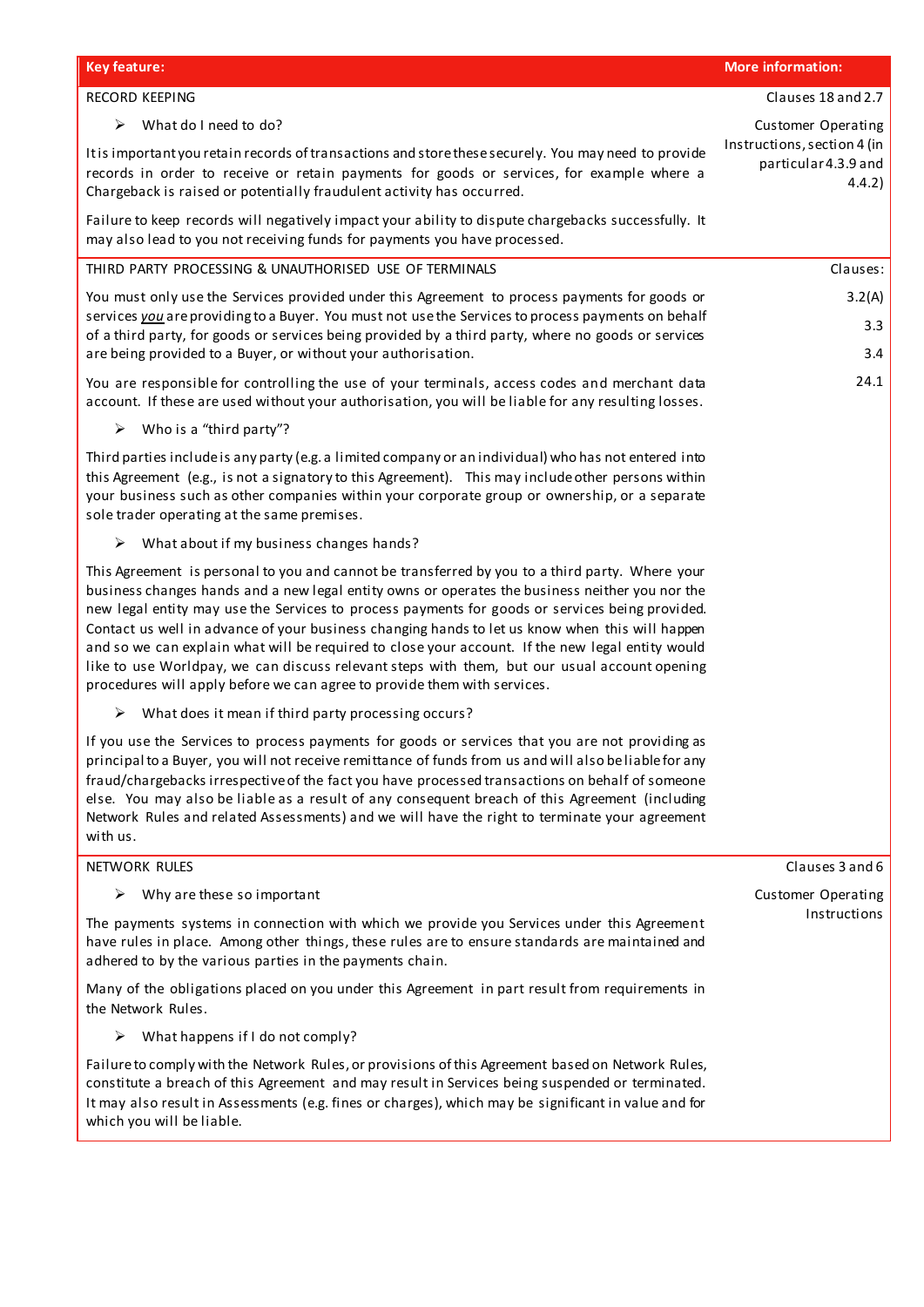| <b>Key feature:</b>                                                                                                                                                                                                                                                                                                                                                                                                                                                                                                                                                                                            | <b>More information:</b>                                           |
|----------------------------------------------------------------------------------------------------------------------------------------------------------------------------------------------------------------------------------------------------------------------------------------------------------------------------------------------------------------------------------------------------------------------------------------------------------------------------------------------------------------------------------------------------------------------------------------------------------------|--------------------------------------------------------------------|
| USE OF THIRD PARTY PRODUCTS AND SERVICE PROVIDERS                                                                                                                                                                                                                                                                                                                                                                                                                                                                                                                                                              | Clause 3.2(H)                                                      |
| Where you use hardware, software or services provided by a third party in connection with any<br>Service we provide you under this Agreement, you will be solely responsible for ensuring that both<br>you and the third party maintain the compatibility and compliance of such products with (a) any<br>relevant data security or other payments standards and (b) the Services we provide. Third Party<br>Products will not be maintained or kept up to date by us, under this Agreement or otherwise.                                                                                                      | 15.5(D)<br>Schedule 4                                              |
| DATA PROTECTION                                                                                                                                                                                                                                                                                                                                                                                                                                                                                                                                                                                                | Clause 17 (Data)                                                   |
| As payments involve a substantial amount of cardholder, transaction and other data, data<br>protection is a particular concern and is subject to substantial regulation. The data provisions of this<br>Agreement reflect this concern and highlight the specific obligations both we and you have in<br>relation to processing payment data. These include implementing appropriate security measures<br>and where necessary, obtaining payment user consent and displaying privacy notices to payment<br>users as well as assisting payment users in exercising rights of access, erasure, data porting etc. | Clause 19 (Provision and<br>disclosure of data and<br>information) |
| <b>TAX</b>                                                                                                                                                                                                                                                                                                                                                                                                                                                                                                                                                                                                     | Clause 4.2                                                         |
| Fees and other sums payable under this Agreement are exclusive of VAT and any other applicable<br>Taxes, for which you are liable.                                                                                                                                                                                                                                                                                                                                                                                                                                                                             |                                                                    |
| If you and we are jointly liable for any Tax, you are responsible to pay it or, if we choose to pay it<br>for you, you agree to immediately reimburse us or we can choose to deduct it from sums we owe<br>you.                                                                                                                                                                                                                                                                                                                                                                                                |                                                                    |
| If we are required by Applicable Law to make a Tax Deduction from sums we owe you, we will do<br>so and remit the net amount to you. We will not be obliged to increase or gross-up any payment<br>on account of the Tax Deduction.                                                                                                                                                                                                                                                                                                                                                                            |                                                                    |
| If a Tax Authority requires information from us in relation to you and/or Transactions processed<br>under this Agreement, you acknowledge and agree that we may provide such information. You<br>agree to provide us with your Tax identification details on request.                                                                                                                                                                                                                                                                                                                                          |                                                                    |

**IMPORTANT: The key features listed above are not a complete list or overview of the terms, and the clauses listed may not be the only clauses that apply to the various features. This summary is not intended to have any legal effect and is only intended as an explanation of some key features. Reading this introductory section is not a substitute for reading, understanding and complying with the terms of your Agreement.**

### **Part 3 – Services and Suppliers of the Services**

Certain Services are subject to additional terms and conditions:

| <b>Service</b>                 | Where you can find the additional terms and conditions applicable to it |
|--------------------------------|-------------------------------------------------------------------------|
| Alternative Acquiring Services | Schedule 2                                                              |
| Gateway                        | Schedule 4, Part 1 of these terms and conditions                        |
| CPC/DCC                        | Schedule 4, Part 2 of these terms and conditions                        |
| Fraud Management Service       | Schedule 4, Part 3 of these terms and conditions                        |
| Account Updater                | Schedule 4, Part 4 of these terms and conditions                        |
| Unregulated Terminal Hire      | Schedule 5 of these terms and conditions                                |
| Worldpay Total                 | Please refer to the separate Worldpay Total Application Form.           |
| Pazien Pro                     | www.worldpay.com/uk/MSA-Terms-and-conditions                            |

Where provided to you by us under this Agreement, the following Worldpay Group Companies provide the following Services:

| <b>Worldpay Group Company</b> | <b>Services</b>                                  |
|-------------------------------|--------------------------------------------------|
| Worldpay (UK) Limited         | Where they are provided from the United Kingdom: |
|                               | Card Acquiring Services                          |
|                               | Terminal Hire                                    |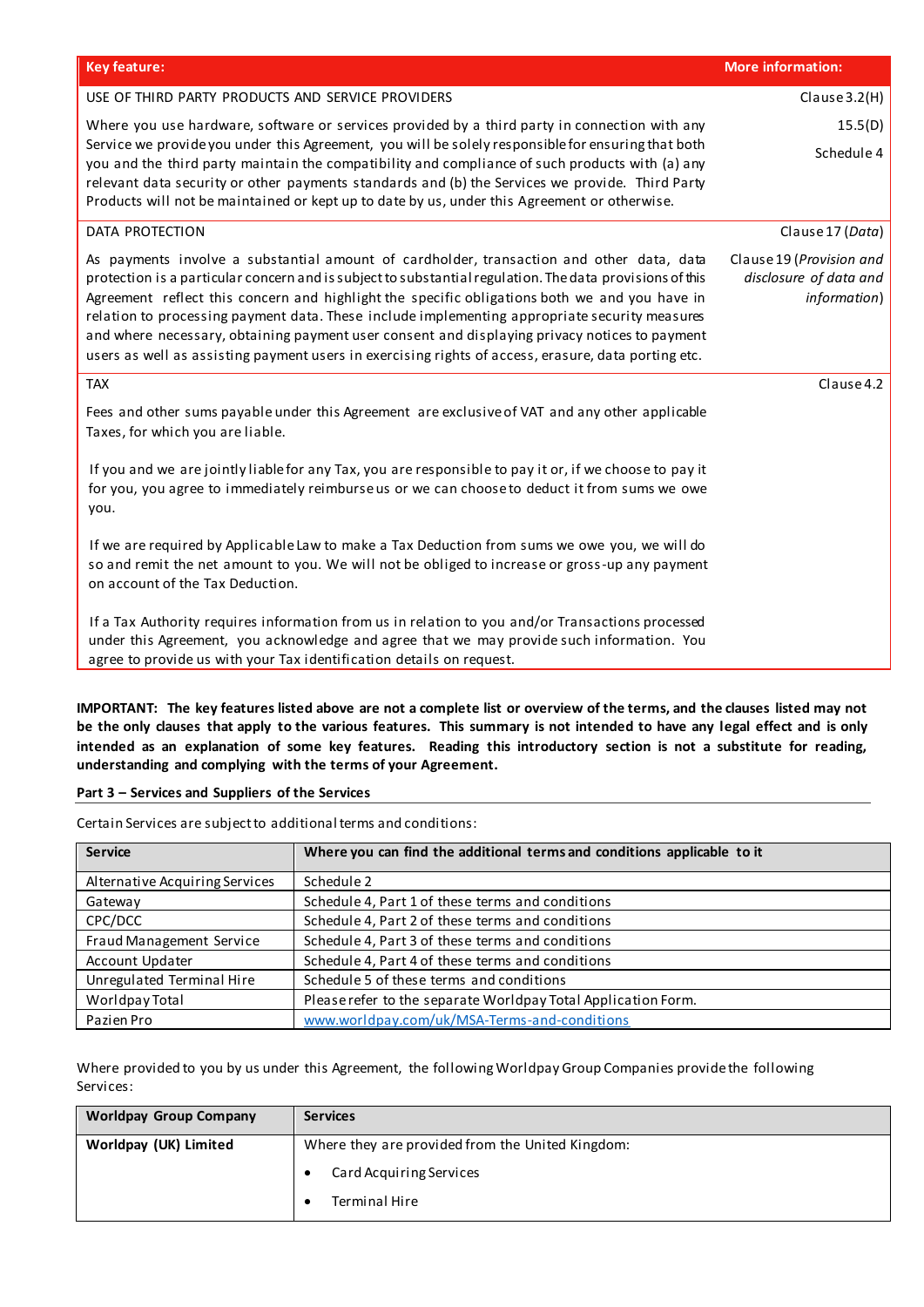|                              | Technical Services (excluding Worldpay Total Managed Service, Pazien, High Capacity<br>$\bullet$<br>Gateway o Fraud Management Services)                                                                                                                                                                                              |
|------------------------------|---------------------------------------------------------------------------------------------------------------------------------------------------------------------------------------------------------------------------------------------------------------------------------------------------------------------------------------|
| <b>Worldpay Limited</b>      | Alternative Acquiring Services<br>٠                                                                                                                                                                                                                                                                                                   |
|                              | Technical Services for eCommerce Transactions (including Gateway Services and<br>٠<br>CPC/DCC Services)                                                                                                                                                                                                                               |
|                              | "Corporate Gateway" services, which are supplied from its branch in the Netherlands<br>٠                                                                                                                                                                                                                                              |
| Worldpay AP Ltd.             | Alternative Acquiring Services<br>$\bullet$                                                                                                                                                                                                                                                                                           |
| Worldpay B.V.                | Card Acquiring Services<br>٠                                                                                                                                                                                                                                                                                                          |
|                              | <b>Terminal Hire</b>                                                                                                                                                                                                                                                                                                                  |
|                              | Technical Services (excluding Worldpay Total Managed Service, Pazien, High<br>Capacity Gateway o Fraud Management Services)                                                                                                                                                                                                           |
|                              | Alternative Acquiring Services                                                                                                                                                                                                                                                                                                        |
|                              | Technical Services for eCommerce Transactions (including Gateway Services)                                                                                                                                                                                                                                                            |
|                              | Worldpay B.V. is our service provider based in the Netherlands. Services will be provided to<br>you by Worldpay B.V if you are registered or established in Europe (excluding the UK) or<br>other non-European jurisdictions. Please refer to the Application Form to confirm whether<br>you will receive services from Worldpay B.V. |
| <b>Payment Trust Limited</b> | High Capacity Gateway                                                                                                                                                                                                                                                                                                                 |
| YESpay International Limited | Fraud Management Services<br>Worldpay Total Managed Services                                                                                                                                                                                                                                                                          |
| Pazien, Inc.                 | Pazien                                                                                                                                                                                                                                                                                                                                |
|                              |                                                                                                                                                                                                                                                                                                                                       |

#### **Part 4 – Payment Services Regulations**

This Agreement applies to merchants of any size. However, you acknowledge and agree that, if at the time you enter into this Agreement, you are a "Large Enterprise" or "Large Charity" (as defined below), or you are otherwise capable of doing so, then you:

- confirm that you are not a consumer, micro-enterprise or a charity within the meaning of the Payment Services Regulations or any equivalents thereof which have been implemented locally where you are incorporated;
- agree that none of the provisions of Part 6 (*Information requirements for payment services*) of the Payment Services Regulations 2017 (or any equivalents thereof which have been implemented locally where you are incorporated) applies to this Agreement;
- agree that regulations 66(1) (*charges*), 67(3) and (4) (*withdrawal of consent*), 75 (*evidence on authentication and execution*), 77 (*payer or payee's liability for unauthorised transactions*), 79 (*refunds for direct debits*), 80 (*requests for direct debit refunds*), 83 (*revocation of a payment order*), 91 (*defective execution of payer-initiated transactions*), 92 (*defective execution of payee-initiated transactions*) and 94 (*liability for charges and interest*) of the Payment Services Regulations 2017 (or any equivalents thereof which have been implemented locally where you are incorporated) do not apply to this Agreement; and
- agree that the time period for notifying us of any unauthorised or incorrectly executed payment transaction is any such period specified in this Agreement rather than the period specified in regulation 74(1) (*notification of unauthorised or incorrectly executed payment transactions*) of the Payment Services Regulations 2017 (or any equivalents thereof which have been implemented locally where you are incorporated).

You acknowledge and agree that you are a "**Large Enterprise**" if:

your annual turnover and/or annual balance sheet total exceeds

£2 million, if you enter into this Agreement prior to 1 January 2012; or

€2 million (or sterling equivalent), if you enter into this Agreement on or after 1 January 2012; or

you have ten (10) or more employees,

You acknowledge and agree that you are a "**Large Charity**" if:

you are a charity with an annual income of £1 million or more.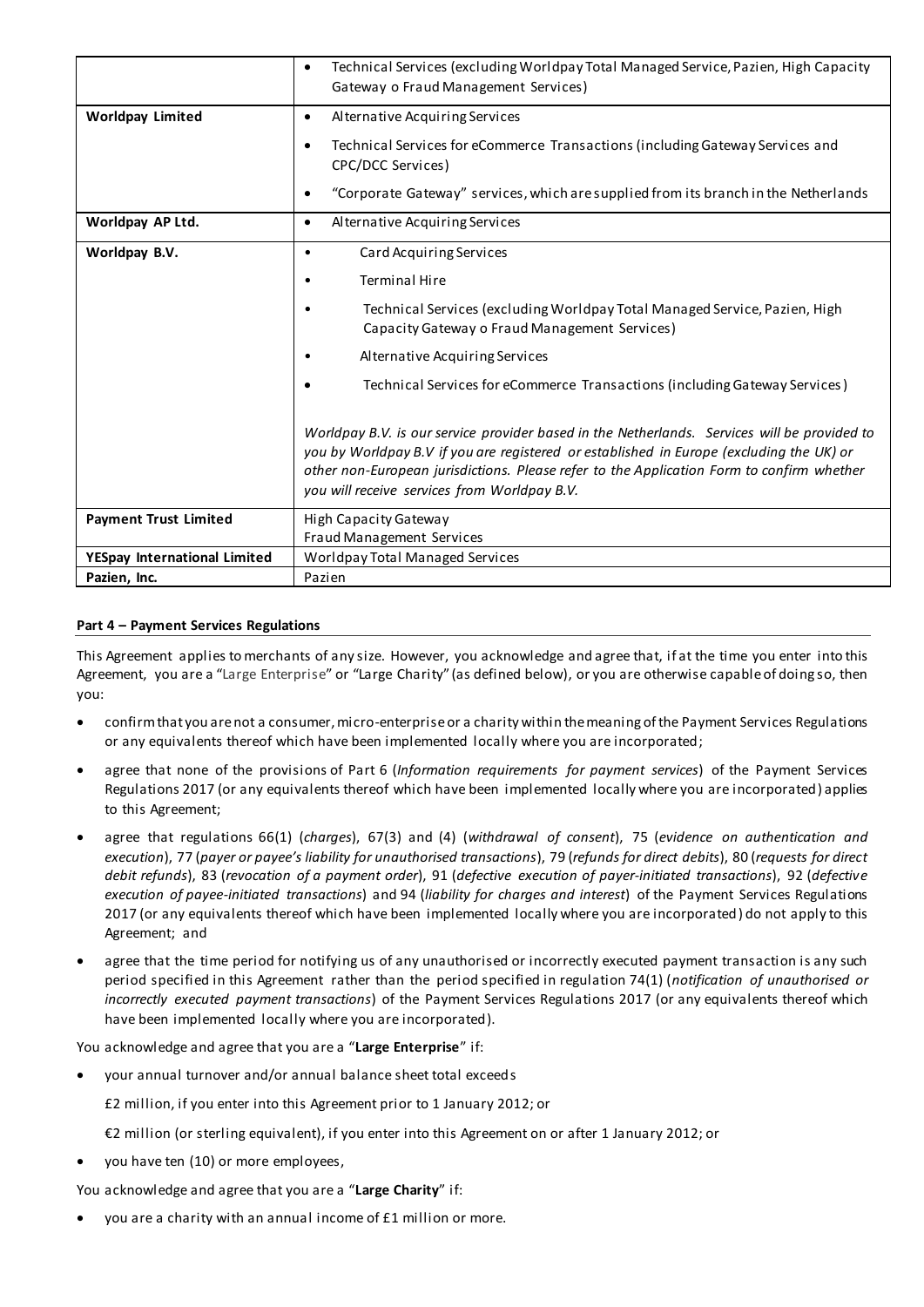#### **Part 5 – Terminal Hire and the Consumer Credit Act**

Where you wish to hire one or more Terminals from us and you are:

- (A) an individual; or
- (B) a partnership consisting of 2 or 3 persons not all of whom are bodies corporate; or
- (C) an unincorporated body of persons which does not consist entirely of bodies corporate and is not a partnership,

(in each case, within the meanings give to those terms as used in the Consumer Credit Act 1974) then the hire shall be governed by Regulated Terminal Hire Terms which are separate from, and independent of, this Agreement.

If you are not within one of the categories defined in (A) to (C) above, then the Terminal Hire shall be subject to the Unregulated Terminal Hire Terms in Schedule 5.

There is a Minimum Hire Period specified in each of the Regulated Terminal Hire Terms and the Unregulated Terminal Hire Terms. Please note that both Terminal Hire Agreements provide that if the rental arrangement termi nates for any reason before the end of the relevant Minimum Hire Period, certain monies will be payable and the Terminal will need to be returned to us.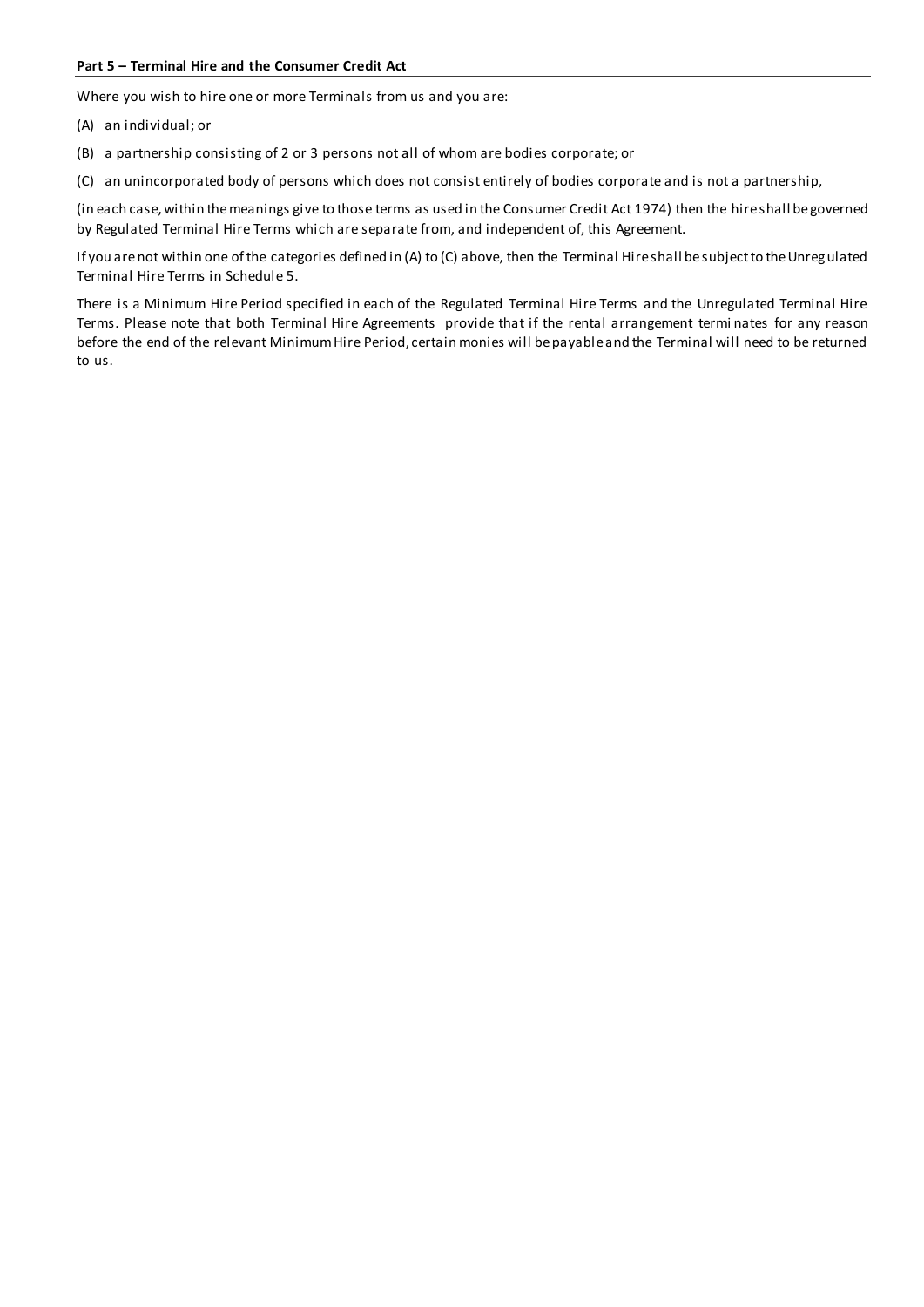# **MERCHANT SERVICES AGREEMENT – TERMS AND CONDITIONS**

#### **1. DEFINITIONS AND INTERPRETATION**

1.1. In this Agreement, the following terms shall have the following meanings (unless the context otherwise requires):

"**Access Code**" means each personal identification number and/or password that is necessary to enable you to access or use your Merchant Data Account and/or any Service;

"**Acquirer**" means a Person who supplies Acquiring Services to you under this Agreement where that Person is one of us, and not an **Other Acquirer**;

"**Acquiring Services**" means both Card Acquiring Services and Alternative Acquiring Services;

"**Alternative Payment Method**" means a payment method (other than Cards) specified in Schedule 2, or as otherwise approved by us in writing from time to time;

"**Alternative Payment Provider**" mean, for each Alternative Payment Method, the provider of such payment method;

"**Alternative Acquiring Services**" mean, for each Alternative Payment Method, both: (A) the processing by us of Transactions, Chargebacks and Refunds; and (B) the receipt and disbursement of related funds (except where we are acquiring direct debits and payment is made directly to you by the Buyer's bank); in each case arising from the use of the non-Card payment methods specified in Schedule 2;

"**Anticipated Liabilities**" means amounts required to cover any sum due under: (i) the indemnity in clause 14.1 in respect of potential or expected Refunds, Chargebacks, Chargeback Costs, any liability or expected liability relating to a Transaction or Assessments; or (ii) any liability or potential liability of yours under this Agreement;

"**Applicable Law**" means all laws or regulations (and including the requirements of any Regulatory Authority) applicable to a Party (including a Party's rights or obligations) or to any Transaction or Refund for the time being in force in any jurisdiction;

"**Application Form**" means each application form that we ask you to submit when applying for the provision of Services, any attached Pricing Schedule, and any attached addendum or addendum you subsequently accept (e.g. a Worldpay Total Addendum);

"**Arrangement**" means a Voluntary Arrangement under the Insolvency Act 1986 or the Insolvent Partnerships Order 1994 or a Scheme of Arrangement under sections 895 to 901 of the Companies Act 2006, or similar or analogous event in relation to you in this or any other jurisdiction;

"**Assessment**" means any assessment, fine, liquidated damages, fee, cost, expense or charge of any nature which a Card Scheme, Other Financial Institution, Alternative Payment Provider or any other third party levies on you or us at any time, directly or indirectly, in relation to a Service, Transaction or any other aspect of our or such third party's relationship with you;

"**Authorisation**" means: (A) in the case of the Acquiring Services related to Cards: the confirmation at the time of a Transaction from the relevant Card Issuer that the Card used to pay for the Transaction has not been blocked for any reason or listed as lost or stolen or as having had its security compromised and that there are sufficient funds available for the relevant Transaction; and (B) in the case of Alternative Acquiring Services: authorisation of a Transaction, including, where applicable, the confirmation from the relevant Other Financial Institution or Alternative Payment Provider that adequate funds are available at the time of the Transaction to pay for the relevant Transaction; and "**Authorise**" and "**Authorised**" shall be construed accordingly;

"**Authorisation Request**" means a request for Authorisation;

"**Authorised User**" means an individual authorised by you to access your Merchant Data Account;

"**Business Day**" means a day other than a Saturday, Sunday or public holiday in England on which banks are open for normal banking business in London, United Kingdom;

"**Buyer**" means a Person who or which has ordered goods and/or services from you and has initiated a Transaction in respect of that order, including a Cardholder;

"**Capture**" means, in relation to Card Acquiring Services, our transmission of a payment instruction in relation to a Transaction to a Card Scheme for onward transmission to a Card Issuer to enable the earmarking of funds by a Card Issuer in a Cardholder's account for Settlement;

"**Capture Request**" means, in relation to Gateway Services, the submission by you to the Acquirer, Other Acquirer or Alternative Payment Provider via the Gateway Service of Data relating to a specific Transaction after receipt of the Authorisation for the purposes of executing a payment instruction in respect of a Transaction;

"**Card**" means a credit, debit, charge, purchase or other payment card issued by a Card Issuer under a Card Scheme whose payments we are able to process (as notified by us to you from time to time);

"**Card Acquiring Services**" means the Authorisation, Capture and Settlement by us of a Card related Transaction, and the processing by us of Chargebacks, Refunds, Representments and/or Retro-Charges in respect of Cards;

"**Cardholder**" means a Person who or which is the authorised user of a Card;

"**Card Issuer**" means a Person which issues Cards;

"**Card Not Present Transaction**" or "**CNP**" mean a Point of Sale Transaction in which the Buyer uses a Card but is not present at the point of sale;

"**Card Schemes**" means schemes governing the issue and use of Cards listed in Schedule 6, or as may be approved and notified by us to you in writing from time to time;

"**Centre of Main Interests**" mean the place where you maintain your registered office or if different, where you conduct the administration of your interests on a regular basis;

"**Chargeback**" means either: (i) any circumstances where Card Issuers, Card Schemes and/or Other Financial Institutions either refuse to Settle a Transaction or demand payment from us in respect of a Transaction that has been Settled and/or in respect of which Remittance been made to you; or (ii) (in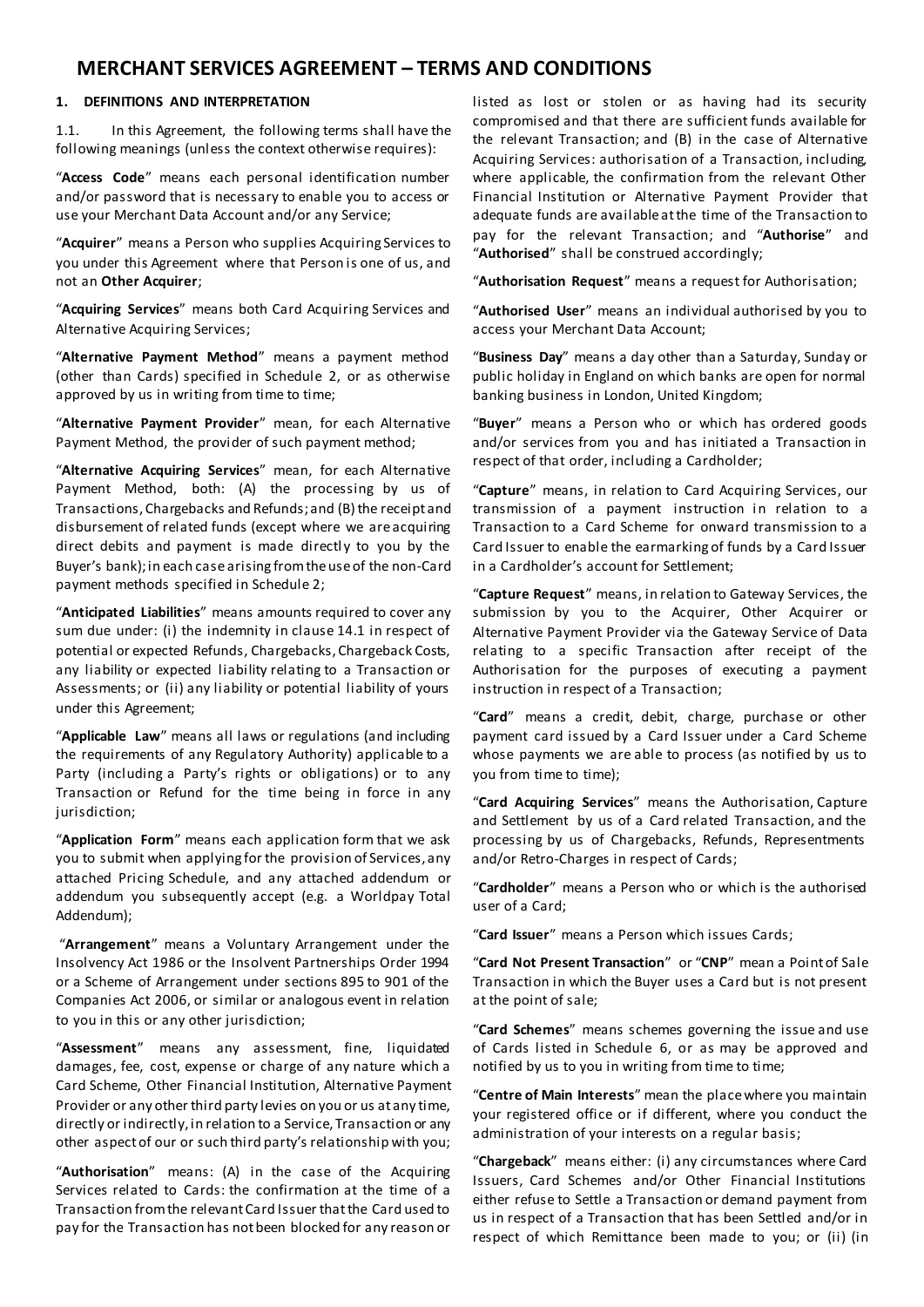respect of an Alternative Payment Method) any Reversed Payment (as defined in Schedule 2); or (iii) any other circumstance where any Alternative Payment Provider or Other Financial Institution either refuses to make a payment to us (including a Payment as defined in Schedule 2 or otherwise) or demands payment from us in respect of a disputed Payment or other payment made to us in respect of a Transaction, or in respect of which Payment or other payment has been made to you; in each case notwithstanding any Authorisation;

"**Chargeback Costs**" means our administrative charge for processing a Chargeback and any (i) reasonable costs, expenses, liabilities, and (ii) Assessments that we may incur as a result of or in connection with a Chargeback;

**"Claim"** means any action, proceeding, claim, demand or assessment (including Assessments), fine or similar charge whether arising in contract, tort (including negligence or breach of statutory duty) or otherwise;

"**Commencement Date**" means the date on which you are notified by us (in our sole and absolute discretion) that your application for provision of Services has been accepted;

"**Confidential Information**" means this Agreement and information relating to it (other than Transaction Data), or provided pursuant to it, that is designated as "confidential" or which by its nature is clearly confidential, howsoever presented, whether in oral, physical or electronic form and which is disclosed by one Party to another hereunder, including (but not limited to) pricing and specifications relating to the Services;

"**Contract Year**" means each successive 12 month period commencing on the Commencement Date;

"**Control**" or "**Controlled**" means the exercise, or ability to exercise or entitlement to acquire, direct or indirect control over you or us (as applicable), as defined in ss. 449 and 450 of the Corporation Tax Act 2010 and a "**Change of Control**" shall be deemed to have occurred if any Person or Persons who control(s) you or us at the Commencement Date subsequently cease to control you or us, as the case may be;

"**CPC/DCC Services**" means the Cardholder Preferred Currency Direct and Dynamic Currency Conversion Services, as described in Schedule 4;

"**Customer Due Diligence**" means the measures prescribed by the Money Laundering Regulations 2007 or any other Applicable Law;

"**Customer Operating Instructions**" or "**Merchant Operating Instructions**" mean any instructions, guidance or manuals made available by us at:

- <http://www.worldpay.com/uk/support/sme-support> and
- <http://www.worldpay.com/support/>

that include information and requirements relating to the Network Rules and the Services, as amended from time to time;

"**Data**" means documents, data and records of any kind relating to Transactions, Chargebacks, Representments, Retro-Charge or Refunds (including, for the avoidance of doubt, data relating to Cards and Buyers) and shall include Trans action Personal Data and Sensitive Authentication Data;

"**Data Controller**" means any Person who alone or jointly with others determines the purposes for which and the manner in which Personal Data are, or are to be, Processed;

"**Data Protection Authority**" means any authority which has jurisdiction over Worldpay or you in the area of protection of Personal Data;

"**Data Protection Legislation**" means all Law applicable to the protection of Personal Data from time to time, including the General Data Protection Regulation ((EU) 2016/679)) and/or the UK Data Protection Act 2018 together with other Law and regulations made under them;

"**Data Subject**" means an identified or identifiable individual whose Personal Data is Processed under this Agreement;

**"Dispute Management System"**: the online electronic request for information and Chargeback management and defence system provided or otherwise made available to you by Worldpay;

"**Documentation**" means any documents we supply to you from time to time, whether in physical or electronic form and whether in the form of text, graphics or still or moving images;

"**eCommerce Transactions**" or "**E-commerce Transactions**" mean Transactions which are sales in which the payment order is given via the internet, and excludes Mail Order/Telephone Order Transactions;

"**EEA**" means the European Economic Area;

"**Exchange Rate**" means the reference currency exchange rate we may notify to you from time to time. Our prevailing standard reference exchange rate is sourced from Bloomberg or an equivalent leading provider. The reference rate will fluctuate and is therefore indicative only;

"**Fees**" means the fees specified in the Application Form or Pricing Schedule;

"**Floor Limit**" means any monetary limit (of which we notify you from time to time) above which you must obtain our Authorisation prior to completing a Transaction;

"**Fraud Management Services**" has the meaning given to that term in Schedule 4, part 3;

"**Gateway Services**" means the provision by us of an online portal that (among other things, and pursuant to the provisions of Schedule 4) supports the processing of Authorisation Requests and Capture Requests and the transmission of Data by us between you and the Buyer and/or between you and an Acquirer or Other Acquirer to enable a Transaction, Representment or Retro-Charge or making a Refund over the internet. We do not enter into the possession of any funds in the course of providing the Gateway Services (or at all where the Gateway Services are provided and you are using an Other Acquirer);

"**Group Company**" in respect of a Party means: (i) any undertaking which, directly or indirectly, Controls or is Controlled by such Party; and (ii) any other undertaking which, directly or indirectly, Controls or is Controlled by any such undertaking;

"**Hosted Payment Pages**" means the Worldpay hosted payment pages which may be utilised by the Merchant as part of the Gateway Service;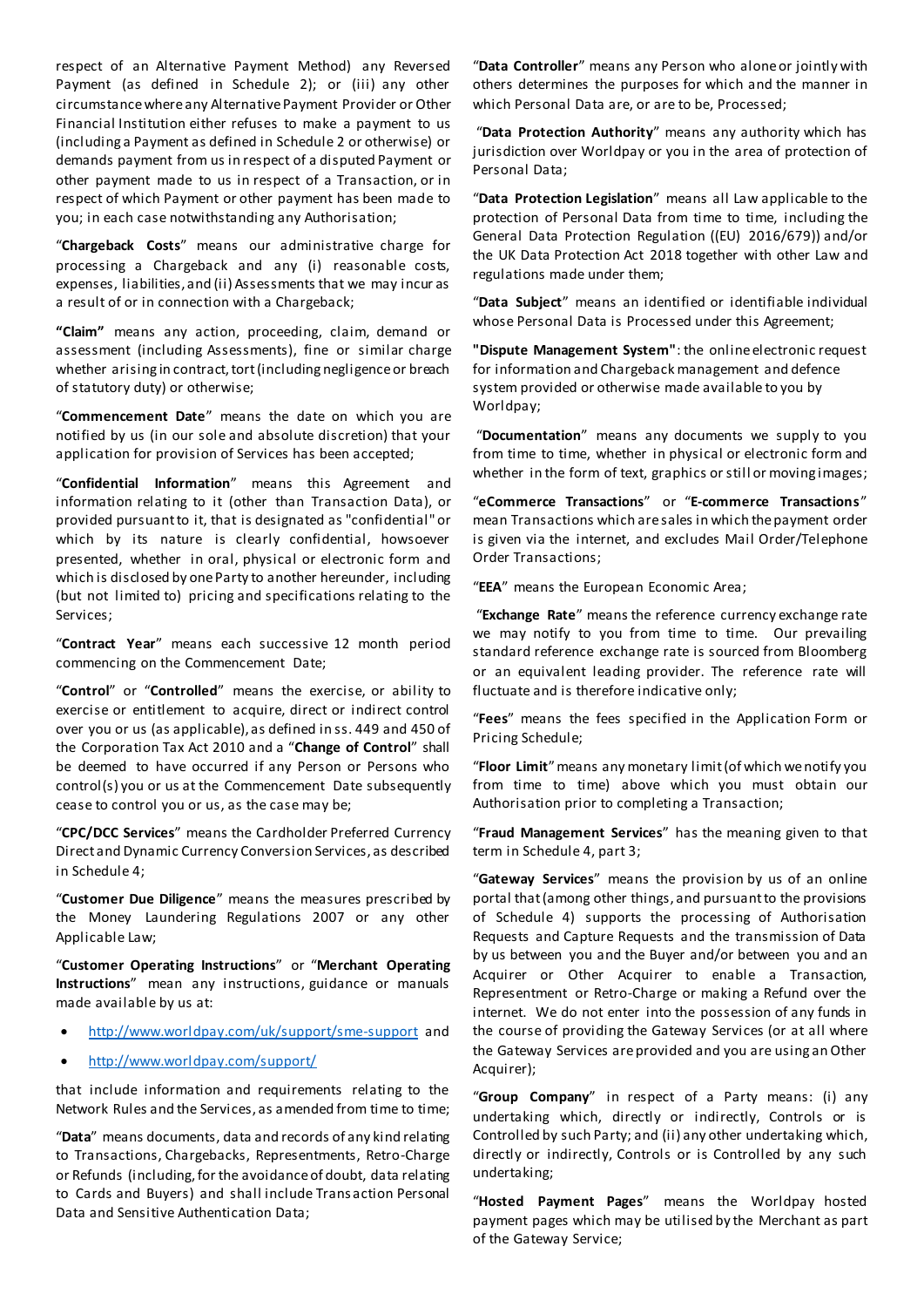"**Initial Term**" means, unless otherwise stated in your Application Form, a period of twelve (12) months commencing on the Commencement Date;

"**Insolvent**" means:

- (A) in respect of a person, that that person is unable to pay its debts as defined in s.123 (1) or (2) Insolvency Act 1986 **EXCEPT THAT** in the interpretation of this definition: (i) the words "it is proved to the satisfaction of the court that" in subsections (1)(e) and (2) of section 123 shall be deemed to be deleted; and (ii) a Party shall not be deemed to be unable to pay its debts if any demand under section 123(1)(a) or section 268(1)(a) is being contested in good faith by such Party and such Party has adequate funds to discharge the amount of such demand or if any such demand is satisfied before the expiration of 21 days from the date on which it is made;
- (B) (where you are an individual) you are the subject of a bankruptcy petition or order;
- (C) (where you are an individual) you are deemed either unable to pay your debts or as having no reasonable prospect of so doing, in either case, within the meaning of section 268 of the Insolvency Act 1986;
- (D) (where you are a partnership) you have any partner to whom any of the foregoing apply;
- (E) (where you are an individual) you die or, by reason of illness or incapacity (whether mental or physical), you are incapable of managing your own affairs or become a patient under any mental health legislation;

"**Intellectual Property Rights**" means any and all intellectual property rights of whatever nature and includes patents, inventions, know-how, proprietary knowledge, trade secrets and other confidential information, copyrights, database rights (including rights of extraction), design rights (registered or unregistered), copyright, trade marks, service marks, logos, internet domain names, business names, trade names, rights protecting goodwill and reputation, moral rights, all registrations or applications to register any of the aforesaid items, and all rights and forms of protection of a similar nature of any of the aforesaid items or having equivalent effect in any country or jurisdiction, rights in the nature of unfair competition rights and rights to sue for passing off;

"**Losses**" means any liabilities, losses, damages, charges, fines, costs and/or expenses (including reasonable and properly incurred legal fees and/or expenses);

"**Mail Order/Telephone Order Transactions**" or "**MOTO**" mean Transactions, which are Card Not Present Transactions, in which the Buyer pays using a Card concluded by telephone or mail order, other than eCommerce Transactions;

"**Merchant Bank Account**" means an account in your name with a duly authorised credit institution acceptable to us that is maintained by you for the purposes of receiving Remittances and paying your Fees due to us in accordance with clause 4.1;

"**Merchant Data Account**" means an electronic management information account in our systems containing Data related to your Transactions, Chargebacks, Refunds, Representments and Retro- Charges, and which may be made available to you from time to time such as Worldpay Dashboard (formerly My

Business Dashboard) or Pazien or any replacement product made available to you from time to time;

"**Merchant Material Adverse Change**" means any circumstance, event or series of events that we have reasonable grounds to believe materially adversely affects or may materially adversely affect your liabilities or potential liabilities; or your ability fully and promptly to perform and comply with any one or more of your obligations under this Agreement, including:

- (A) a material change in the nature of your business or the goods and/or services supplied by you;
- (B) a material positive or negative fluctuation month-onmonth in your Transaction volumes or the average value of your Transactions or the occurrence of such other event as may give rise in our discretion to a significant increase in our risk profile;
- (C) a material increase in your Chargeback, Refunds and/or declined Transactions levels relative to expected volume;
- (D) the occurrence of a material Assessment or multiple Assessments;
- (E) a Change of Control in respect of you, or a sale or other disposal of any substantial division or part of your business;
- (F) the withdrawal, removal, termination or unenforceability of any security in relation to you which we or any Other Financial Institution rely upon;
- (G) the withdrawal or termination of any licence, permission or authorisation required to operate your business;
- (H) instructions from a Regulatory Authority which you do not, or you are unable or unwilling to, comply with;
- (I) you grant to a third party any security or charge over all or a significant proportion of your assets; or
- (J) a material deterioration in your profits or your financial or trading position,

**PROVIDED THAT**, in respect of events set out in subparagraphs (B), (C) and (J) only, account shall be taken of historical figures and trends including seasonality of sales and yearly sales growth;

"**Mobile Terminals**" means a Terminal that enables Transactions to be submitted via a mobile telecommunications network;

"**Network Rules**" means all applicable rules, regulations and operating guidelines issued by the Card Schemes or any Alternative Payment Provider from time to time relating to Cards, Transactions, Alternative Payment Methods and any payments or processing of Data relating thereto (including those communicated to you in the Customer Operating Instructions and such rules, regulations and guidelines posted on Card Scheme or Alternative Payment Provider websites from time to time including:

- [www.visaeurope.com;](http://www.visaeurope.com/)
- [http://www.mastercard.co.uk/;](http://www.mastercard.co.uk/) and
- [https://www.mastercard.us/en-us/about](https://www.mastercard.us/en-us/about-mastercard/what-we-do/rules.html)[mastercard/what-we-do/rules.html,](https://www.mastercard.us/en-us/about-mastercard/what-we-do/rules.html)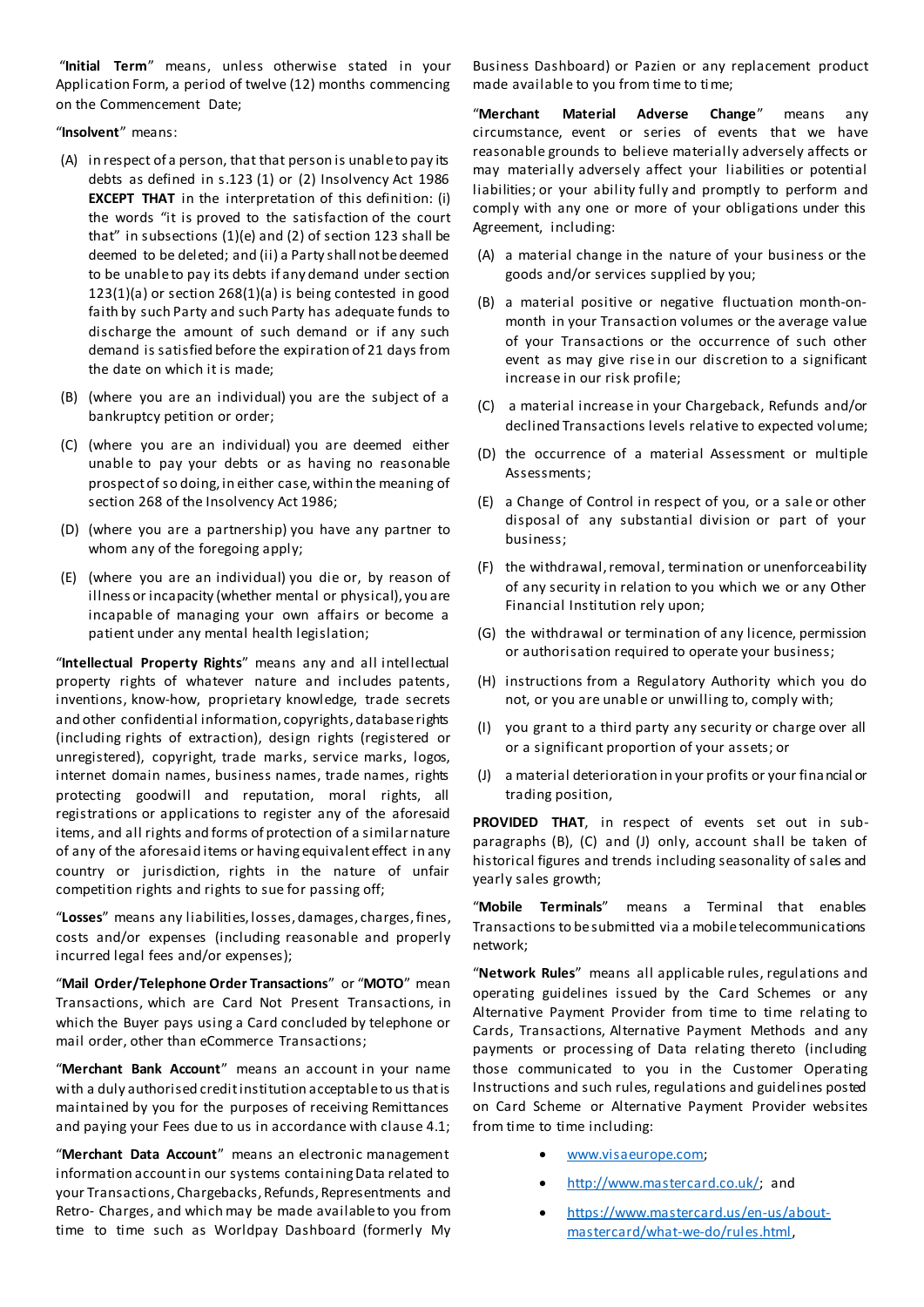and such other URLs as we may notify you about from time to time); and all amendments, changes and revisions made thereto from time to time, and any current waivers or exceptions agreed with the Card Schemes or any Alternative Payment Provider;

"**Other Acquirer**" means a third party which has an agreement with you to provide you with services the same as or similar to the Acquiring Services in connection with Services (other than Acquiring Services) being provided to you by us under this Agreement;

"**Other Financial Institution**" means any third party credit or financial institution (including Card Issuers) which may be involved, or which we in our sole and absolute discretion involve, in the course of our provision of any of the Services;

"**Other Payments Organisation**" means any third party service provider (including Alternative Payment Provider, providers of Third Party Products and Card Schemes) which may be involved, or which we in our sole and absolute discretion involve, in the course of our provision of any of the Services;

"**Party**" means each party to this Agreement (as the context may require) and includes the successors and permitted assigns of each such party;

"**Payment Services Regulations 2017**" means the Payment Services Regulations 2017, UK Statutory Instrument 2017 No. 752, as amended from time to time;

"**PCI SSC Standards**" means the Payment Card Industry Data Security Standard, Payment Application Data Security Standard and the PIN Transaction Security Standard as updated from time to time and published by the PCI Security Standards Council (the "**PCI SSC**") at [https://www.pcisecuritystandards.org;](https://www.pcisecuritystandards.org/)

"**Person**" means any individual, company, body corporate, corporation sole or aggregate, government, state or agency of a state, firm, partnership, association, organisation or trust (in each case, irrespective of the jurisdiction in or under the law of which it was incorporated, formed or otherwise exists);

"**Personal Data**" means data which relates to a Data Subject who can be identified from such data, or a combination of such data and other information in the possession of, or likely to come into the possession of, the Data Controller;

"**Personnel**" means employees, agents, consultants, contractors and sub-contractors and their employees, agents, consultants and sub-contractors;

"**Point of Sale Transactions**" means Transactions in which the Buyer's payment instruction is issued via a Terminal;

"**Pricing Schedule**" means the document(s) setting out the relevant fees payable by you in connection with the Services, whether attached to or included within the Application Form, Schedule 7 and/or otherwise provided by us to you from time to time;

"**Privacy Statement**" means collectively our "layered" privacy statement as updated from time to time and which is made available at [www.worldpay.com/uk/privacy-policy](http://www.worldpay.com/uk/privacy-policy);

"**Processing**" means any operation which is performed upon Personal Data, whether or not by automatic means, and "**Process**" shall be construed accordingly;

"**Reason Code**" means a code or category used by any Card Scheme to classify a specific activity, act or omission, including any code in the Visa Merchant Alert Service, Mastercard Member Alert to Control High-Risk Merchants or an equivalent for any other Card Scheme, or a Regulatory Authority black list;

"**Recurring Transaction**" means a repetitive periodic Transaction for which you charge the Buyer's Card or Alternative Payment Method account (e.g. subscriptions or instalments);

"**Recurring Transaction Authority**" means a Buyer's prior written authority (taken during the check-out process) for you to establish a Recurring Transaction, setting out: (a) the amount of the Recurring Transaction and whether this amount is fixed or variable; (b) the dates on which the Recurring Transaction will be charged to the Buyer's Card or Alternative Payment Method account and whether the dates are fixed or variable; (c) the method of communication for all correspondence with the Buyer; and (d) a statement that the Buyer may cancel the Recurring Transaction Authority at any time;

"**Refund**" means a Transaction, in respect of an initiating Transaction, made wholly or partially to reverse that initiating Transaction;

"**Regulated Terminal Hire Terms**" means a hire agreement for Terminals that is regulated under the Consumer Credit Act 1974 (as amended or replaced);

"**Regulatory Authority**" means any governmental or regulatory authority, and/or any self-regulatory authority, governmental department, agency, commission, board, tribunal, crown corporation, or court or other law, rule or regulation making entity having jurisdiction over any of the Parties and/or their businesses or any part or subdivision thereof in any territory in which the Services are made available or any local authority, district or other subdivision thereof (including, in respect of the United Kingdom, the Financial Conduct Authority, the Office of Fair Trading, the Office of the Information Commissioner) and any body which succeeds or replaces any of the foregoing;

"**Remittance**" means any payment we make to you under this Agreement in the course of Card Acquiring Services (and "**Remit**" will be construed accordingly);

"**Remittance Date**" means the Business Day (notified to you by us from time to time) on which Remittance occurs;

"**Representative**" means, in respect of the Parties, any Person that a Party may notify to the others from time to time as being authorised to act on that Party's behalf;

"**Representment**" means a Transaction to reverse a Chargeback by the re-execution of the original Transaction, where you have successfully challenged the Chargeback;

"**Restricted Person**" means a person that is (i) listed on, or owned or controlled by a person listed on any Sanctions List; (ii) located in, incorporated under the laws of, or owned or controlled by, or acting on behalf of, a person located in or organised under the laws of a country or territory that is the target of country-wide Sanctions; or (iii) otherwise a target of Sanctions.

"**Retro-Charge**" means a Transaction initiated by you to reverse a Refund to which the Buyer was not entitled;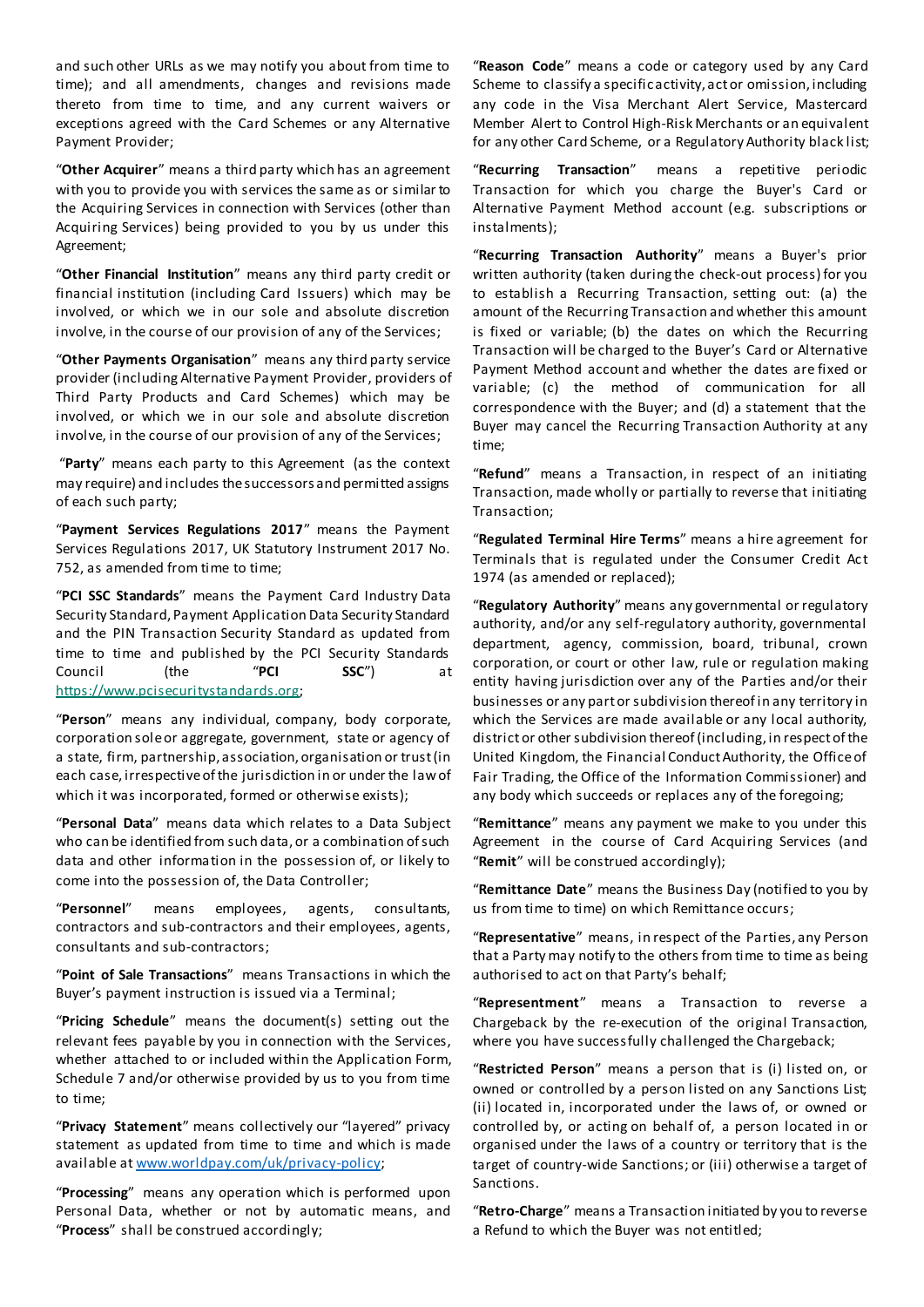"**Sanctions**" means any economic sanctions laws, regulations, embargoes or restrictive measures administered, enacted or enforced by: (i) the United States government; (ii) the United Nations; (iii) the European Union; (iv) the United Kingdom; or (v) the respective governmental institutions and agencies of any of the foregoing, including without limitation, the Office of Foreign Assets Control of the US Department of Treasury ("**OFAC**"), the United States Department of State, and Her Majesty's Treasury (together "**Sanctions Authorities**")

"**Sanctions List**" means the "Specially Designated Nationals and Blocked Persons" list issued by OFAC, the Consolidated List of Financial Sanctions Targets issued by Her Majesty's Treasury, or any similar list issued or maintained or made public by any of the Sanctions Authorities.

"**Schedules**" means each of the schedules attached to, and forming part of, this Agreement;

"**Sensitive Authentication Data**" means security related information used to authenticate Cardholders and authorise Card transactions. Sensitive Authentication Data elements include magnetic stripe data (PAVE, CVV, CVC, CID) PINs, PIN blocks and the three or four digit number security code found either on the front or on the back of a card (e.g. MasterCard CVC2/ Visa CVV2);

"**Services**" means any or all of the Acquiring Services, the Technical Services and/or the Terminal Hire that are provided to you by us under this Agreement;

"**Settlement**" means the crediting to us, our agent or an Other Financial Institution (as applicable) of the value of a Transaction as determined by the relevant Card Scheme or Other Financial Institution as the case may be (and "**Settle**" and "**Settled**" shall be construed accordingly);

**"Tax"**: all forms of tax and statutory, governmental, state, federal, provincial, local, government or municipal charges, duties, imposts, contributions, levies, withholdings or liabilities wherever chargeable and any penalty, fine, surcharge, interest, charges or costs relating to it.

**"Tax Authority"**: any taxing or other authority (in any jurisdiction) competent to impose, administer or collect any Tax.

"**Technical Services**" means:

- (A) Gateway Services;
- (B) CPC/DCC Services;
- (C) Fraud Management Services;
- (D) management information services; and
- (E) such other services as we may specify from time to time in our Documentation or Schedule 4,

in each case excluding Acquiring Services;

"**Terminal**" means an authorised point-of-sale payment order acceptance terminal and associated equipment or device(s);

"**Terminal Hire**" means arrangements for the hire of terminals by us to you under the Terminal Hire Agreements;

"**Terminal Hire Agreements**" means the Regulated Terminal Hire Terms and the Unregulated Terminal Hire Terms;

"**Third party**" means a Person who is not a Party to this Agreement;

"**Third Party Product**" means a product (whether hardware, software or services) supplied to you by a third party;

"**Trading Limit**" means the maximum aggregate value of one or more Transactions that you may complete in respect of any specified period as notified to you from time to time;

"**Transaction**" means any payment by a Buyer for goods and/or services purchased by a Buyer from and provided by you, using either: (A) a Card, a Card number or otherwise to debit or credit the applicable Card account; or (B) an Alternative Payment Method; in each case in accordance with the terms of this Agreement and in relation to which we supply any of the Services to you, or a reversal of the same. Unless the context requires otherwise, a reference to "Transaction" shall include a reference to a Refund, a Representment, a Retro-Charge, a Recurring Transaction and a series of connected Transactions;

"**Transaction Data**" means Transaction Personal Data and any other data relating to a specific Transaction;

"**Transaction Personal Data**" means Personal Data which it is necessary to provide or to Process in connection with Transactions, Chargebacks, Refunds, Representments or Retro-Charges in the course of providing the Services;

"**Unregulated Terminal Hire Terms**" are the terms applicable to unregulated hire arrangements for Terminals, specified in Schedule 5; and

"**Worldpay Customer Payments Account**" means an account with any Other Financial Institution in which we hold the proceeds of Transactions, net of any amounts due to us.

1.2. Any reference to: (A) a clause shall be to the relevant clause of this Agreement; and (B) a part or paragraph shall be to the relevant part or paragraph of the relevant Schedule.

1.3. The use of the term "including" and inflections thereof, or of the abbreviation "e.g." mean "including without limitation," "include without limitation" or "includes without limitation".

1.4. References to a Person include a reference to that Person's successors or assigns.

1.5. Words importing the singular include the plural and vice versa where the context so requires.

1.6. Clause, schedule and paragraph headings shall not affect the interpretation of this Agreement.

1.7. Any references to a law or regulation is to the law or regulation from time to time in force.

1.8. Any reference to the Financial Conduct Authority includes any body taking over its functions.

1.9. To avoid doubt, as regards (i) your obligations and (ii) our rights and remedies (and strictly for our benefit only) any reference in the Agreement to a Transaction, Refund, Representment or Retro-Charge shall include activity purporting to constitute a Transaction, Refund, Representment or Retro-Charge and/or which would (save for any breach by you of this Agreement, or any unauthorised, fraudulent or criminal activity) have constituted a Transaction, Refund, Representment or Retro-Charge.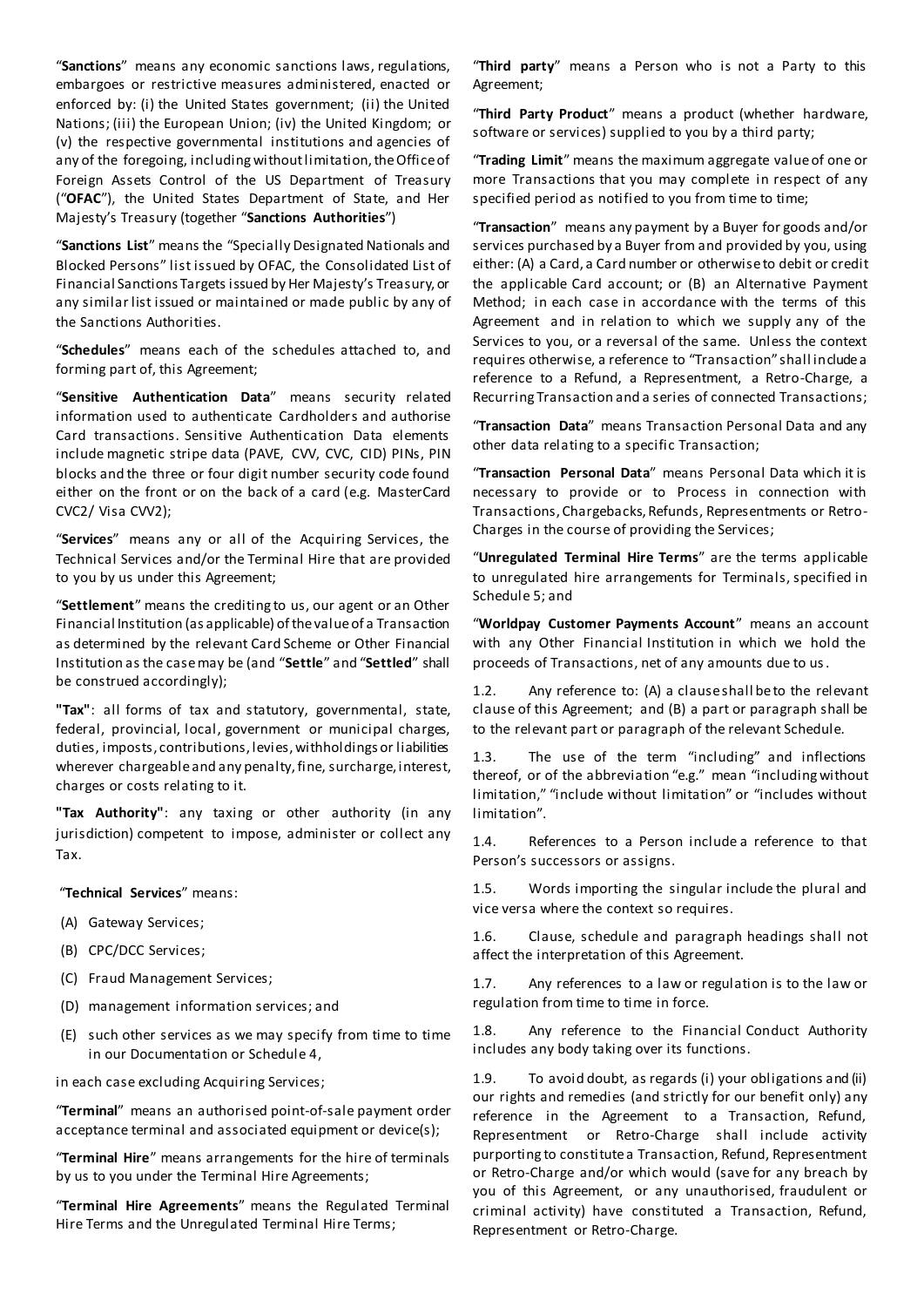#### **2. OUR OBLIGATIONS**

#### **Provision of the Services**

2.1. **Acquiring Services:** In return for the Fees related to Acquiring Services, we shall supply you with the Acquiring Services in accordance with this Agreement, with reasonable care and skill, and in compliance with Applicable Law and the Network Rules.

#### 2.2. **Not used.**

2.3. **Technical Services and Terminal Hire:** In return for the Fees related to the Technical Services and Terminal Hire, we shall supply you with, respectively, the Technical Services and Terminal Hire in accordance with this Agreement (including any specific terms and conditions contained in Schedule 4 or the terms and conditions set out in any Application Form and/or the Terminal Hire Agreements, as applicable), with reasonable care and skill, and in compliance with Applicable Law.

#### **Where we provide Technical Services only**

2.4. In respect of the Technical Services when we are not providing the Acquiring Services, you acknowledge and agree that the relevant Other Acquirer (or, where applicable, the relevant Other Financial Institution or Alternative Payment Provider providing related payment services to you) shall be solely responsible for authorising and settling Transactions and paying to you any sums due in respect of Transactions, Representments and Retro-Charges.

2.5. In view of the nature of Technical Services, you acknowledge and agree that in circumstances where we provide only Technical Services, we may not be able to ascertain whether there are any errors in the transmission of Data and accordingly you shall be responsible for notifying us in the event that there are any discrepancies between the amount of any payments you actually receive in connection with Transactions, Representments and Retro-Charges and the amount you expect to be paid. Such notice must be given to us in writing within thirty (30) days following the date of the relevant Transactions, Representments or Retro- Charges.

#### **Merchant Data Account and related terms**

2.6. For the term of this Agreement, we grant to you a nonexclusive, non-transferable, worldwide licence to access and use:

- (A) the Data that we make available via your Merchant Data Account; and
- (B) the Documentation,

solely for the purpose of receiving the Services in accordance with the provisions of this Agreement and solely for your internal business purposes. You agree that you shall not publish or redistribute any content included in your Merchant Data Account to any third party. You undertake not to delete or alter any proprietary or copyright or trademark notices appearing in the Merchant Data Account or related Documentation.

If you are not a **Large Enterprise** or **Large Charity**, you will have access to the Data in your Merchant Data Account either free of charge or with a free of charge alternative.

2.7. While we may display your Transactions in your Merchant Data Account (which you may download, save, print or store as applicable, and should do so securely) and otherwise provide or make available certain information to you in accordance with Applicable Law, you are responsible for maintaining your own records related to the Services, Transactions, Refunds, Representments, Chargebacks and Retro-Charges, and for reconciling these with your own bank account data and other accounting records. Upon the termination of this Agreement for whatever reason, we will have no obligation to retain, store or make available to you any Data, records or other information in connection with any of the Services or Transactions, Refunds, Representments, Chargebacks and Retro-Charges.

If you are not a **Large Enterprise** or **Large Charity** and we make the information in your Merchant Data Account available to you via an online portal, then we will let you know in that portal how long the relevant information will remain available.

2.8. We will show the amount of each Transaction in your Merchant Data Account following or conditional upon our receipt of funds.

2.9. **Interchange reporting:** At your request to our customer services team (see contact details in the introduction to this Agreement above), we will make reference data available to you on a monthly basis for each of your Transactions, showing the value of each Transaction in the same currency in which we have credited your account and the level of interchange payable on each Transaction displayed separately from the rest of your Fees. (Interchange is the fee passed through to Card Issuers). The data will be made available to you on a monthly basis following your request. We reserve the right to charge for this provision and no historic or backdated data will be available.

2.10. **Worldpay Dashboard (formerly My Business Dashboard):** Where you receive Worldpay Dashboard from us, you agree to pay any Fees for Worldpay Dashboard that may apply depending on the type of Worldpay Dashboard membership type you subscribe to. If you wish to change your Worldpay Dashboard membership you need to tell us by the 25th of the month for this to be reflected in your following month's invoice.

2.11. **Pazien:** Where you receive Pazien Pro from us, you agree to comply with the terms and conditions applicable to this service which are available at [www.worldpay.com/uk/MSA-Terms-and-conditions](http://www.worldpay.com/uk/MSA-Terms-and-conditions)

- **3. YOUR OBLIGATIONS**
- 3.1. **You shall at all times comply with**:
- (A) the provisions of **this Agreement**;
- (B) **the Network Rules**, including any reflected in this Agreement, provided or made available to you from time to time, or made publicly available by a Card Scheme or Alternative Payment Provider;
- (C) all **Applicable Law**, including those requirements which apply to the sale of goods and/or services by you in connection with the Transactions and the execution and performance by you of your obligations under this Agreement; and
- (D) **your obligations** relating to the sale and/or supply of goods and/or services by you **to Buyers**.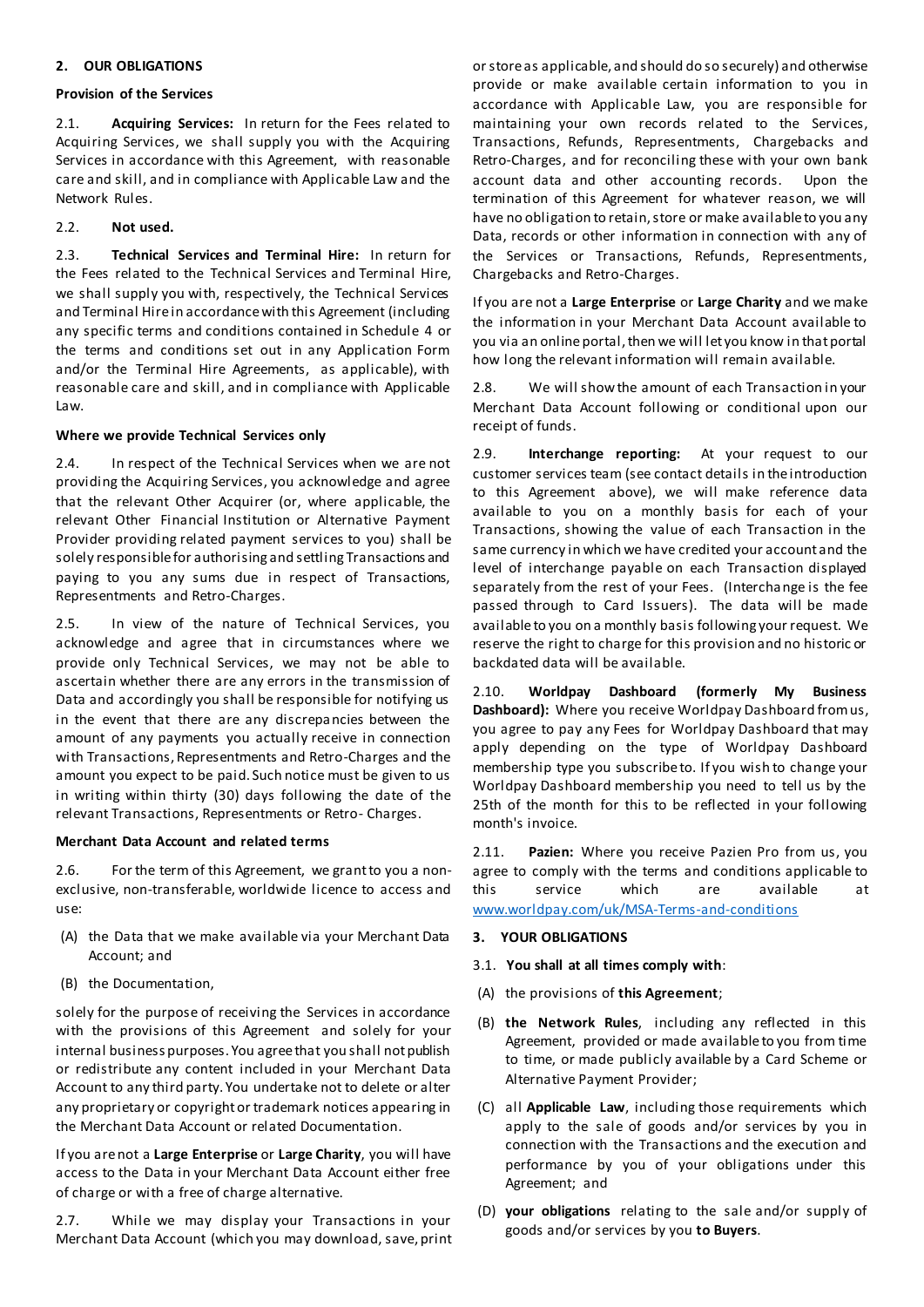#### **Your use of the Services**

- 3.2. You shall:
- (A) only accept payments from and/or make Refunds to Buyers in connection with goods and/or services which you have sold and supplied as principal to those Buyers, and only pay such Refunds to the Buyer using the payment method used by the Buyer for the original Transaction;
- (B) only accept payments and/or make Refunds in respect of goods and/or services the sale and supply of which commonly falls within your business as identified to us. You acknowledge Worldpay may, acting reasonably, amend the Merchant Category Code (the Network Rules' categorisation of merchant businesses) solely to ensure a more accurate match to your business;
- (C) notify us in writing before you make any change to the nature of the goods and/or services the sale and supply of which fall within your business as identified to us;
- (D) promptly notify us in writing if you change your address or your place of business and obtain our prior written consent (which may be withheld at our sole discretion) in respect of any URL of any website where you accept or state that you will accept payments by Card or Alternative Payment Methods using any of the Services;
- (E) (where we have agreed in writing that you may accept Recurring Transactions) in relation to any Recurring Transaction:
	- i. obtain a Recurring Transaction Authority from the Buyer for such Recurring Transaction and confirm, within two (2) working days of the date of the Recurring Transaction Authority, to the Buyer via the agreed method of communication that a Recurring Transaction Authority has been established;
	- ii. notify the Buyer via the agreed method of communication at least seven (7) working days prior to a Recurring Transaction payment being charged to the Buyer's Card if: (i) the payment amount has changed; (ii) the payment date has changed; (iii) more than six (6) months have elapsed since the last Recurring Transaction payment; or (iv) a trial period, introductory offer or promotional activity has expired;
	- iii. not effect (or seek to effect) a Transaction under the Recurring Transaction Authority once the Recurring Transaction Authority has expired, or once the Buyer has notified you that the Buyer wishes to cancel such Recurring Transaction Authority; and
	- iv. retain securely the Recurring Transaction Authority for at least a period of eighteen (18) months after the date of final Transaction effected under it, and produce each Recurring Transaction Authority to us on demand.

To avoid doubt, you may not accept Recurring Transactions unless we have previously agreed with you in writing that you may do so.

(F) only accept payments and submit Data to us in respect of Transactions which a Buyer has authorised in

accordance with Applicable Law, this Agreement (including the Customer Operating Instructions), the Network Rules and any other information or instructions provided or made available by us to you from time to time;

- (G) ensure that you prominently and unequivocally inform Buyers of (i) your identity at all points of interaction with a Buyer (including prominently displaying your company name and any trading name on any website through which you conduct Transactions), so that the Buyer can readily identify you as the counterparty to the relevant Transaction; and (ii) (in respect of eCommerce Transactions) your location (physical address), which must be clearly identified on the home and payment page of any relevant website to enable the Cardholder to easily determine whether the Transaction will be a domestic transaction or a cross-border Transaction.
- (H) only submit Data to us directly from your own staff or systems, or via a Third Party Product which has been expressly approved by us in writing as one you are entitled to use to submit Data to us, and in respect of which you shall ensure that appropriate compliance standards, licences and clearances are obtained (and the correct licence fees or royalties paid) for the use of all such Third Party Products used in connection with the Services;
- (I) offer your Buyers a documented complaints procedure and customer service contact point accessible by e-mail and/or telephone;
- (J) refrain from doing anything which we reasonably believe to be disreputable or capable of damaging the reputation or goodwill of us, or any Other Financial Institution, Other Payments Organisation or the Card Schemes;
- (K) not itself or through a third party reverse engineer or copy any technology of a proprietary nature which we make available to you; and
- (L) submit Transactions to us promptly and in any event within two (2) days of entry into them.

3.3. You shall ensure that the Access Codes are not made known to any other person. You shall use all reasonable endeavours to ensure that there is no unauthorised use of the Access Codes, Terminals or of any other confidential material or information used in the provision or use of our Merchant Data Account. However, if you suspect that there may be or has been or are aware that there has been unauthorised use of the Access Codes or of any other confidential material or information used in the provision or use of your Merchant Data Account you shall notify us immediately by contacting us by telephone, with confirmation of such notification in writing, using the relevant contact information (see introduction above). We will use reasonable endeavours to prevent unauthorised use of your Merchant Data Account upon receiving such notification.

#### **Access Codes, Merchant Data Account, Documentation and related security measures**

3.4. You acknowledge and agree that: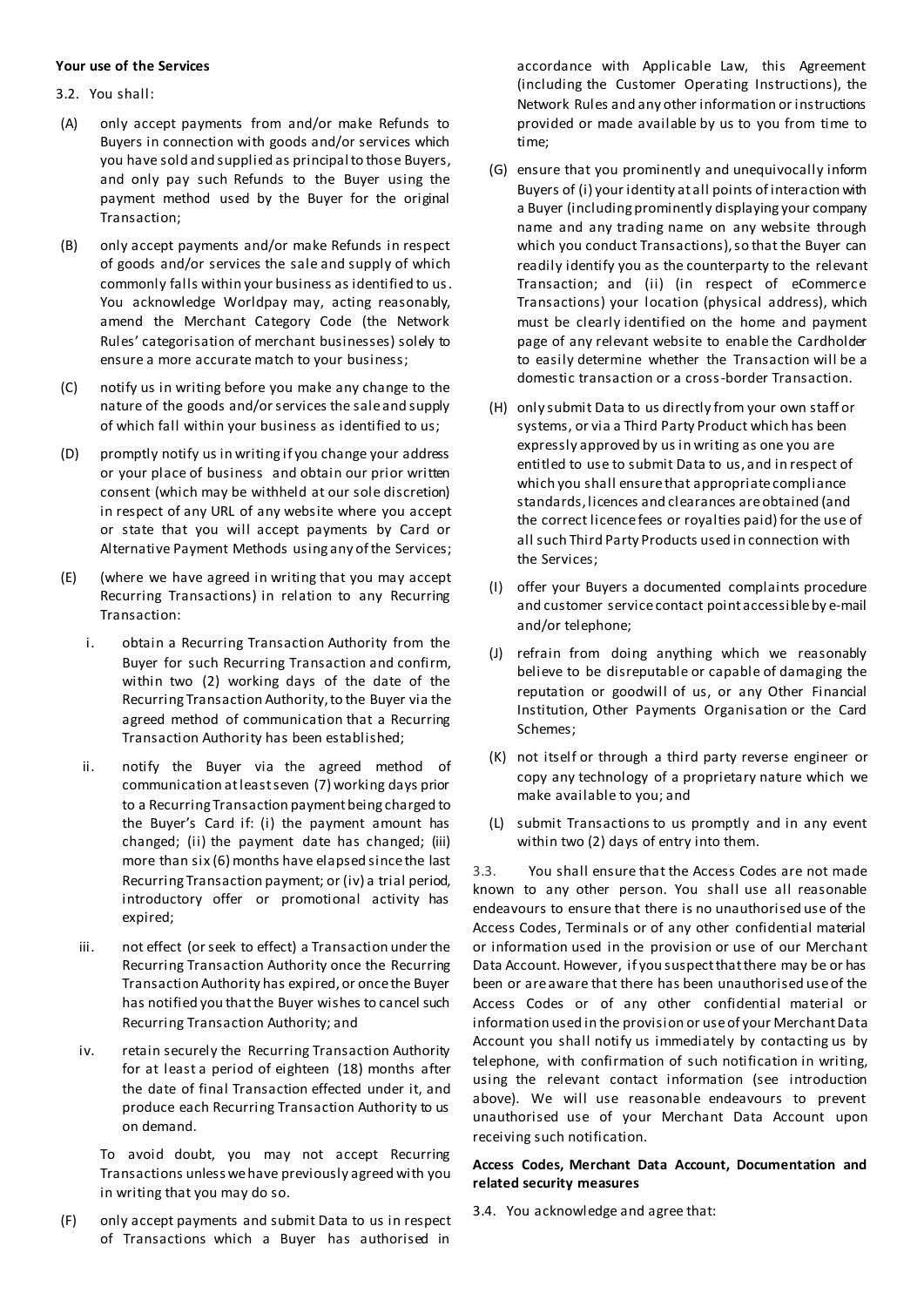3.4.1 You are solely responsible for establishing and applying adequate security systems and procedures:

(A) to comply with the provisions of clause 3.3;

(B) for monitoring all use of or access to your Access Codes, Terminals and Merchant Data Account in order to ensure that any Authorised User is using or accessing your Merchant Data Account within the limits of their authority and that no transactions have been effected which would indicate that unauthorised persons are in possession of your Access Codes; and

(C) in relation to Data after it has been accessed via, or printed or downloaded from, your Merchant Data Account.

3.4.2 You are responsible for all losses resulting from any unauthorised activity in connection with your Merchant Data Account (including use of Access Codes and Terminals). You acknowledge and agree that without limitation we may suspend the Services and/or at your cost take such other steps as we consider necessary if you have acted fraudulently or you have either intentionally or not, and whether or not through negligence, failed to comply with the provisions of this Agreement (including failing to protect your Access Codes under clauses 3.3 or 3.4, or failing to notify us of the unauthorised transaction under clause 4.7).

3.4.3 If any action or proceeding is brought:

(i) against us by a third party; or

(ii) by us against a third party,

in relation to any Transaction or dealing with or for you, you shall co-operate with us to the fullest extent possible in the prosecution or defence of such action or proceeding.

3.5. You shall only access and use:

(A) the Data that we make available via your Merchant Data Account; and

(B) the Documentation,

solely in accordance with the licence granted to you by us under clause 2.6.

3.6. You shall notify us as soon as you terminate the authority of an Authorised User.

3.7. Except as expressly permitted under this Agreement, you must not copy, download, disclose or make available to any third party any Data from your Merchant Data Account or the Documentation in whole or in part for any purpose whatsoever.

3.8. **Customer Due Diligence:** You will comply promptly with all requests for information that we make for the purpose of meeting our operational and legal requirements to carry out Customer Due Diligence in relation to you (including providing personal information about your directors and beneficial owners).

3.9. **Costs:** Unless otherwise agreed by us in writing, you acknowledge and agree that you shall (at your own cost) be solely responsible throughout the duration of this Agreement for the provision of all equipment, software, systems and telecommunications facilities which are required to enable you to receive the Services (including any adjustments pursuant to clause 22.1). This includes any integration related costs, incurred prior to, on or after the Commencement Date.

3.10. Not used.

#### 3.11 **Sanctions:**

- (A) You shall comply with all laws to which you may be subject and shall comply in all respect with all Sanctions.
- (B) You undertake that you are not, and will procure that none of your directors, officers, agents, employees or persons acting on behalf of the foregoing is, a Restricted Person and do not act directly or indirectly on behalf of a Restricted Person.
- (C) You shall to the extent permitted by law promptly upon becoming aware of them supply to us details of any claim, action, suit, proceedings or investigation against you or the persons listed in (B) above with respect to Sanctions by any Sanctions Authority.
- 3.12 **Merchant location rules:** You warrant and undertake that you:
- (A) have a permanent establishment and/or business registration in the country referenced as your address in the Agreement which is where the Acquiring Services are provided;
- (B) will abide by all relevant accounting principles as they apply to you and record the Transactions that Worldpay processes for you in the accounting records of the permanent establishment/business registration as the case may be fully and properly in accordance with those principles and the Network Rules;
- (C) pay all relevant Taxes as required by Applicable Law and the Network Rules relating to the Transactions submitted to Worldpay for processing by the permanent establishment/business registration as the case may be; and
- (D) will comply with all Network Rules as in force from time to time and to the extent any Card Network rules require a change in the location of your merchant or contracting entities, you undertake to comply with such requirements and will execute all such documents as required by Worldpay in order to ensure compliance with the Network Rules or any Applicable Law. Such document(s) may include but are not limited to, the execution by you of a novation agreement replacing your merchant legal entity with another entity or Group Company as required pursuant to the relevant Network Rules.
- 3.13 You further agree to provide Worldpay with evidence of compliance with this warranty and undertaking on request by Worldpay, including the accounting records relating to the permanent establishment/business registration as the case may be.

# **4. FEES, CHARGES, REFUNDS AND OTHER PAYMENTS DUE FROM YOU**

4.1 All applicable Fees payable to Worldpay under this Agreement are immediately due and payable on provision of the relevant Service to you.

4.2 Unless stated otherwise, all Fees, charges and other payments to be made by you under this Agreement are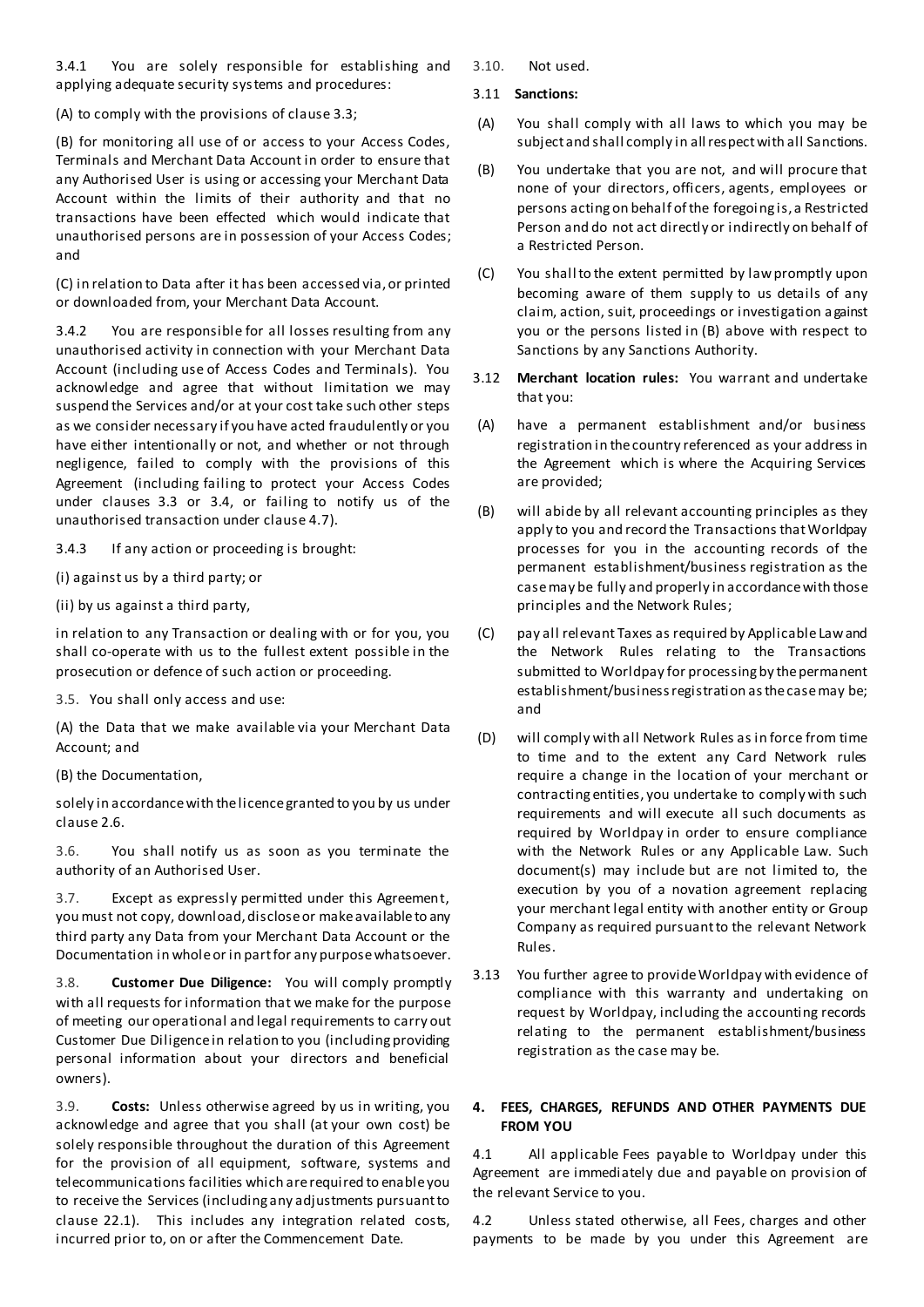exclusive of VAT and any other applicable Taxes under any Applicable Law or governmental decree, for which you shall also be liable. Any Tax payable in respect of the Services provided or payments made under this Agreement (other than Tax payable on our net income, profits or gains) will be payable by you. In addition:

- 4.2.1 **Joint liability for Tax:** If you and we are jointly liable for any Tax, such Tax will be payable by you. We may however (but shall not be obliged to) pay any such Tax to the relevant Tax Authority and, if we pay it, you will immediately reimburse us for it. We may, at our sole discretion, deduct such sums from any Remittance, Outward Payment or sums held by us and owed to you.
- 4.2.2 **Tax Deduction:** If a deduction or withholding on account of Tax (a "**Tax Deduction**") is required by Applicable Law, we may make such Tax Deduction from any Remittance or Outward Payment and will pay such amounts as are due to the relevant Tax Authority. For the avoidance of doubt, we will not be obliged to increase or gross-up any payment on account of any Tax Deduction. At your request, we will provide confirmation that the Tax Deduction has been made and/or that the appropriate payment has been made to the relevant Tax Authority.
- 4.2.3 **Information required by a Tax Authority:** If a Tax Authority requires information from us in relation to you and/or Transactions processed under this Agreement, you hereby agree that we may provide such information. You agree to provide us with your Tax identification details on request.

4.3 Where we do not Remit to you net of amounts owed by you to us (as referred to in clause 5.2), while all sums are due immediately, they will be payable in accordance with the terms of any invoice issued by us, or such period as applies to any direct debit.

4.4 We may from time to time vary the Fees and/or introduce new charges in addition to the Fees, in accordance with clause 22.

4.5 You shall maintain and disclose to Buyers at the time of purchase a fair policy for the return of goods or cancellation of services. You shall not give a cash refund to a Buyer for a payment made using a Card, unless required by Applicable Law, nor accept cash or other compensation for making a refund to a Card.

4.6 The form and procedure for making Refunds is specified in the Customer Operating Instructions applicable to the type of Refund. A Refund only arises in circumstances where there is an originating Transaction which is being reversed or partially reversed. You must ensure the amount of any Refund does not exceed the amount of the initiating Transaction. You are solely liable for any misuse of your facility or any Service to process Refunds, including where there is no originating Transaction.

4.7 Subject to the provisions of this Agreement, where we are providing Acquiring Services the value of any Refund will be credited to the Buyer's payment service provider's account by no later than the end of the Business Day after you submit the Refund, unless you submit the Refund after 16.00 (CET), in which case, the Refund will be deemed to have been submitted

on the next Business Day. The time periods in this clause 4.7 shall not apply where the Buyer's payment service provider is located outside the EEA.

4.8 We may refuse to execute a Refund if it does not meet the conditions in this Agreement or is prohibited by law. If we do refuse to execute a Refund, within the time for processing the Refund we will notify you (i) (unless prohibited by law) of the refusal, (ii) (if possible) the reasons for such refusal, and (iii) (where it is possible to provide reasons for the refusal and those reasons relate to factual matters) the procedure for correcting any factual mistakes that led to it. Any payment order that we refuse will be deemed not to have been received for the purposes of execution times and liability for nonexecution or defective execution.

4.9 Where we execute a Transaction or Refund in accordance with details provided by you, the Transaction or Refund will be deemed to have been correctly executed by us and any Other Financial Institution involved. Where the details provided by you are incorrect, we are not liable for the nonexecution or defective execution of the Transaction or Refund, but we will make reasonable efforts to recover the funds involved in such a Transaction or Refund and we may charge you for any such efforts.

4.10 Subject to the provisions of clause 4.9 and **where you are not a Large Enterprise or a Large Charity**, we are liable for:

(A) the correct execution of Refunds unless we can prove to the Buyer and, where relevant, the Buyer's payment service provider that the Buyer's payment service provider received the amount of the Refund in accordance with clause 4.8. Where applicable, on your request, we will make immediate efforts to trace a non-executed or defective Refund and notify you of the outcome and without undue delay refund to you the amount of the non-executed or defective Refund and, where applicable, restore your Merchant Data Account to the state it would have been in had the non-execution or defective execution not taken place; and

(B) any: (1) charges for which you are responsible; and (2) interest you must pay,

in each case, as a consequence of the non-execution or defective execution.

4.11 Subject to the provisions of clause 4.9,**where you are not a Large Enterprise or a Large Charity** and a Transaction is initiated by you as a payee (e.g. direct debit) as opposed to through you (e.g. a Point of Sale Transaction), we are liable for the correct transmission of the payment order in accordance with Applicable Law. If we become aware of the non-execution or defective execution of a Transaction in circumstances where we are liable, we will immediately re-transmit the payment order in question and make immediate efforts to trace the Transaction and notify you of the outcome. Where we can prove to you and, where relevant, to the Buyer's payment service provider that we are not liable in respect of a nonexecuted or defectively executed Transaction, the Buyer's payment service provider is liable to refund to you the amount of the non-executed or defective Transaction and, where applicable, restore your Merchant Data Account to the state it would have been in had the non-execution or defective execution not taken place.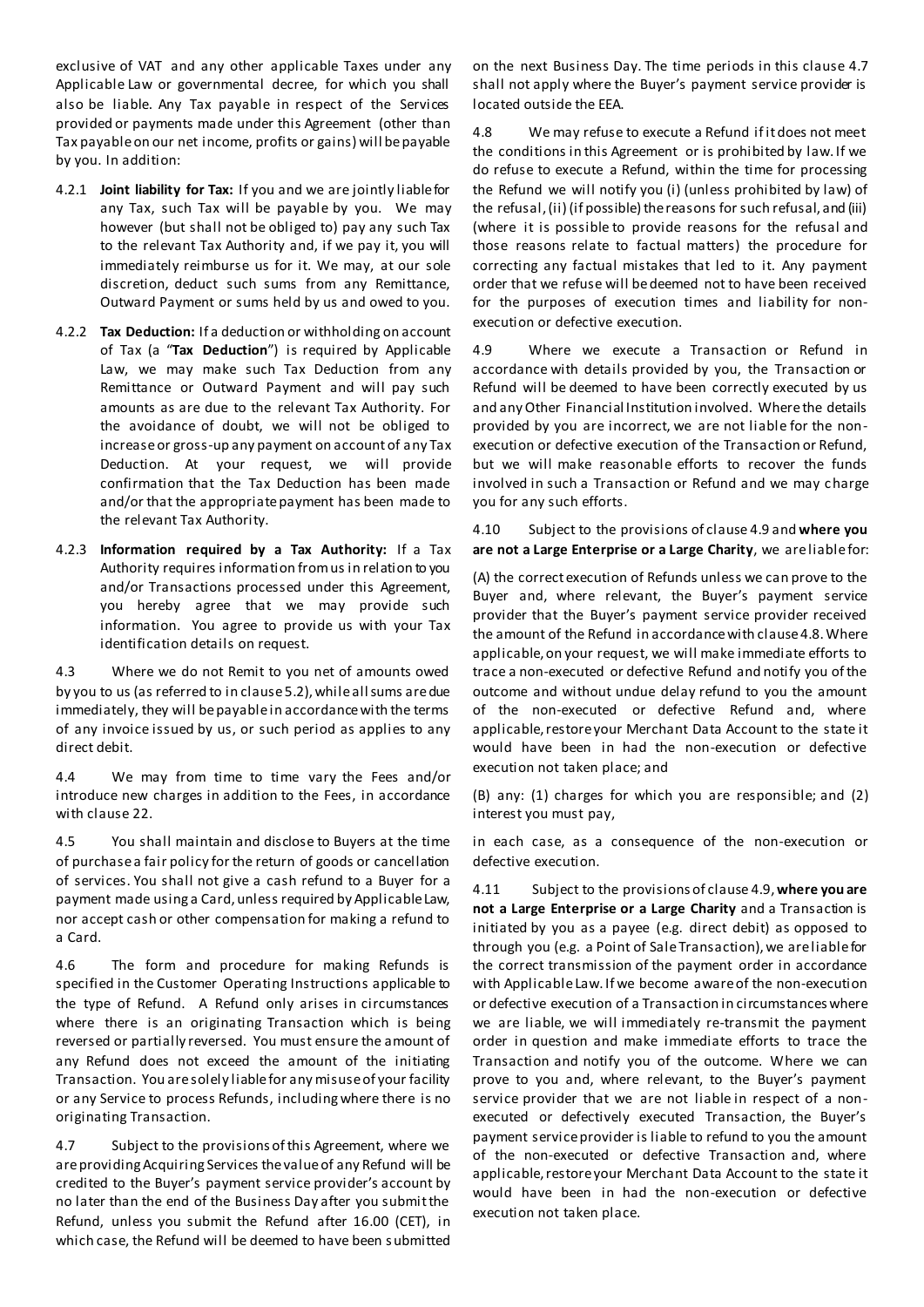4.12 You must notify us promptly after becoming aware (and in any event within 13 months of the Transaction) of any Refund which has not been correctly executed. You shall also notify us promptly of any unauthorised Transactions.

4.13 If you fail to pay any amount under this Agreement when due, then in addition to any of our other remedies under this Agreement, we may charge you any reasonable costs and expenses incurred by us in endeavouring to collect any unpaid and overdue amounts, including any debt collection agency charges and reasonable legal costs which are incurred by us in exercising our rights under this Agreement, including enforcement of it.

### **5. PAYMENTS TO YOU**

5.1 After we show and value date Transactions to your Merchant Data Account in accordance with clause 2.8, subject to clauses 5.2 to 5.7 (inclusive), we shall initiate or procure the initiation of each Remittance by bank transfer to your Merchant Bank Account on the later of the following:

(A) the Remittance Date; and

(B) the expiry of any period of deferment pursuant to clause 5.4 in respect of the relevant Transactions.

5.2 In respect of any sums specified in clause 5.3 below, we may at our option (which we may exercise in our sole and absolute discretion):

(A) deduct or withhold such sums from, or set-off such sums against, any amount we are otherwise obliged to pay you; and/or

(B) provide or make available to you (including by email or on a portal from which it can be accessed and/or downloaded) an invoice for any or all such sums, which invoice shall be payable in accordance with its terms;

5.3 The sums referred to in clause 5.2 are:

- (A) any Refunds;
- (B) any Chargebacks;
- (C) any Assessments;
- (D) any Chargeback Costs;
- (E) any Claims;
- (F) any Anticipated Liabilities;
- (G) any Fees; and

(H) any other charges or amounts due from you to us under this Agreement or otherwise.

5.4 In addition to our rights under clauses 5.2 and 5.3, we may defer any amount we are obliged to pay you:

(A) if, following any deductions pursuant to clause 5.2, such amount is less than the minimum Remittance threshold that we reasonably determine in our sole and absolute discretion (of which we will notify you from time to time), until the total Remittance payable reaches that threshold;

(B) where we reasonably believe that a Transaction (including activity which would otherwise have constituted a Transaction) may be fraudulent or involves other criminal activity, until the satisfactory completion of our investigation and/or that of any Other Financial Institution, Regulatory Authority, Card Scheme or Alternative Payment Provider or any other third party; or

(C) without limit in amount or time, if we become aware or reasonably believe that you are in breach of or likely to be in breach of your obligations under this Agreement.

5.5 We may suspend the processing of all or any Transactions, Refunds, Representments or Retro-Charges where we reasonably believe that a Transaction, Refund, Representment or Retro-Charge (including activity which would otherwise have constituted a Transaction, Refund, Representment or Retro-Charge) may be fraudulent or involves any criminal activity, until the satisfactory completion of our investigation and/or that of any, Other Financial Institution, Regulatory Authority, Card Scheme or Alternative Payment Provider, or any other third party.

5.6 In the event that we exercise our rights under this clause 5 we shall notify you of any such action and the reasons for it, unless we are prohibited from doing so under the Applicable Law. Subject to reasonable security measures and Applicable Law, we will notify you before any suspension of processing under clause 5.5 if we are able to do so, or otherwise immediately after such suspension.

5.7 Remittance shall be paid in the currency or currencies agreed between you and us as set out in the Application Form, or as otherwise agreed in writing by you and us from time to time. Where we apply a currency conversion to Remittance, we use our prevailing Exchange Rate of the day which is applied on: (a) the date of Settlement, in the case of Point of Sale Transactions (including Mail Order/Telephone Order Transactions and Card Not Present Transactions); and (b) the date on which the Transaction is sent to the Acquirer, in the case of eCommerce Transactions.

5.8 In circumstances where we receive Transaction funds, you hereby unconditionally instruct and authorise us or any Other Financial Institution to remit such funds to one or more Worldpay Customer Payments Accounts for the purpose of holding the funds received in respect of Transactions you have processed (net of any amounts due to us) on your behalf, prior to making each Remittance to you. You shall not be entitled to receive interest, if any, paid by our bank service provider in connection with funds held in the Worldpay Customer Payments Account and any such interest may be retained by us.

#### **6. CHARGEBACKS AND ASSESSMENTS**

6.1 Each Chargeback and each Assessment represents a debt immediately due and payable by you to us.

6.2 You acknowledge and agree that you may be required to reimburse us for Chargebacks in circumstances where you have accepted payment in respect of the relevant Transaction, even if you are under no legal liability in respect of the supply of the goods or services concerned. To the extent permitted by Applicable Law, we shall notify you as soon as reasonably practicable of any applicable Chargebacks and Chargeback Costs which have occurred or been incurred. Such notification may be given via a link to a URL which we may provide to you.

6.3 Any Chargebacks for which you are required to reimburse us shall correspond to the whole or part of the Settlement value in the currency of the original Transaction. With your written consent (not to be unreasonably withheld or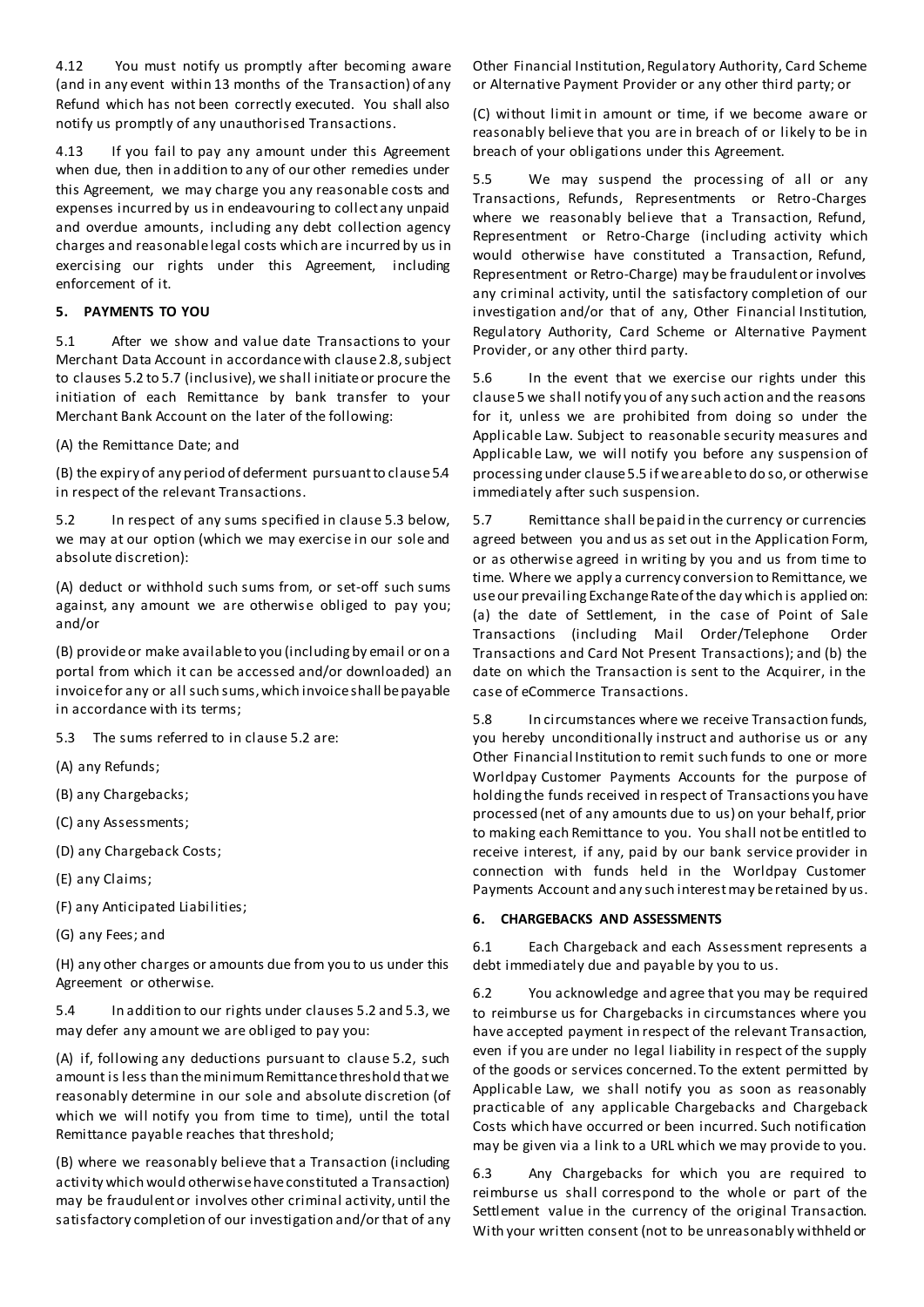delayed) the amount may be converted to the Settlement currency from the currency of Chargeback at the Exchange Rate quoted to us.

6.4 In the event that you wish to dispute a Chargeback, it is your responsibility (i) to prove to our reasonable satisfaction (which shall, subject to clause 6.5 and without limitation, be conditional upon the relevant Card Scheme, Card Issuer, Other Financial Institution, or Alternative Payment Provider, as the case may be, confirming it is satisfied) that the debit of the Buyer's account was authorised by such Buyer; and (ii) (additionally) to provide us with such other evidence as we or any Card Issuer, Other Financial Institution, **Alternative Payment Provider** or Card Scheme may require you to provide in support of your claim. The evidence required to be provided will depend on, among other things, the nature of the Chargeback, and may vary accordingly.

6.5 Subject to the Network Rules, neither we nor any Other Financial Institution shall be obliged to investigate the validity of any Chargeback or Assessment. You acknowledge and agree that any decision or determination of the relevant Card Scheme or **Alternative Payment Provider** as to the validity and extent of any Chargeback and/or Assessment shall be final and binding.

6.6 As Chargebacks may arise a considerable period of time after the date of the relevant Transaction, you acknowledge and agree that, notwithstanding any termination of this Agreement for whatever reason, we shall remain, without prejudice to Clause 8, entitled to recover Chargebacks and Chargeback Costs from you (and, where relevant, from any Person who has provided us with a guarantee or security relating to your obligations under this Agreement) in respect of all Chargebacks that occur in relation to Transactions effec ted during the term of this Agreement.

6.7 Subject to clause 6.8, you shall not be liable for any Chargebacks, Chargeback Costs or Assessments to the extent that they are caused by our breach of our obligations under this Agreement.

6.8 We will in no circumstances be liable for the payment of any sums in respect of any Chargeback or Chargeback Costs arising out of or in connection with Transactions in respect of which we supply Technical Services only.

6.9 If you wish to dispute a Chargeback or Assessment, you will do so in accordance with the applicable procedure set out in the Customer Operating Instructions and Network Rules and, if applicable, the Dispute Management System. In the case of a disputed Chargeback or Assessment, you must provide us within any specified timeframe with the evidence required by us, the Card Scheme or the Card Issuer. Your use of the Dispute Management System is subject to and conditional upon you granting the necessary access to the information required. You consent to the useof any such information within the Dispute Management System and shall ensure that the information (i) is complete and accurate in all material respects; and (ii) does not infringe any Intellectual Property Rights or confidentiality rights of a third party.

# **7. FLOOR AND TRADING LIMITS**

7.1 In respect of the Acquiring Services, we may from time to time notify you of a Trading Limit and/or a Floor Limit. 7.2 You shall not exceed the Trading Limit or complete a Transaction in excess of the Floor Limit without our prior written approval (to be given in our sole and absolute discretion). For the purposes of this clause 7.2 we may give such written approval via an electronic authorisation that you may not be able to store. Such Trading Limit or Floor Limit shall continue to apply unless we notify you otherwise in writing.

Unless otherwise agreed by us or notified by us in accordance with clause 7.1 or 7.2, the monetary value of the Floor Limit shall be zero.

#### **8. BANK ACCOUNT AND PAYMENTS**

8.1 You shall open and maintain in your name a Merchant Bank Account throughout the term of this Agreement and for such period as may be required thereafter for the purposes of any applicable provisions of this Agreement. You are required to maintain with your bank a direct debit instruction to authorise us to Bacs Direct Debit from the Merchant Bank Account all sums that become due and payable by you to us under or in connection with this Agreement.

8.2 In addition to, and without prejudice to the exercise of any rights under clauses 5.2 to 5.4, we may debit the Merchant Bank Account, at our option, for all sums that become due and payable by you to us under or in connection with this Agreement, in accordance with the terms of the direct debit instruction maintained by you under clause 8.1. Where applicable, you hereby authorise any Worldpay Group Company to collect Fees and other amounts owing to other Worldpay Group Companies in relation to the Services provided by the latter, which may be collected directly from the Merchant Bank Account, whether under the direct debit mandate or otherwise, or as otherwise provided in the Agreement. Payment by you of the Fees for the Services provided by one Worldpay Group Company to another Worldpay Group Company will satisfy any corresponding amount due to the former.

8.3 You will ensure that the Merchant Bank Account shall at all times have a credit balance sufficient to meet any sums due and payable to us under or in connection with this Agreement.

8.4 We shall, if practicable, notify you in advance of any sums payable by you to us which we intend to debit by direct debit.

8.5 You shall notify us in writing in advance of any changes proposed by you or any third party in respect of the Merchant Bank Account (including the location of the branch at which such account is held) and shall not implement such changes without our prior written consent (such consent not to be unreasonably withheld or delayed). If any changes in the Merchant Bank Account details are imposed on you, you shall notify us in writing immediately, giving full details of such changes and the reasons for them.

8.6 This clause 8 shall not prejudice your rights under Applicable Law or the UK Direct Debit Guarantee Scheme to recover payments made to us by direct debit.

8.7 Any Remittance made, at your direction, by Worldpay to a Merchant Bank Account in the name of a person other than you will constitute good receipt by you of the sum due and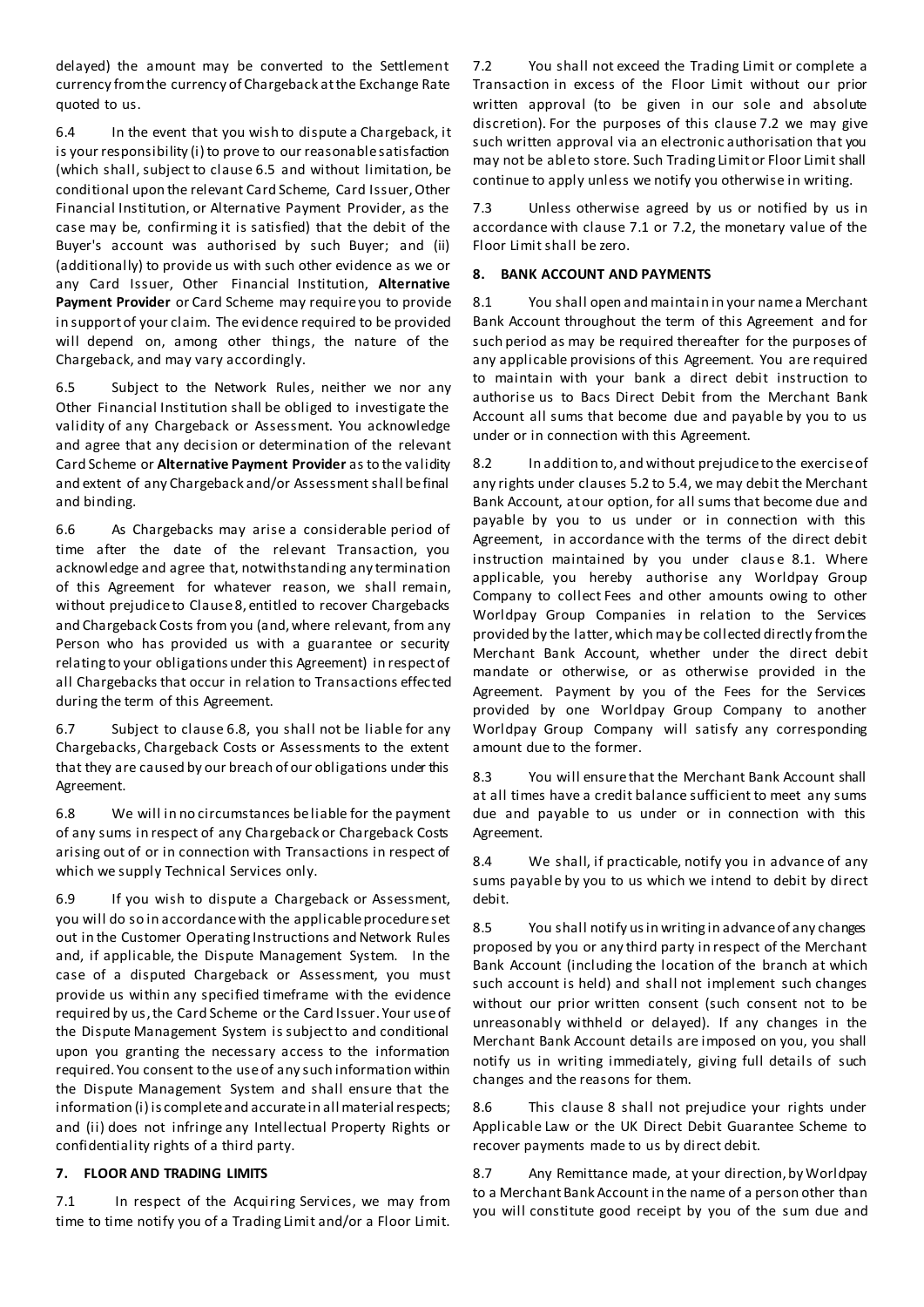owing by Worldpay to you in relation to Worldpay's liability to you under this Agreement.

## **9. INTEREST**

9.1 Subject to the provisions of clauses, 5.8, 11 and 15.3, if any Party (the defaulting party) fails to pay any amount under this Agreement when due, then the other Party shall be entitled to charge the defaulting party interest at a rate equal to three (3)% per annum above the base rate that is published by The Bank of England from time to time.

9.2 The Parties agree the provisions of this clause 9 provide a substantial contractual remedy and that the Late Payment of Commercial Debts (Interest) Act 1998 is excluded from this Agreement.

## **10. SET-OFF**

10.1 You hereby irrevocably authorise each of us and any Other Financial Institution, from time to time without notice and both before and after demand, to set off by whatever means the whole or any part of your liabilities to us or any Other Financial Institution (as appropriate) under this Agreement or any other contract (whether such liabilities are present, future, actual or contingent or potential, liquidated or unliquidated and irrespective of the currency of their denomination) against any Remittance due to you or against any sums (whether or not related to the Transaction that gave rise to the liability) held by us or any Other Financial Institution or owed to you under this Agreement or any accounts referred to in clause 11. Any credit balance with us and/or any Other Financial Institution will not be repayable, or capable of being disposed of, charged or dealt with by you until such liabilities of yours to us and any Other Financial Institution have been met. Neither we nor any Other Financial Institution allowing you to make withdrawals from any account you hold with us or any Other Financial Institution will waive this restriction or our or such Other Financial Institutions rights under this clause 10. We will notify you as soon as reasonably practicable upon exercising our rights, and/or upon us or any Other Financial Institution exercising our or its rights, under this clause 10.1.

10.2 You are not entitled to any form of set-off in respect of any of our or any Other Financial Institution's liabilities under this Agreement or any other Agreement (whether such liabilities are present, future, actual, contingent or potential) against any amounts due to us or any Other Financial Institution from you.

10.3 Any exercise of our or any Other Financial Institution's rights under this clause 10 shall be without prejudice and in addition to any other rights or remedies available to us or any Other Financial Institution under this Agreement or otherwise.

#### **11. SECURITY**

11.1 We may at any time require that you procure, within thirty (30) days (or such longer period as we may determine is reasonable) after receiving our written request, that a Person or Persons reasonably satisfactory to us provide us with a guarantee, indemnity or other security (including the replacement of any existing security) in such form and over such assets as we may reasonably require (including your Merchant Bank Account) to secure to our reasonable satisfaction the performance of your obligations (including contingent or potential obligations) from time to time under this Agreement. No interest is payable in respect of any security arrangements entered into in connection with this Agreement. Any security granted to us in accordance with this clause shall be held on trust to secure your obligations under this Agreement to each of us, including Worldpay (UK) Limited, Worldpay Limited and each additional party listed in Schedule 1.

11.2 In connection with this clause 11, we may from time to time request your reasonable assistance (at your cost) with our credit assessment. This assistance may involve the provision by you of your financial and trading information.

11.3 We may charge you for our reasonable external costs (including legal fees) incurred in obtaining the guarantee, indemnity and/or security referred to in this clause 11, and shall not be liable for any of your costs.

#### **12. TERM AND TERMINATION**

#### **The term of your Agreement**

12.1 This Agreement shall come into force on the Commencement Date and, unless otherwise terminated earlier in accordance with any provision of this Agreement, continue thereafter until:

(A) **(if you are a Large Enterprise or a Large Charity)** it is terminated in accordance with clause 12.2, such notice not to expire prior to the end of the Initial Term; or

(B) **(if you are not a Large Enterprise or a Large Charity)** it is terminated in accordance with clause 12.2.

12.2 For the purposes of termination by notice under clause 12.1:

(A) we shall give you two (2) months' prior written notice; and

(B) you shall give us one (1) month's prior written notice.

12.3 **Your other termination rights:** You may terminate this Agreement or any Service with immediate effect by giving written notice to us if any of us:

(A) commits a material breach of this Agreement which, if capable of remedy, is not remedied to your reasonable satisfaction within twenty-one (21) days of service of a notice requiring such remedy;

(B) is Insolvent;

(C) is the subject of a petition, order, or resolution or any step in connection with winding up (whether solvent or insolvent).

12.4 **Our other termination and related rights:** We may terminate this Agreement or any Service, or suspend the provision of any Service with immediate effect, to be notified to you in writing, if you:

(A) commit a material breach of this Agreement which: (1) is not, in our reasonable opinion, capable of remedy; or (2) if capable of remedy, is not remedied to our reasonable satisfaction within twenty-one (21) days of service of the notice requiring such remedy;

#### (B) are Insolvent;

(C) are the subject of a petition, order, or resolution or any step in connection with winding up (whether solvent or insolvent);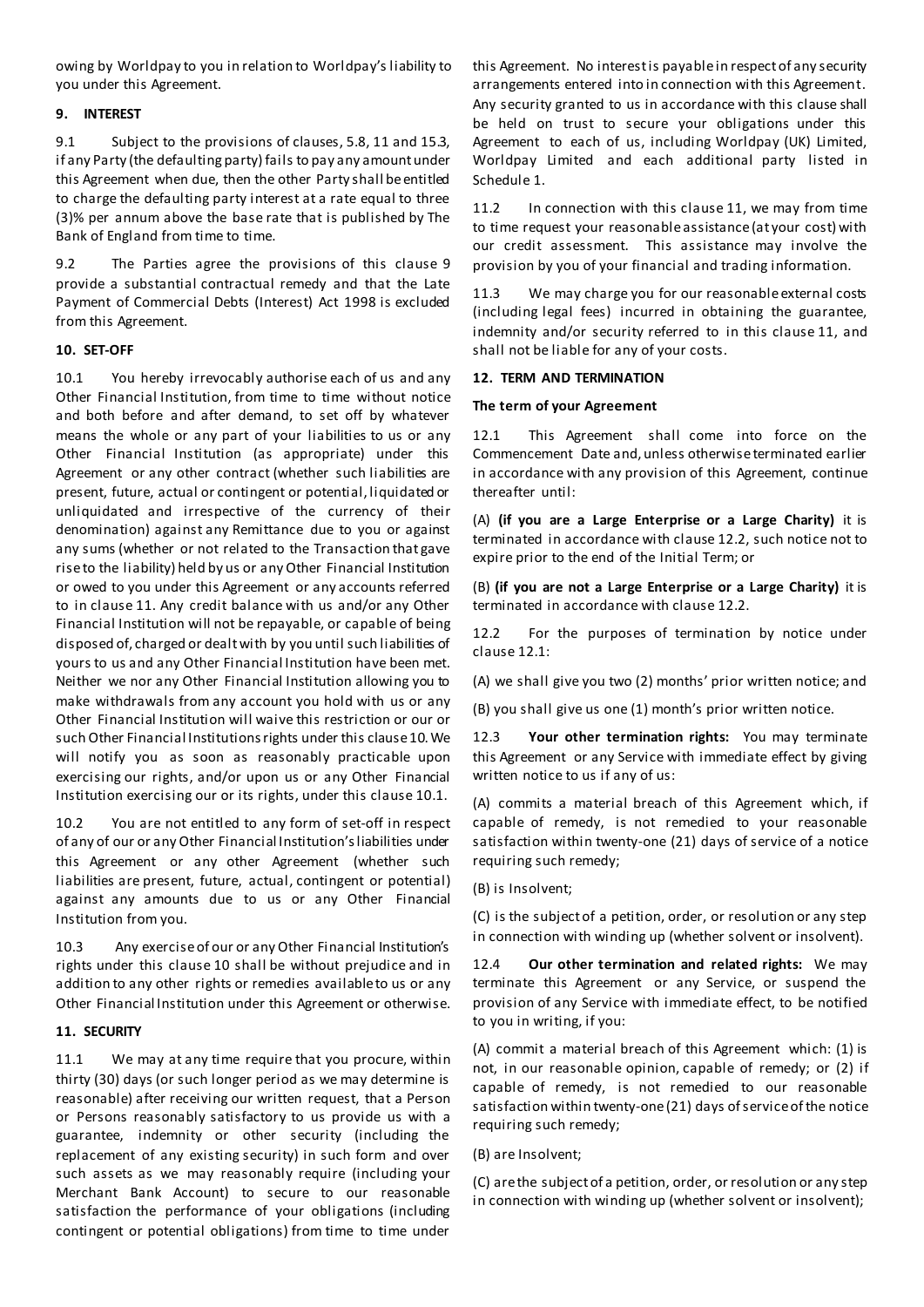(D) cease or threaten to cease to carry on all or a material part of your business, except for the purpose of a bona -fide solvent reconstruction, amalgamation, reorganisation, merger or consolidation;

(E) begin negotiations or proceedings, or propose or agree to defer, reschedule or readjust your debts;

(F) propose or make a general assignment of any of your debts or an arrangement or composition with or for the benefit of some or all of your creditors in respect of all or all of a particular type of your debts;

(G) agree to a moratorium, or a moratorium is agreed or declared in respect of all or a material part of (or a particular type of) your debts or you otherwise propose, seek or agree to defer, reschedule or readjust any of your debts;

(H) are the subject of a petition for an administration order or an application for an administration order, or an administrator is appointed to you or notice of intention to appoint an administrator to you is filed or given, or any other step is taken by any person with a view to the administration of you under the Insolvency Act 1986 including the passing of any resolution by your directors or shareholders approving the presentation of any such petition, the making of any such application or appointment or the giving of any such notice;

(I) are the subject of any step for an execution or other process issued on a judgment, decree or order of any court in favour of a creditor of yours that is returned unsatisfied in whole or in part, or any step to enforce security over, or a distress, execution or other similar process is levied or served against, the whole or a substantial part of your assets or undertaking, including the appointment of a receiver, administrative receiver, manager or similar officer to enforce that security;

(J) suffer or are subject to any equivalent event, circumstance or procedure to those set out above in this clause 12.4(B) to (I) (inclusive) in any other jurisdiction;

(K) undergo a Merchant Material Adverse Change;

(L) breach any applicable Trading Limit or Floor Limit;

(M) fail to comply with clauses 17.8 and 17.10;

(N) act in a manner, or if anything happens to you or comes to our attention in relation to you or arising from or incidental to your business or the conduct of your business (including trading practices or any individual's activity), that we in our reasonable discretion consider:

(1) to be disreputable or capable of damaging the reputation of us or that of any Card Scheme, Other Payments Organisation or Other Financial Institution; or

(2) to be detrimental to our systems, business or that of any Card Scheme, Other Payments Organisation or Other Financial Institution; or

(3) may or does give rise to fraud or any other criminal activity or suspicion of fraud or any other criminal activity; or

(4) may or does give rise to increased risk of loss or liability to any of us;

(5) may affect your ability or willingness to comply with all or any of your obligations or liabilities under this Agreement; or

(6) to be or to be for a purpose contrary to Applicable Law and/or any policy of ours in relation to Applicable Law;

(O) fail to perform any of your obligations under clause 11 (strictly in accordance with the timeframe set out therein); or

(P) include anything in the Application Form which is untrue, inaccurate or misleading.

12.5 We may terminate this Agreement (or terminate or suspend the provision of all or part of any Service under this Agreement) with immediate effect, giving written notice, if:

(A) we or any Group Company of ours becomes entitled to terminate any other agreement with you;

(B) we or any Other Financial Institution becomes entitled to enforce any guarantee or security from or in relation to you;

(C) we are required to do so by any Card Scheme or Regulatory Authority or under the Network Rules or Applicable Law or reasonably believe that a Transaction or Outward Payment or this Agreement or the performance of it may be contrary to Applicable Law or Sanctions (and you acknowledge that no Worldpay Group Company is obliged to provide any Service if it reasonably believes such provision would result in a failure to comply with any Applicable Law, Sanctions or the Network Rules);

(D) a Card Scheme, Other Payments Organisation, Other Financial Institution or any other third party or any ceases to provide us with any Service or service necessary for us to provide a Service to you;

(E) you install and/or use the Terminal(s) at a place other than the premises at which you have previously informed us the Terminals shall be installed and used;

(F) we reasonably consider that any act or omission of yours falls within a Reason Code;

(G) the ratio of Chargebacks to Transactions exceeds one per cent (1%) by number or value, or we otherwise consider in our sole and absolute discretion that the total volume or value of Refunds, Chargebacks and/or declined Authorisation Requests is excessive;

(H) any Regulatory Authority or court of competent jurisdiction (an "**Authority**") has taken action or made statements, orders, requests, directives or demands regarding your activities or another person operating in your industry ("**Actions or Communications**") and Worldpay determines in its sole and absolute discretion that the Actions or Communications of any Authority may harm or otherwise adversely affect, directly or indirectly, the reputation or goodwill of Worldpay or any applicable Network Rules making body if Worldpay continues to process Transactions under this Agreement;

(I) any of the above provisions of clauses 12.4(B) to (J), 12.4(O) and clauses 12.5(A) to (D) applies to a Person who provides any security under clause 11; or

(J) any changes to or of Applicable Law, including Sanctions, (i) prohibit us from exercising any of our rights and/or performing any of our obligations under this Agreement, (ii) subject either party to potential penalties or enforcement actions by any Regulatory Authority or Sanctions Authority under Applicable Law, or (iii) frustrate in any way the performance of the Agreement by either party.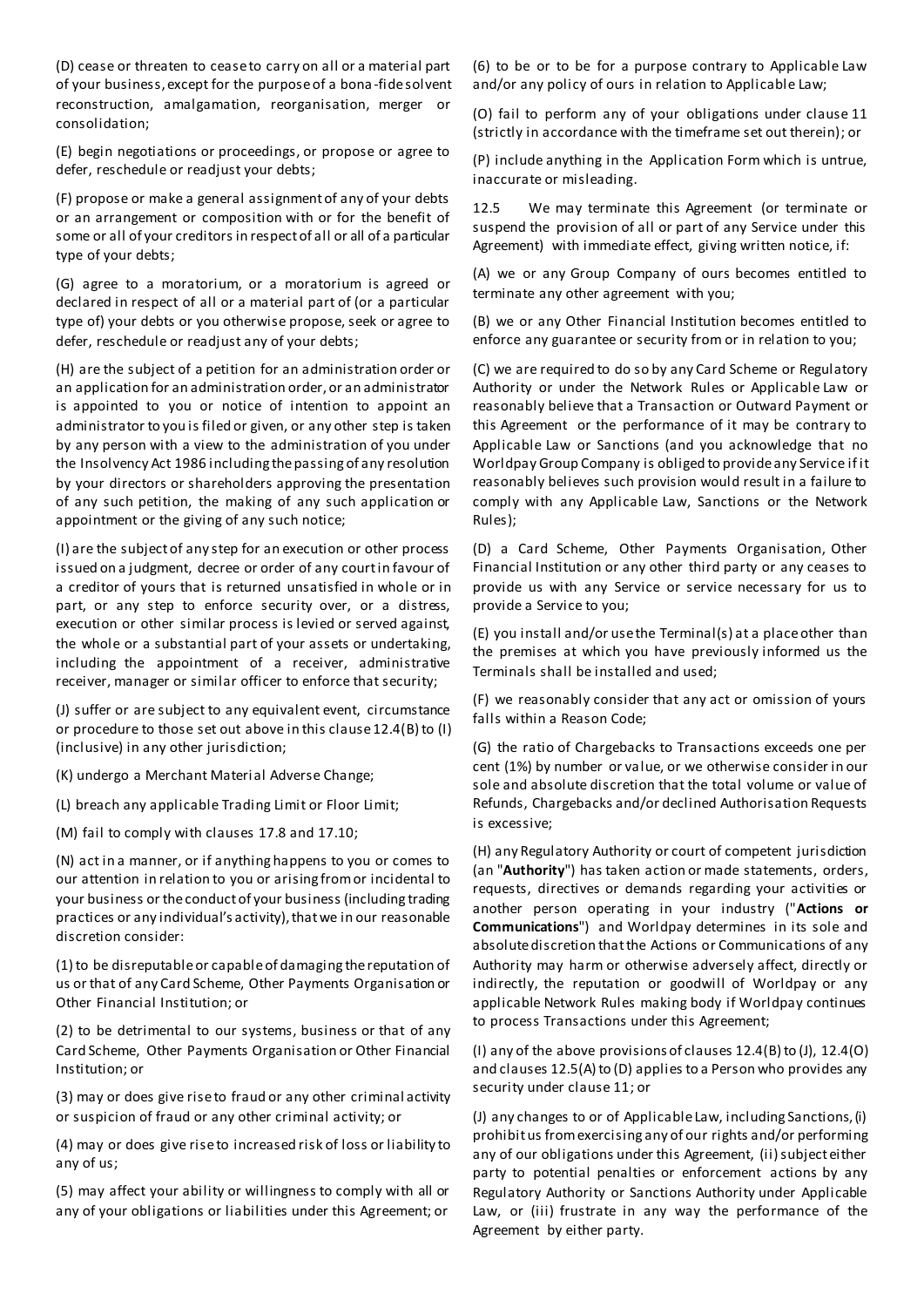12.6 You shall inform us upon becoming aware of any of the events set out in the following clauses: clauses 12.4(A) to (J) and clauses 12.5(A), (B), (E), (G) and (H).

12.7 Where any additional party specified in Schedule 1 serves you notice to terminate this Agreement under this clause 12, such termination shall only relate to the Services provided by that additional party. This shall not limit any other Party's right to terminate this Agreement or any other Services.

12.8 You acknowledge and agree that suspension or termination by Worldpay in accordance with clauses 12.4 and 12.5 shall in no way create any cause of action, Losses, Claim or any other right ("**Action**") in favour of you against Worldpay whether under Applicable Law, contract, equity or otherwise. Without prejudice to the foregoing and notwithstanding clause 25 (*Waiver*), you hereby waive, and fully release and discharge Worldpay and its Group Companies from, any Action you may otherwise have arising from Worldpay exercising such suspension or termination right, including any challenge in relation to the exercise of Worldpay's discretion, and you agree that you shall not apply to any Authority for any form of relief, including (without limitation) injunctive relief, that could constrain or prevent Worldpay from exercising any of its rights of suspension or termination.

#### **13. CONSEQUENCES OF TERMINATION**

13.1 Upon termination of this Agreement all rights and obligations of any Party shall cease to have effect immediately, save that:

(A) the clauses which expressly or by implication have effect after termination will continue to be enforceable notwithstanding such termination (including, for the avoidance of doubt, clauses 4, 5, 6.6, 8, 9, 10, 13, 14, 15, 17, 18, 19, 20, 21, 23, 24, 29, 30 and 31, paragraphs 1.7, 1.8, 4.6, 4.8 and 4.9 to Schedule 4, and the paragraphs listed in paragraph 29 to Schedule 5); and

(B) termination shall not affect accrued rights and obligations of any Party under this Agreement as at the date of termination.

13.2 Upon termination of this Agreement, you shall immediately pay to us all amounts owed by you to us under this Agreement and we shall immediately pay you all amounts owed to you by us under this Agreement, subject to the provisions of clauses 5, 6 and 10.

#### **14. INDEMNITY**

**IMPORTANT NOTE: You must read these indemnity provisions carefully. They provide important protections for you and for us. The indemnities in this clause are in addition to and do not affect any other indemnity under or in connection with this Agreement, including without limitation in connection with clause 11, the Terminal Hire Agreements or the Technical Services.**

14.1 **How you indemnify us:** You will indemnify us and hold us harmless and indemnified from, against and in respect of all and any Losses in relation to any Claims brought against us by a Buyer, Card Scheme, Card Issuer, Other Financial Institution, Other Payments Organisation, Acquirer, Other Acquirer, Regulatory Authority or any other third party, to the

extent such Claims arise out of or in consequence of or in connection with:

(A) a Transaction (including the failure to retain or produce a Recurring Transaction Authority), Refund, Representment, Retro-Charge, Assessment, Chargeback and/or Chargeback Cost (including any activity which would otherwise constitute a Transaction, Refund, Representment, Retro-Charge);

(B) any breach of the requirements or failure by you to comply with: (i) the requirements of a Card Scheme or Alternative Payment Provider; (ii) the Network Rules; (iii) a Regulatory Authority; or (iv) Applicable Law, and any reasonable steps taken in the protection of our interests in connection with any such breaches;

(C) any security breach as described in clause 17.10, compromise or theft of Data held by you or on your behalf, or any other security breach or a security breach relating to Data (whether or not you have complied with PCI SSC Standards as defined in clause 17.8), and any reasonable steps taken in the protection of our interests in connection with such breach;

(D) the enforcement or attempted enforcement of this Agreement;

(E) any reasonable steps taken in the protection of our interests in connection with any allegation of fraud made in relation to you or your business; and/or

(G) any breach by you of the provisions of clause 23;

except if and to the extent such Claim is caused by our fraud or any breach of this Agreement by us.

14.2 **How we indemnify you:** We shall indemnify and hold you indemnified from and against any Losses in relation to any Claims brought against you by a third party, to the extent such Claims arise out of or in connection with:

(A) any actual security breach or security breach reported to you by a Card Scheme, Acquirer, Other Acquirer, Card Issuer or us relating to Data which is directly attributable to our failure to comply with any PCI SSC Standards or to our negligence (but not including any claims made by a Regulatory Authority), and any reasonable steps taken in the protection of your interests in connection with such breach; and/or

(B) any breach by us of the provisions of clause 23;

except if and to the extent caused by or contributed to by your negligence or any breach of this Agreement by you.

#### **15. EXCLUSION AND LIMITATION OF LIABILITY**

**IMPORTANT NOTE: THIS CLAUSE 15 CONTAINS IMPORTANT EXCLUSIONS AND LIMITATIONS ON OUR LIABILITY. YOU MUST READ THIS CLAUSE CAREFULLY.**

15.1 **Matters not excluded or limited by this Agreement:** Nothing in this Agreement shall exclude or restrict liability for:

(A) losses suffered by a Party arising out of the other Party's fraud, fraudulent misrepresentation or wilful default;

(B) death or personal injury resulting from a Party's negligence;

(C) any breach of any obligations implied by Section 12 of the Sale of Goods Act 1979 or Section 2 of the Supply of Goods and Services Act 1982;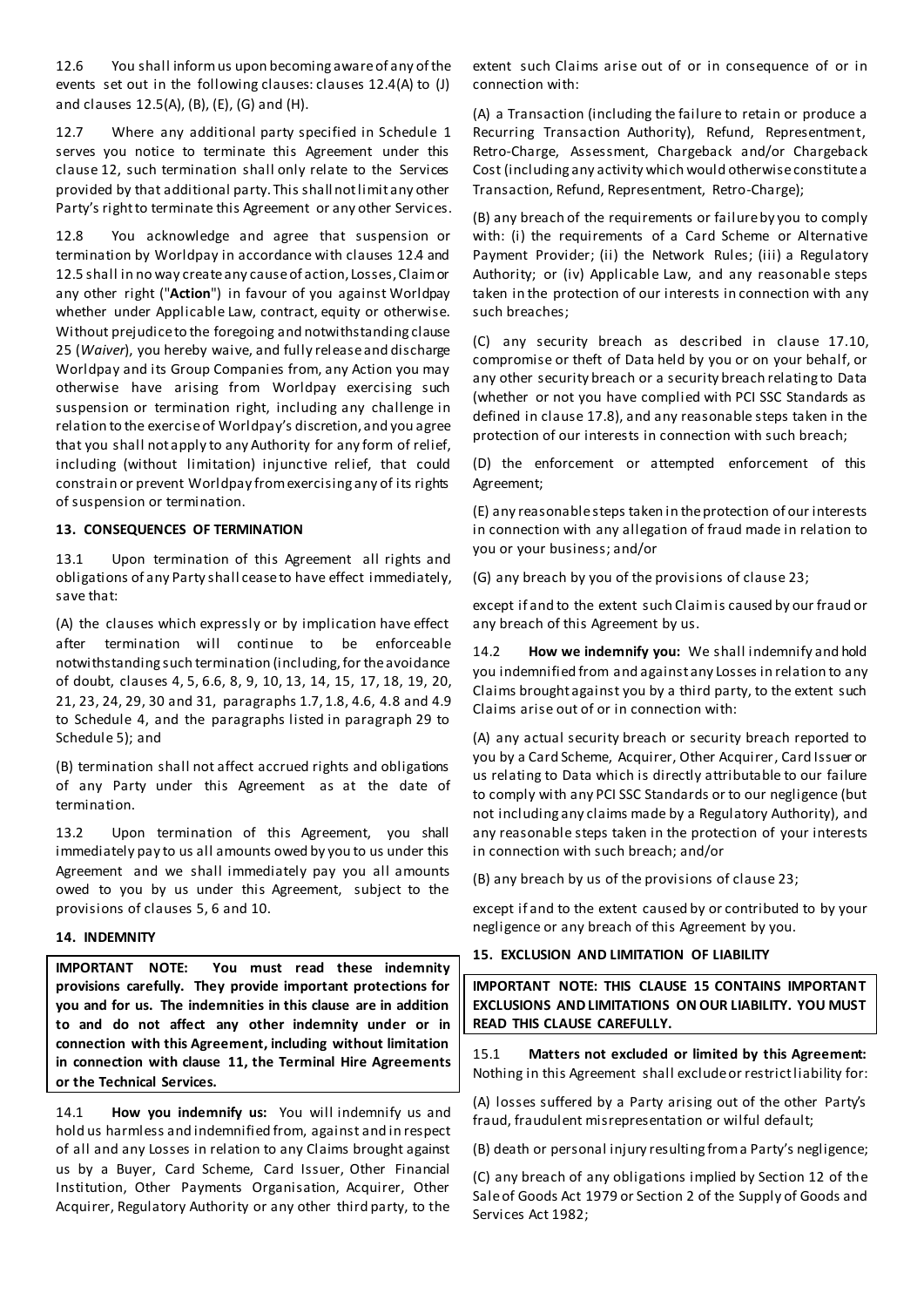(D) losses suffered by us in respect of any Chargebacks or Assessments recoverable under clause 6 and/or 14;

(E) any Fees or other amounts due by you to us;

(F) (except in respect of the types of Losses listed under clause 15.2) for any indemnity provided hereunder; or

(G) any other liability to the extent it cannot be lawfully excluded or limited,

and each of the following provisions of this clause 15 is subject to this clause 15.1.

15.2 **Limitations and exclusions of liability for you and us:** Each Party shall only be liable for direct Losses arising out of or in connection with its own breach of this Agreement or negligence **EXCEPT THAT neither Party will be liable to the other Party under or in connection with this Agreement or its subject matter for any of the following types of Losses arising under or in connection with this Agreement (whether arising out of breach of contract, misrepresentation (whether tortious or statutory), tort (including but not limited to negligence), breach of statutory duty, liability under indemnities or otherwise):**

**(A) loss of profits, revenue or anticipated savings (including those anticipated or forecast);** 

**(B) loss of goodwill (or any other damage to reputation);**

**(C) loss connected with or arising from business interruption;**

**(D) loss of opportunity, business or contracts;**

**(E) loss of bargain;** 

**(F) lost or corrupted data (or loss associated with the same); and/or** 

**(G) any special, incidental, punitive, consequential or indirect: loss, damage, cost and/or expense whatsoever,**

**in each case whether such losses are direct, indirect or consequential, and even if that Party was aware of the possibility that such losses might be incurred by another Party.**

15.3 **Interest:** Subject to clause 15.2, you shall not be entitled to any interest or any other compensation whatsoever in respect of any sums held by us in accordance with this Agreement prior to Remittance being made to you for any period during which payment may be:

(A) deducted, withheld, deferred or not paid under clause 5;

(B) set-off under clause 10; or

(C) not paid due to a suspension of Services (or part thereof) under clause 12,

unless you demonstrate that such non-payment results from our breach of our obligations under this Agreement, in which case interest accrues on a daily basis until the date of payment calculated at the rate specified in clause 9.

15.4 **Worldpay's excluded liability:** We shall not be liable for any failure to perform (nor any defective or delayed performance of) any of our obligations under this Agreement if and to the extent that such failure is due to:

(A) circumstances beyond our reasonable control;

(B) any cessation or interruption of any part of the Services which are due to any act or omission of a third party (including, but not limited to, Other Acquirers, Other Financial Institutions, Other Payments Organisations (including an Alternative Payment Provider, Card Scheme, and Third Party Product provider)) and is not caused by our breach of this Agreement;

(C) us taking steps (in our reasonable and honest belief or view) to comply with any relevant requirement under the Network Rules or any Applicable Law or the requests of any Regulatory Authority;

(D) your failure to provide complete and/or correct Data to us, any Other Financial Institution, Card Scheme or Other Payments Organisation) and/or your negligence and/or breach of this Agreement;

(E) a suspension of Services by us under clause 12;

(F) your breach(es) of this Agreement, negligent, wrongful or bad faith acts or omissions; or

(G) any deferment/withholding of any Remittance otherwise due to you effected pursuant to the provision of this Agreement.

Additionally, we shall have no liability to you for any inaccuracy in the information we or any Other Financial Institutions provide to any third parties pursuant to clause 19.

15.5 **Limitation of Liability:** The aggregate liability of each of Worldpay (UK) Limited, Worldpay Limited and each of the additional parties listed in Schedule 1 to you in relation to all Claims arising out of, or in connection with the Services or this Agreement during each Contract Year shall be limited to:

(A) in the first Contract Year, a sum equal to the average monthly Fees paid under this Agreement, less any fees incurred by us under the Network Rules in respect of Transactions, in each case in the period between the Commencement Date and the first event giving rise to the first such Claim, multiplied by twelve (12); and

(B) in each Contract Year thereafter, a sum equal to the Fees paid under this Agreement, less any fees incurred by us under the Network Rules in respect of Transactions, in each case in the twelve (12) months immediately preceding the first event giving rise to the first such claim in the relevant Contract Year.

15.6 **Additional exclusions and limitations:** In addition to any other exclusion or limitation of liability contained in this Agreement, the following additional exclusions and limitations apply in relation to the Services:

(A) We accept no responsibility, and shall not be liable for (a) the accuracy or reliability of any data you send to us; (b) our interpretation of that data; or (c) the consequences or accuracy of our interpretation of that data or any subsequent interpretation or risk assessment you undertake in relation to that data.

(B) The Data available via your Merchant Data Account is supplied to you on an "as is" basis for your information only and is not intended to be relied upon by you for any purpose whatsoever.

(C) We do not warrant that the Data available via your Merchant Data Account is accurate, sufficient, up-to-date, reliable or error-free at the time it is accessed.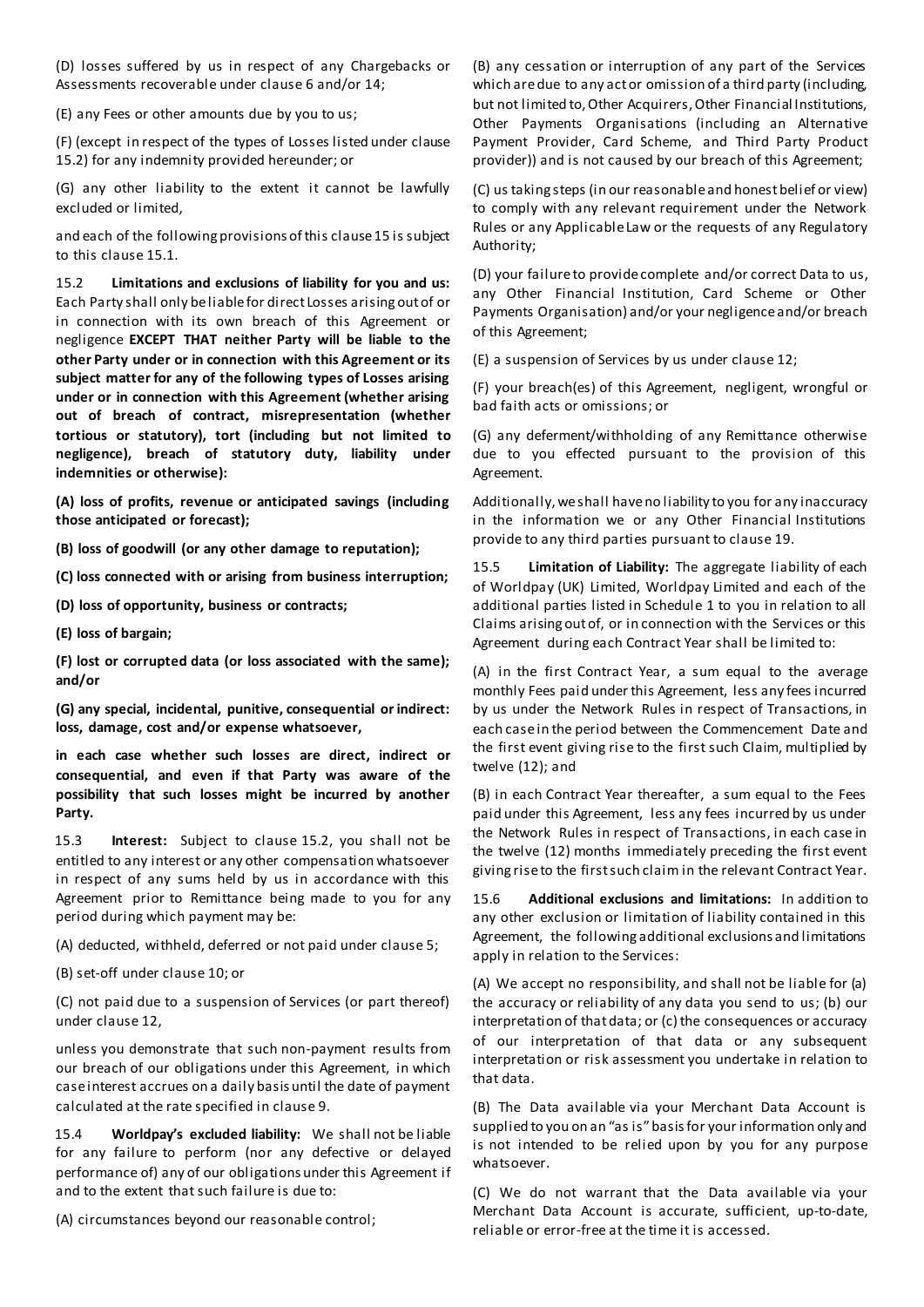(D) We accept no responsibility, and shall not be liable for any Third Party Product you use in connection with the Service, and any reference by us to a Third Party Product (including in any technical specification we provide to you), or approval by us in connection with clause 3.2(H), shall not constitute any recommendation or endorsement by us of that Third Party Product, or any warranty or representation that such Third Party Product will be or remain compatible, compliant and/or suitable for your use and/or with the Services, or will deliver any specific result.

(E) The electronic transmission of Data, including but without limitation to transmission via the internet cannot be guaranteed to be secure or error-free. There is always a possibility that Data sent by electronic means could be intercepted by a third party, corrupted, lost, destroyed, delayed or otherwise adversely affected. As a result, we shall not be liable to any party in respect of any error or omission arising from or in connection with the electronic transmission of information to you or your reliance on such Data. This includes but is not limited to acts or omissions of your and/or our internet service providers. This exclusion of liability shall not apply in the event of any proven criminal, dishonest or fraudulent acts on our part.

15.7 **Basis of exclusions and limitations:** You acknowledge, represent and agree that, given the nature of the Services:

(A) other suitable alternative payment methods for the Buyers are available to you;

(B) you were able to choose other providers of services similar to the Services before entering into this Agreement;

(C) you acknowledge and accept the risk of any Losses which you may suffer and be unable to claim for because of the exclusions and limitations on our liability under this clause 15, and the importance of insuring against such Losses;

(D) the Fees have been calculated by us taking into account the exclusions and limitations contained in this Agreement (which would be uneconomical but for such exclusions and limitations); and

(E) we would not be in a position or willing to enter into this Agreement (or any similar agreement) with you or other merchants but for these exclusions and limitations of liability.

#### **16. MATERIALS**

16.1 You shall only use such materials identifying the Services, us, any of our Group Companies, any Card Scheme or any Alternative Payment Method if such materials have previously been approved by us in writing (such approval not to be unreasonably withheld).

16.2 You shall display prominently on each of your premises, trading venues or website where you accept or state that you accept Cards or Alternative Payment Methods for payment, the Card and Card Scheme identification or Alternative Payment Method identification:

(A) as required by the Network Rules; and

(B) as notified to you from time to time (whether to inform you of such Network Rules (including amendments to Network Rules) or otherwise).

#### **The parties' roles as independent Data Controllers**

17.1 The Parties agree that, for the purposes of Data Protection Legislation, it is their mutual understanding that the Parties shall not constitute joint Data Controllers. Each Party acknowledges and agrees that, for the purposes of Data Protection Legislation, it is an independent Data Controller of Transaction Personal Data and that it determines the purposes for which and the manner in which the Transaction Personal Data is, or is to be, processed.

17.2 If you receive any complaint, notice or communication from a Data Protection Authority which relates directly to:

- (A) our Processing of the Transaction Personal Data; or
- (B) a potential failure by us to comply with Data Protection Legislation in respect of your or our activities under or in connection with this Agreement,

you shall, to the extent permitted by Applicable Law, promptly notify us and provide such information as it shall reasonably request in that regard.

17.3 You acknowledge that we may disclose Transaction Personal Data to any Data Protection Authority, law enforcement authority or regulator.

#### **Fair Processing notices and consents**

17.4 You shall ensure that, in respect of all Transaction Personal Data you provide to Worldpay under this Agreement, and in respect of the use of such Transaction Personal Data under this Agreement: (a) all necessary fair processing notices have been provided by you to the relevant Data Subjects which specify Worldpay as a Data Controller in respect of the Data Subject's Personal Data and provide a link to our Privacy Statement or include a statement that our Privacy Statement can be found on our corporate website and that you have obtained from the relevant Data Subjects all applicable consents, and (b) all necessary steps have been taken to ensure that such Transaction Personal Data has been gathered and Processed in accordance with the principles set out in the Data Protection Legislation, including in particular those relating to (i) lawful, fair and transparent Processing; (ii) specified, legitimate and explicit purposes of Processing; and (iii) adequate, relevant and not excessive Processing.

17.5 To the extent that we are Processing your personal data, for example you are a sole trader, please refer to our Privacy Statement for information about how we use your Personal Data.

#### **Worldpay searches**

17.6 Worldpay may make periodic searches of, and provide information about you to credit reference, market research, customer feedback and fraud prevention agencies, and Worldpay's Group Companies and agents. Such information as is provided to credit reference agencies may be used by other credit providers to take decisions about you. Further information about how we use this information can be found in our Privacy Statement.

#### **Assistance**

17.7 Whenever we request it, you shall give us reasonable assistance to facilitate the successful collection and delivery of all Data. We shall assist you, upon your request, where we are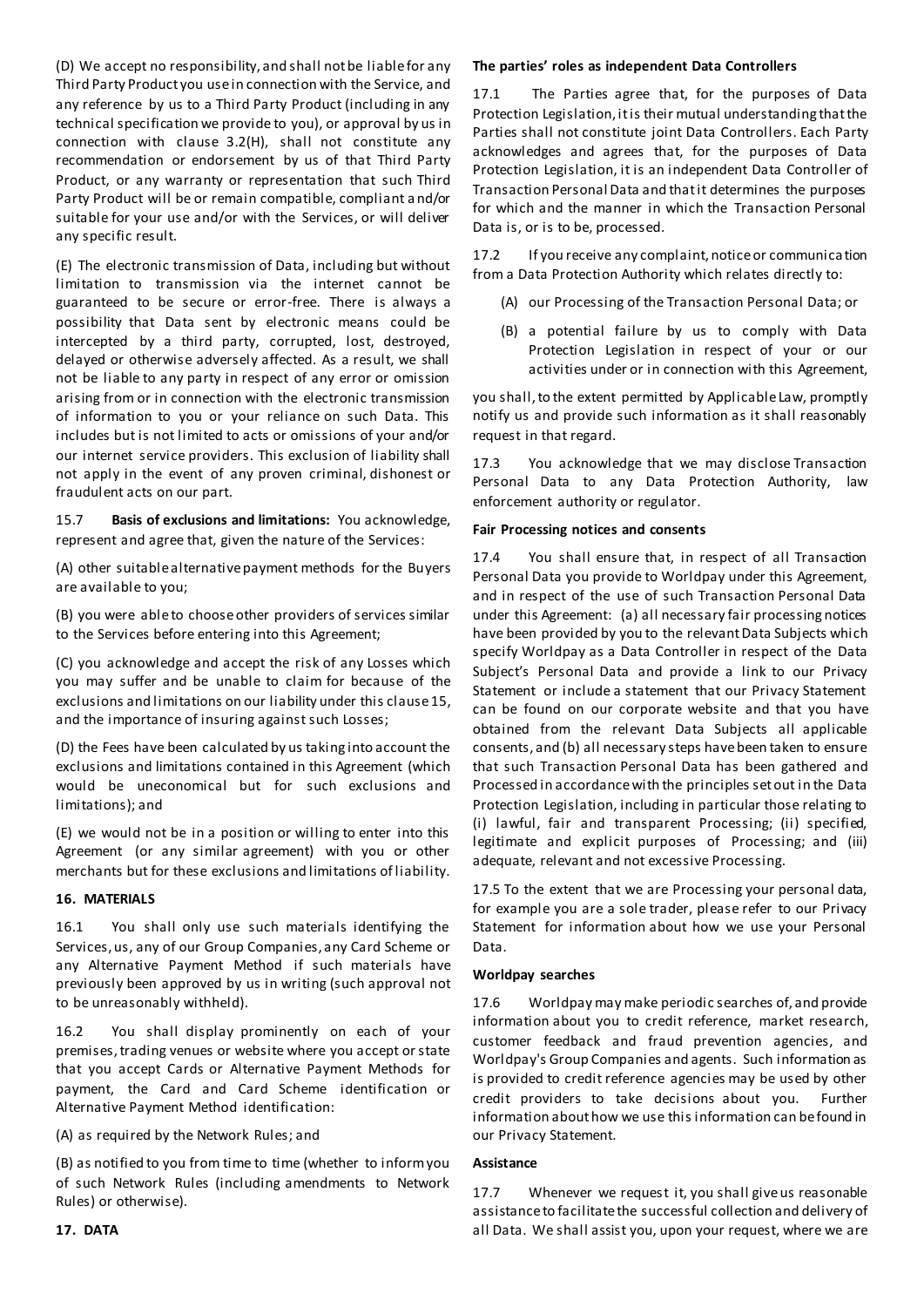reasonably able to gain access to the Data, but reserve the right to make reasonable charges for doing so. You shall promptly pay such reasonable charges to us on demand.

17.8 If a Data Subject makes a written request to either Party to exercise any of their rights under Data Protection Legislation in respect of Transaction Personal Data, the receiving Party shall respond to that request in accordance with Data Protection Legislation. To the extent the request concerns processing of Transaction Personal Data undertaken by the other Party, the receiving Party shall promptly and without undue delay forward the request to the other Party; and cooperate and provide reasonable assistance in relation to that request to enable the other Party to respond in accordance with Data Protection Legislation.

#### **Your PCI and other compliance requirements**

17.9 You acknowledge and agree that you (and your agents, sub-contractors or any third parties used by you) shall abide by any data security standards of the Payment Card Industry Security Standards Council (or any replacement body notified to you by us) and the Card Schemes and Alternative Payment Method schemes, including the PCI SSC Standards. We may charge you an annual management fee (specified in the Pricing Schedule) for administering the system through which you report your PCI SSC Standards compliance status to the Card Schemes, and a PCI SSC Standards non- compliance fee (also specified in the Pricing Schedule) for each month in which you are not compliant with the PCI SSC Standards.

#### **No prior security breaches**

17.10 You represent, warrant and undertake that no security breach relating to Data processed by or on behalf of you has occurred before the date on which this Agreement was signed by the Parties and/or the Commencement Date. If you breach the foregoing representation, warranty and undertaking, you acknowledge and agree that we may suspend the Services (including as required under the Network Rules) and/or (if unremedied) take such other steps as we, any Card Scheme, Regulatory Authority or any Other Financial Institution or Other Payments Organisation reasonably considers necessary to remedy the breach.

#### **Notification of security breaches**

17.11 You shall notify us immediately if you become aware of or suspect any security breach relating to Data (whether or not you have complied with the PCI SSC Standards). As soon as reasonably practicable, you shall also (and without prejudice to any other remedy we have in respect thereof) immediately identify and resolve the cause of such security breach and take any steps that we may require of you to do so, including but not limited to the procurement (at your cost) of forensic reports from third parties recommended by us.

#### **Do not store card details**

17.12 You shall not store (as such term is used in the PCI SSC Standards), at any time:

(A) Card verification value in the magnetic stripe;

(B) Card verification value printed on the Card in or next to the signature panel;

(C) Card verification value contained in the magnetic stripe image in a chip application;

(D) PIN verification value contained in the magnetic stripe;

(E) the full contents of any track from the magnetic stripe (on a Card, in a chip or elsewhere); or

(F) any other Data that the Card Schemes mandate from time to time as Data that cannot be stored.

#### **18. RETENTION OF RECORDS**

18.1 In addition to complying with all record retention provisions under Applicable Law, and subject to the requirements of the PCI SSC Standards, you shall retain legible copies of Data for a minimum period of eighteen (18) months from the date of each Transaction.

18.2 Nothing in this Agreement (including this clause 18) affects or limits your own requirement to have in place adequate record retention policies and procedures as necessary and appropriate for your own business purposes, which are and remain your responsibility.

#### **19. PROVISION AND DISCLOSURE OF DATA AND INFORMATION**

**This clause 19 contains important information about the provision and disclosure of data and information in connection with the Services. It should also be read alongside our Privacy Statement.**

19.1 We may, from time to time, request you to provide copies of Data, in which event you shall provide such copies to us, in such format specified by us, within ten (10) days of such request being received.

19.2 Upon our request, you shall at all times throughout the term of this Agreement (and for such subsequent period as may be necessary thereafter):

(A) promptly disclose to us or any Other Financial Institution, Card Scheme or Other Payments Organisation such accurate, complete and reliable information as we or such third party reasonably require(s) relating to the performance of the Services or obligations under this Agreement, the Network Rules or Applicable Law;

(B) take all reasonable steps to assist us and/or any Other Financial Institution, Card Scheme or Other Payments Organisation in handling any Claim or query raised by a Buyer, a Card Issuer, a Card Scheme or any other third party in relation to the Services or any Transaction, Chargeback, Refund, Representment or Retro-Charge;

(C) co-operate in providing any Other Financial Institution Card Scheme or Other Payments Organisation with all information requested by it in order for you or your Transactions to be accepted by such third party or otherwise to enable us to provide you with any of the Services (or any part thereof);

(D) to enable us to assess your financial position throughout the term of this Agreement, provide us with your latest audited accounts and any other accurate, complete and reliable information we may reasonably require (including but not limited to your management accounts).

19.3 **& You hereby authorise:** 

(i) us;

(ii) any Other Financial Institution;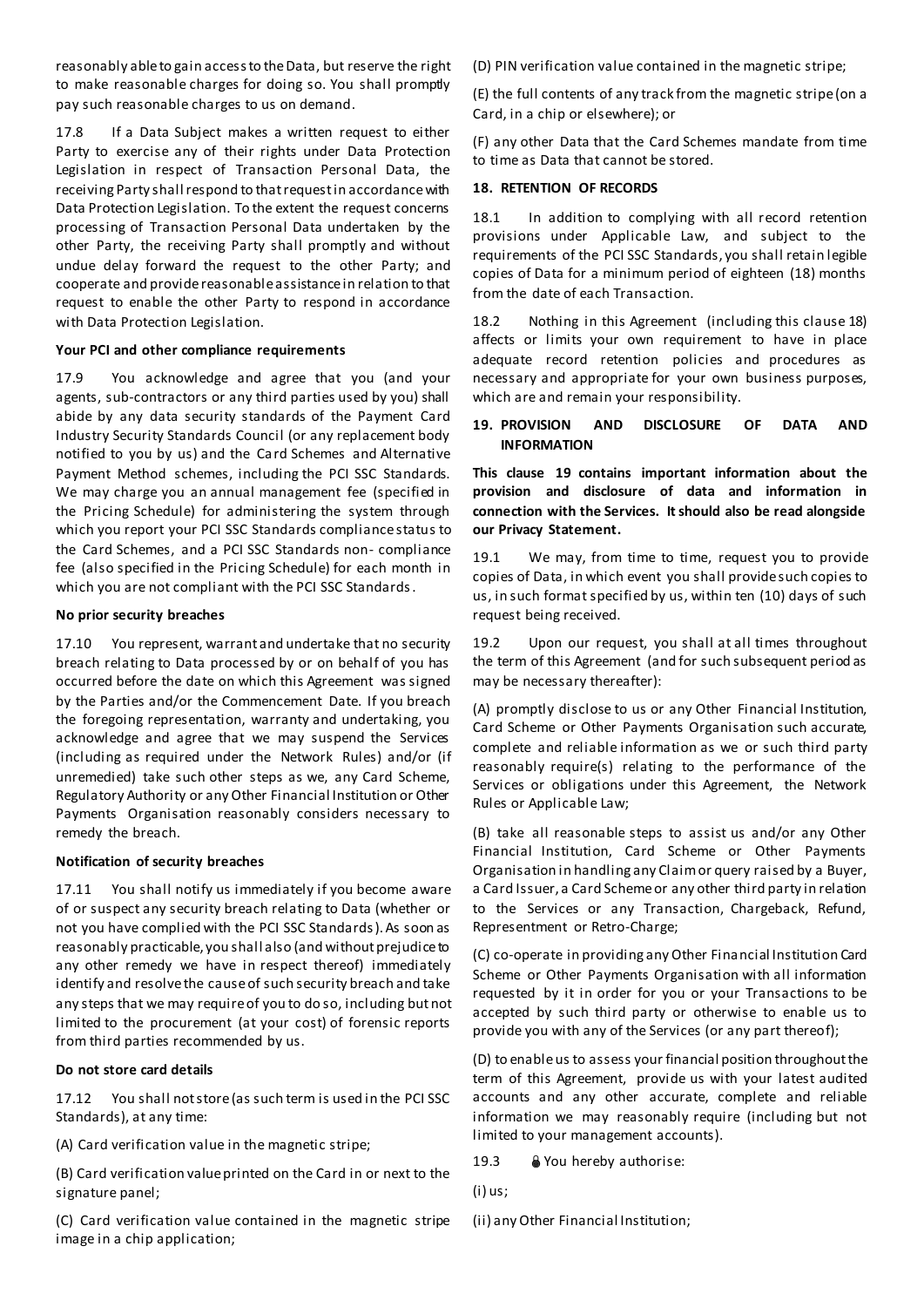(iii) any Other Payments Organisation (including any Alternative Payment Provider or Card Scheme); and

(iii) any credit institution at which you maintain the Merchant Bank Account,

to use, share and release Data and any other information relating to you, including information relating to you which is held in connection with the provision of the Services and/or by the Card Schemes, Other Financial Institutions or Other Payments Organisations (or, if instructed by us, you shall provide such Data or information or procure that such Data or information is provided), to any Person, including our Group Companies and their respective officers, Card Issuers, Alternative Payment Providers, Card Schemes, Regulatory Authorities, law enforcement agencies, fraud prevention agencies and credit reference agencies, and third parties:

(A) for the purpose of fulfilling our or any Other Financial Institution's obligations under the Agreement or the Network Rules or requirements of an Other Payments Organisation (including a Card Scheme or Alternative Payment Provider) or otherwise as required by Applicable Law;

(B) to assess financial and insurance risks;

(C) in relation to any breach of, or to enforce, this Agreement;

(D) to recover debt or in relation to your insolvency;

(E) to maintain and develop customer relationships, services and systems;

(F) to prevent and detect fraud or crime;

(G) in the course of any investigation by us, any Other Financial Institution, Regulatory Authority, Card Scheme, Other Payments Organisation or any third party into any suspected criminal activity;

(H) regarding information security, the risk of fraud, sector risk and credit risk; and

(I) to enable the Card Schemes to assign a Reason Code to any undesirable act or omission.

Where you have been referred to us through a third party, whether under an affiliate, partnership marketing or other introducer type arrangement, you authorise us to release Da ta to relevant third parties as necessary for the operation of such arrangement and/or to fulfil our reporting obligations to such third parties.

19.4 You shall advise us in writing as soon as you become aware (and in any event within 48 hours) of any:

(A) other agreement that you enter into concerning your acceptance of Transactions;

(B) act, omission or error which does or may cause material loss or damage to us or any Other Financial Institution, Card Scheme or Other Payments Organisation) (including damage to the reputation of us or any such third party, which for the avoidance of doubt shall be deemed to be material in every instance in which it occurs);

(C) actual or suspected violation or compromise of the security or integrity of any Data or any other information relating to the Services or the Card Schemes or any of our Confidential Information at any time obtained or held by you.

19.5 If you contact us electronically, we may collect your electronic identifier (for example, Internet Protocol (IP) address or telephone number) supplied by your service provider.

19.6 A link between you and anyone with whom you have a joint account or similar financial association will be recorded at credit reference agencies, creating a "financial association". All such associated parties' information will be taken into account in future applications until you or one of them successfully file a "notice of disassociation" at the credit reference agencies.

19.7 We may make periodic searches of and provide information about you to credit reference agencies, fraud prevention agencies, Card Issuers, Card Schemes and our Group Companies to manage and take decisions about their relationship or prospective relationship with you. Such information may be used by other credit providers to take decisions about you and your financial associates. We may also review you and your business activities (including by electronic means) to monitor your compliance with the Agreement.

19.8 We may:

(A) disclose information concerning you and your Data to third parties where we aggregate data to facilitate cross-industry analysis and comparisons; and

(B) (without limitation) use and/or disclose Confidential Information and Transaction Personal Data for preparing and furnishing compilations, analyses, and other reports of aggregated information and anonymised information,

**PROVIDED THAT** in each case such compilations, analyses or other reports do not identify (i) you (other than where Worldpay prepares the compilation, analysis or other report either for and to you or on your behalf) or (ii) any Cardholder whose Transactions were the subject of or involved in the preparation of any such compilation, analysis or other report.

19.9 The information which we, and/or any Other Financial Institution or Other Payments Organisation, collect from you may be transferred to, processed and/or stored at, a destination outside the EEA.

19.10 In the event that we consider that any act or omission of yours falls within a Reason Code, details of any such act or omission shall be advised to you and shall also be available on request. In addition, the fact of termination (if any) under clause 12.4(H) and the Reason Code forming the grounds for termination shall be notified to (and may be recorded by) the Card Schemes and thereafter be maintained by them in accordance with their normal practice. The aforementioned database records are available for enquiry by any Acquirer, Other Acquirer and Card Issuer. In certain circumstances, they are also made available to crime enforcement authorities.

#### **20. RIGHT OF AUDIT**

20.1 Subject to the rest of this clause 20, upon our request, you shall:

(A) permit or procure us or our duly authorised representatives to have access to all or any of your premises where, or systems on which, your business trades or where your records or stock are located, during business hours, to examine all or any such premises, systems, records or stock and those of any other business which we consider is or may be connected to you; and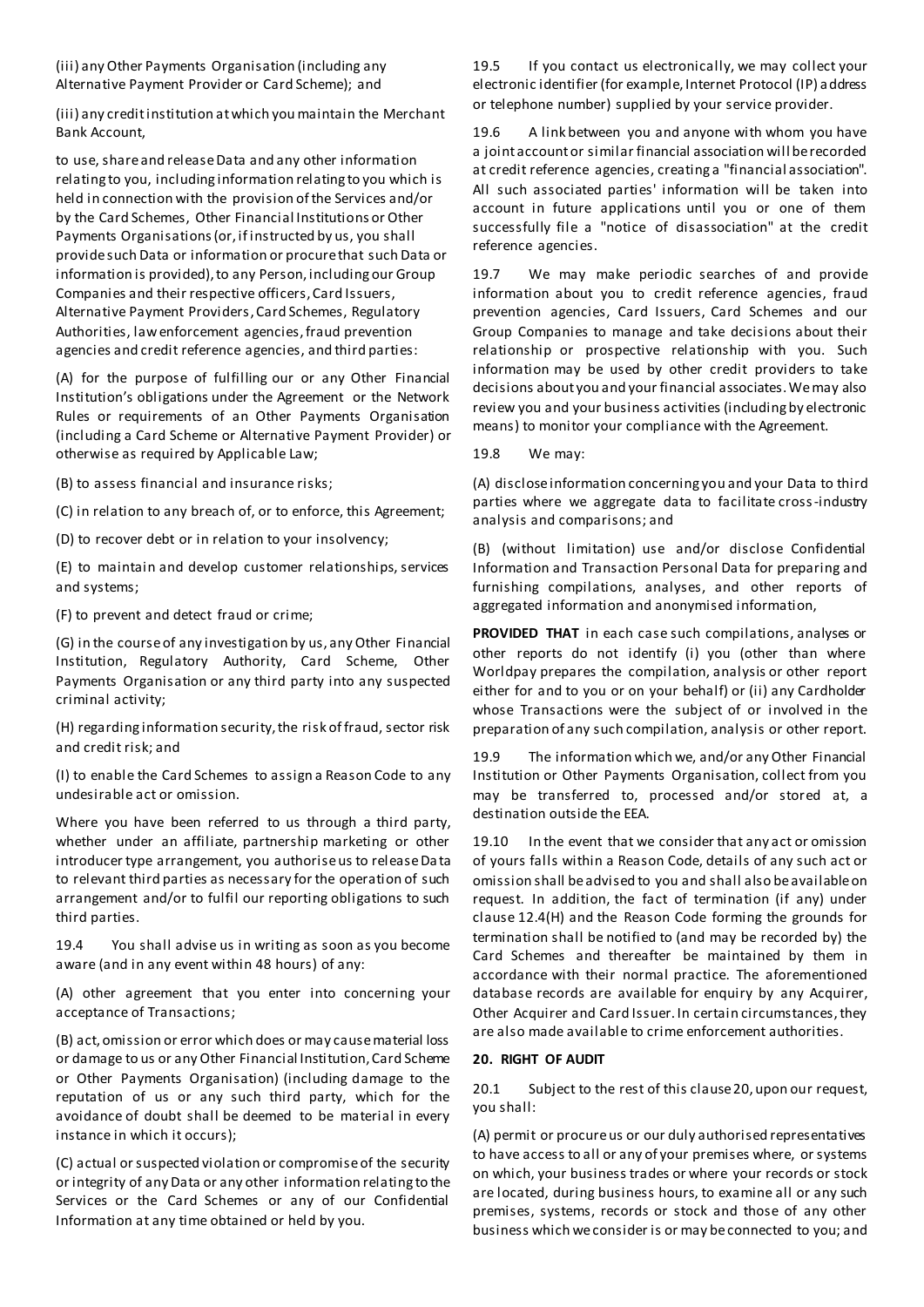(B) permit or procure us or our duly authorised representatives to take and retain copies of all or any such records; and

(C) provide to us or our duly authorised representatives or procure that we or they are provided with honest and comprehensive answers to any enquiries we may make in relation to you and your business,

for the purpose of ascertaining whether or not you are performing your obligations in accordance with all the provisions of this Agreement.

20.2 We shall give you a minimum of twenty-eight (28) days written notice of any exercise of our rights under this clause 20, except where the requirements of a Regulatory Authority do not permit such notice or we have immediate data security, compliance or fraud concerns, in which case we may give immediate or shorter notice.

20.3 We shall exercise our rights under this clause 20 reasonably and usually no more than once annually during the term of this Agreement unless a Regulatory Authority requires otherwise or there are immediate data security, compliance or fraud concerns, in which case we may give immediate or shorter notice. Additionally, where matters are identified as requiring remediation in a shorter period we may, acting reasonably, exercise our rights more frequently to ascertain whether such remediation has been made.

#### **21. INTELLECTUAL PROPERTY**

21.1 The Agreement does not transfer, and is not intended to transfer, to any Party any of the Intellectual Property Rights that any other Party owns at the Commencement Date or any Intellectual Property Rights that are created, acquired or developed during the term of the Agreement.

21.2 You shall not acquire any Intellectual Property Rights in any Merchant Data Account, or any Data, that we make available to you under this Agreement.

21.3 Each Party shall obtain the written consent of the other Parties prior to using or referring to any trademarks, logos, copyrighted materials, business names or other similar Intellectual Property Rights in any promotional materials or literature, agreements or on any website.

21.4 On termination of the Agreement, each Party shall remove any reference to the other Parties from any promotional materials or literature, agreements or on any websites.

### **22. SERVICE ADJUSTMENTS AND AGREEMENT VARIATIONS**

22.1 From time to time, we may make changes to our Privacy Statement, adjust the content and interfaces of the Services or make changes to the Services which are necessary to comply with any Applicable Law or Network Rules, or make changes which do not materially affect the nature or quality of the Services. Such adjustments may result in changes to the Customer Operating Instructions and are not subject to prior written notice or any right of termination under clause 22.3. If such adjustments or changes lead to a change in software, interfaces or operating procedures, we shall notify you as soon as reasonably practicable prior to the implementation of such adjustments or changes.

22.2 From time to time we may change the way we use your information (other than Transaction Personal Data).

Where we believe you may not reasonably expect such a change we shall write to you. If you do not object to the change within two (2) months, you will be deemed to consent to that change.

22.3 We shall be entitled to vary the provisions of the Agreement from time to time by giving you at least two (2) months' prior written notice. Such variations may be notified by reference to materials available on our website, as set out in clause 26.5. If we make changes to the terms and conditions herein affecting your payment services, you shall be entitled to terminate the Agreement immediately by providing written notice to us, **PROVIDED THAT** such notice is served upon us within two (2) months of you being notified of the variation. Otherwise, you will be deemed to have accepted any variation of the provisions of this Agreement two (2) months from being notified of it.

22.4 We may from time to time in our sole discretion withdraw or decommission a product, software or a Service that you are using and will, if practicable, give you reasonable prior notice of this.

#### **23. CONFIDENTIAL INFORMATION**

23.1 Except to the extent set out in this clause 23, each Party shall:

(A) treat as confidential all Confidential Information obtained from the other Parties under the Agreement;

(B) use the other Parties' Confidential Information solely for the specific purposes for which it was disclosed;

(C) not publish or otherwise disclose to any person the other Parties' Confidential Information without the owner's prior written consent; and

(D) take all action reasonably necessary to secure the other Parties' Confidential Information against theft, loss or unauthorised disclosure.

23.2 Each Party may disclose Confidential Information that would otherwise be subject to clause 23.1 but only if it can demonstrate that the Confidential Information:

(A) is required to be disclosed by any court of competent jurisdiction, Regulatory Authority, by the rules of a recognised stock exchange or by Applicable Law or the Network Rules;

(B) was lawfully in its possession prior to disclosure to it by any other Party without an obligation restricting disclosure;

(C) is already public knowledge or which becomes so at a future date (otherwise than as a result of breach of this clause 23);

(D) is received from a third party who is not under an obligation of confidentiality in relation to the information; or

(E) is developed independently without access to, or use or knowledge of, the Confidential Information.

23.3 Notwithstanding the provisions of clauses 23.1, 23.2 and 23.4, we, and/or any Other Financial Institution or Other Payments Organisation, may aggregate and anonymise your Confidential Information (including the Data), and disclose it in that form to any third party. The provisions of clauses 23.1, 23.2 and 23.4 will not restrict the sharing of any Confidential Information by Worldpay to its directors, employees, professional advisors, insurers, Group Companies or sub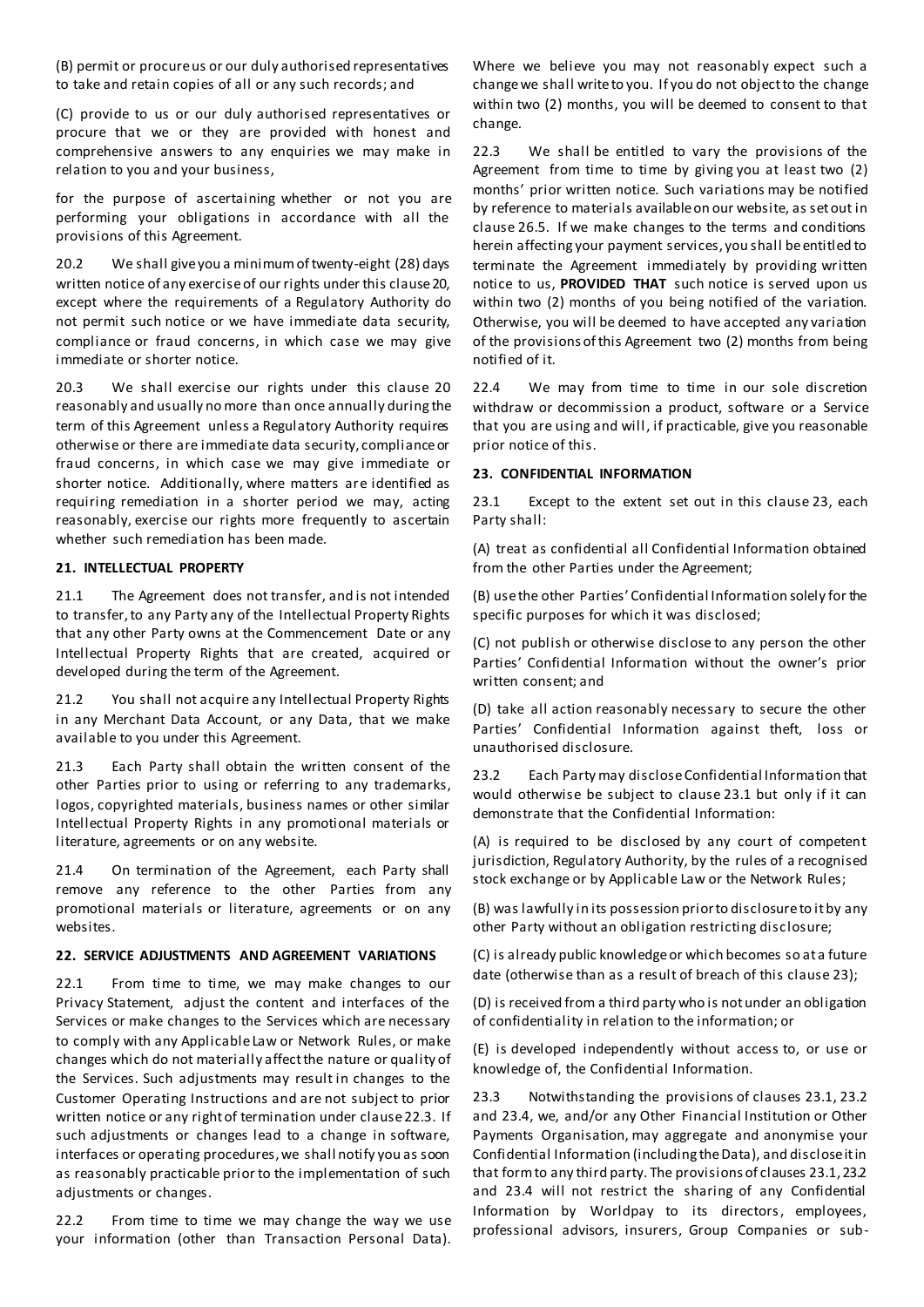contractors who need to know it to provide the Services and/or to manage or enhance the relationship between the Parties, provided that such persons use it solely for such purpose and are under an obligation to us to keep such information confidential.

23.4 Other than as expressly permitted under the Agreement, on termination of the Agreement for whatever reason, each Party shall forthwith cease to use any Confidential Information of the other Parties and shall return on demand, or at the request of the other, destroy or permanently erase all copies of that Confidential Information in its possession or control, save that a Party will be permitted to retain such part of the Confidential Information for the purposes of and for so long as required by any Applicable Law or its legitimate internal compliance requirements. Any obligation to destroy or permanently erase Confidential Information shall not be applicable to Confidential Information that forms part of an electronic back-up system which is not immediately retrievable as part of day-to-day business.

#### **24. ASSIGNMENT, SUB-CONTRACTING AND NOVATION**

24.1 The Agreement is personal to you and you may not assign, novate or transfer it or any of your rights or obligations under it.

24.2 You may only use an agent or subcontractor in relation to the performance of your obligations under the Agreement with our prior written consent. We may reasonably withdraw that consent at any time.

24.3 You shall be liable to us for the acts or omissions of:

(A) any of your Personnel, whether or not used with the consent that we may give pursuant to clause 24.2;

(B) any of your Group Companies; and

(C) any Personnel of any of the foregoing,

in the course of or relating to the performance of your obligations under the Agreement or arising out of or in connection with any Transaction, Refund, Representment, Chargeback or Retro-Charge.

24.4 Subject to Applicable Law and the Network Rules, we shall be entitled at any time to assign or transfer the Agreement or the benefit of any or all of our rights under the Agreement and/or to sub-contract our obligations under the Agreement without your consent. Without prejudice to clause 29.4, upon request, you shall execute any documents required to effect any such assignment, transfer or subcontract.

24.5 We shall be entitled to novate any or all of our rights and obligations (as appropriate) under the Agreement to a third party at any time on giving you at least two (2) months' notice. If we do this you shall be entitled to terminate the Agreement within two (2) months' of you receiving the notice of the novation. You will be deemed to have accepted the novation of the Agreement two (2) months from receipt of the notice.

24.6 With effect from the date that we novate our obligations under the Agreement to a third party (the "**Novation Date**"), you shall release and discharge us from further performance of our obligations under the Agreement and from all claims and demands against us, whatsoever arising out of or in respect of the Agreement, whether prior to, on or subsequent to the Novation Date and the third party shall perform, or procure the performance of, all such obligations under the Agreement, and shall accept all liabilities arising out of or in respect of the Agreement, from the Novation Date.

#### **25. WAIVER**

25.1 No failure or delay by a Party in exercising any of its rights or remedies provided under the Agreement or under Applicable Law shall be construed as a waiver or release of that right or any other right or remedy, nor shall it preclude or restrict the further exercise of that or any other right or remedy. The Parties agree and acknowledge that the doctrine of affirmation, by which a Party is deemed to have affirmed a decision to proceed with a contract notwithstanding the enlivening of a right to terminate, shall have no application to the Agreement.

25.2 No single or partial exercise of any of a Party's rights or remedies under the Agreement or under Applicable Law shall preclude or restrict the further exercise of such right or remedy. A waiver of any breach of any provisions of the Agreement shall not constitute a waiver of any other breach, and shall not affect the other provisions, of the Agreement.

25.3 Subject to clause 27.3, the rights and remedies of a Party under the Agreement are cumulative and not exclusive of each other or of any rights or remedies provided by Applicable Law.

#### **26. NOTICES & OTHER COMMUNICATIONS**

26.1 Subject to clause 26.2, any notice to be given under or in connection with the Agreement shall be in writing and signed by or on behalf of the Party giving it and shall be served by (i) delivering it personally (including by commercial courier); or (ii) sending it by post (including by airmail or other international or local mail service in the case of an address for service outside the United Kingdom); or (iii) sending it by email, to the email address of the other Party as set out in this Agreement or otherwise as notified by such Party from time to time. For the avoidance of doubt, any notice delivered by email shall not need to be signed.

26.2 (A) Where you provide an email address, we may send notices to and rely on the authenticity of communications we receive from that email address as being from and binding on you. You must ensure only you and persons with authority to act on your behalf have access to your email addresses, that they are kept secure and that you contact us immediately if you become aware or suspect any relevant unauthorised use or security compromise.

(B) Unless otherwise agreed by us in writing, notice from you to us to terminate the Agreement must be delivered to us by post.

(C) Either Party may, as an alternative to any other method of notice, give notice to the other's registered office address (where it has one). Where the registered office address is not the postal address provided by a party in accordance with clause 26.1, deemed receipt shall be calculated by adding two (2) Business Days to the period for deemed receipt under clauses 26.3(B)-(E) below.

26.3 Any notice given in accordance with this Agreement shall be deemed to have been received: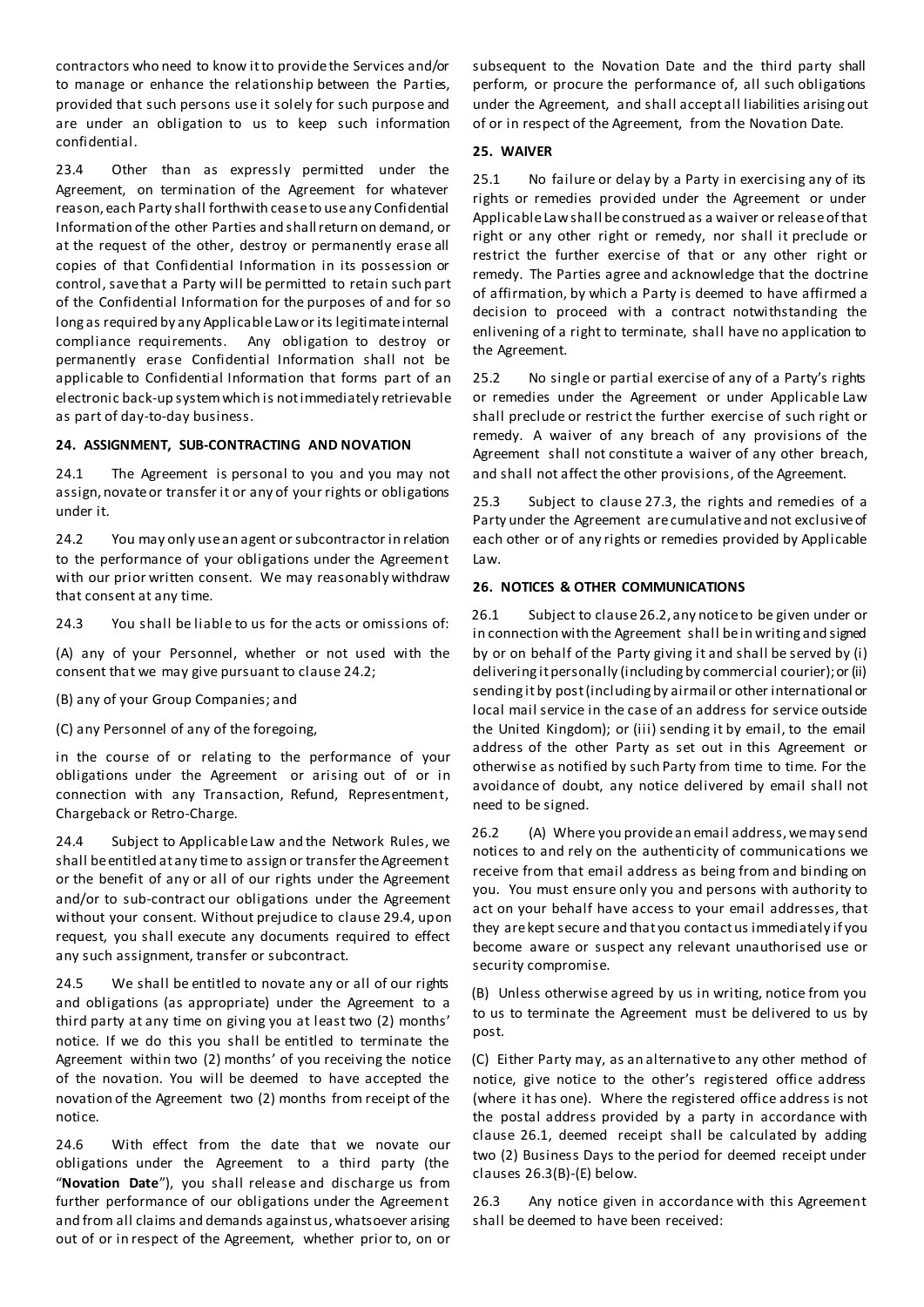(A) if sent by email, on the day on which the communication is sent and no report of non-delivery is received by the sender, **PROVIDED THAT** (i) any notice despatched after 17:00 hours on any Business Day or at any time on a day which is not a Business Day shall be deemed to have been given at 09:00 on the next Business Day;

(B) if delivered personally, at the time of delivery;

(C) if sent by first class post within the United Kingdom, two (2) Business Days from the date of posting;

(D) if sent by second class post within the United Kingdom, four (4) Business Days from the date of posting; and

(E) if you are outside of the United Kingdom, then if sent by post, within seven (7) Business Days from the date of posting.

26.5 Notices given by us to you in hard or electronic format may refer to documents or materials made available on our website, by providing you with a website URL address where you can access the documents or materials. The full contents of these documents and materials will be deemed to be communicated and notified to you as if set out in full in the notice.

26.6 In addition to formal notices given in accordance with this clause 26, we may communicate with you from time to time in relation to your use and our provision of the Services by means of newsletters, emails, SMS or text message and messages on our website. We may also communicate with you through products such as your Merchant Data Account. Such communications may include notification of changes to the Customer Operating Instructions or Network Rules, or new or replacement products or services in connection with the Services.

#### **27. ENTIRE AGREEMENT**

27.1 The Agreement constitutes the entire agreement and understanding between you and us in respect of its subject matter and supersedes and invalidates all other prior representations, arrangements, understandings and agreements relating to the same subject matter, (whether oral or in writing, express or implied), other than any securities or written pledges, undertakings or assurances which you may previously have given to us as a condition precedent or in anticipation of the Agreement. Each party acknowledges that in entering into this Agreement it does not rely on any statement, representation, warranty or understanding other than those expressly set out in this Agreement, save that, notwithstanding the foregoing, we have entered into this Agreement in reliance on your representations set out in the Application Form.

27.2 Save to the extent expressly set out in this Agreement, we hereby exclude all warranties, conditions, terms, obligations, undertakings and representations (whether in each case express or implied by statute, common law, custom, trade usage, course of dealing or otherwise, (including but not limited to implied undertakings of satisfactory quality and reasonable fitness for purpose)) to the fullest extent permissible by Applicable Law, and you hereby waive irrevocably any rights or remedies you may otherwise have had in respect of any of the same.

27.3 Nothing in this clause 27, or elsewhere in this Agreement, shall operate to exclude any liability for fraud.

#### **28. SEVERABILITY**

28.1 Each clause and sub-clause of the Agreement is severable. If any provision of the Agreement or any part of it is or becomes invalid under or contravenes Applicable Law, or is held to be unreasonable in the circumstances, or is held by any court or administrative body of competent jurisdiction to be illegal, invalid or unenforceable:

(A) the remaining provisions shall not be affected and shall remain in full force;

(B) the legality, validity, enforceability and reasonableness of the remainder of the Agreement shall not be affected; and

(C) if such provision would cease to be illegal, invalid, unenforceable or unreasonable if some part of that provision were modified or deleted, the provision in question shall apply with the least such modification or deletion as may be necessary to make the provision legal, valid, enforceable and/or reasonable.

#### **29. MISCELLANEOUS**

#### **29.1 Status of the Parties**

29.1.1 Nothing in the Agreement shall be construed as constituting a partnership, joint venture or agency (except to the extent specified in Schedule 1) between or among the Parties.

29.1.2 You agree, represent and warrant that each of Worldpay (UK) Limited, Worldpay Limited, Worldpay AP Ltd and Worldpay B.V. and any of our other Group Companies providing the Services (the "**Service Providers**"):

(A) is providing its element of the Services as an independent contractor, and not as a partner or joint venturer with the other Parties;

(B) shall be only severally liable in respect of its own obligations under this Agreement;

(C) shall not be liable in connection with the Services provided by the other Service Providers, whether jointly, jointly and severally or at all; and

(D) does not have any specific knowledge of the nature of your business, or knowledge of any special circumstances relating to your business, and in any event shall not be deemed to have knowledge of your business beyond the disclosure and description of the same in your Appli cation Form.

29.1.3 Each Party (including each Service Provider) will be deemed to represent to the others, and warrant and agree that:

(A) each Service Provider is providing its element of the Services as an independent contractor, and not as a partner or agent of or joint venturer with the other Parties;

(B) each Service Provider shall be only severally liable in respect of its own obligations under this Agreement;

(C) each Service Provider shall not be liable in connection with the Services provided by the other Parties, whether jointly, jointly and severally or at all;

(D) it is not relying on any communication (written or oral) of any other Party as advice, or on any such communication as an assurance or guarantee;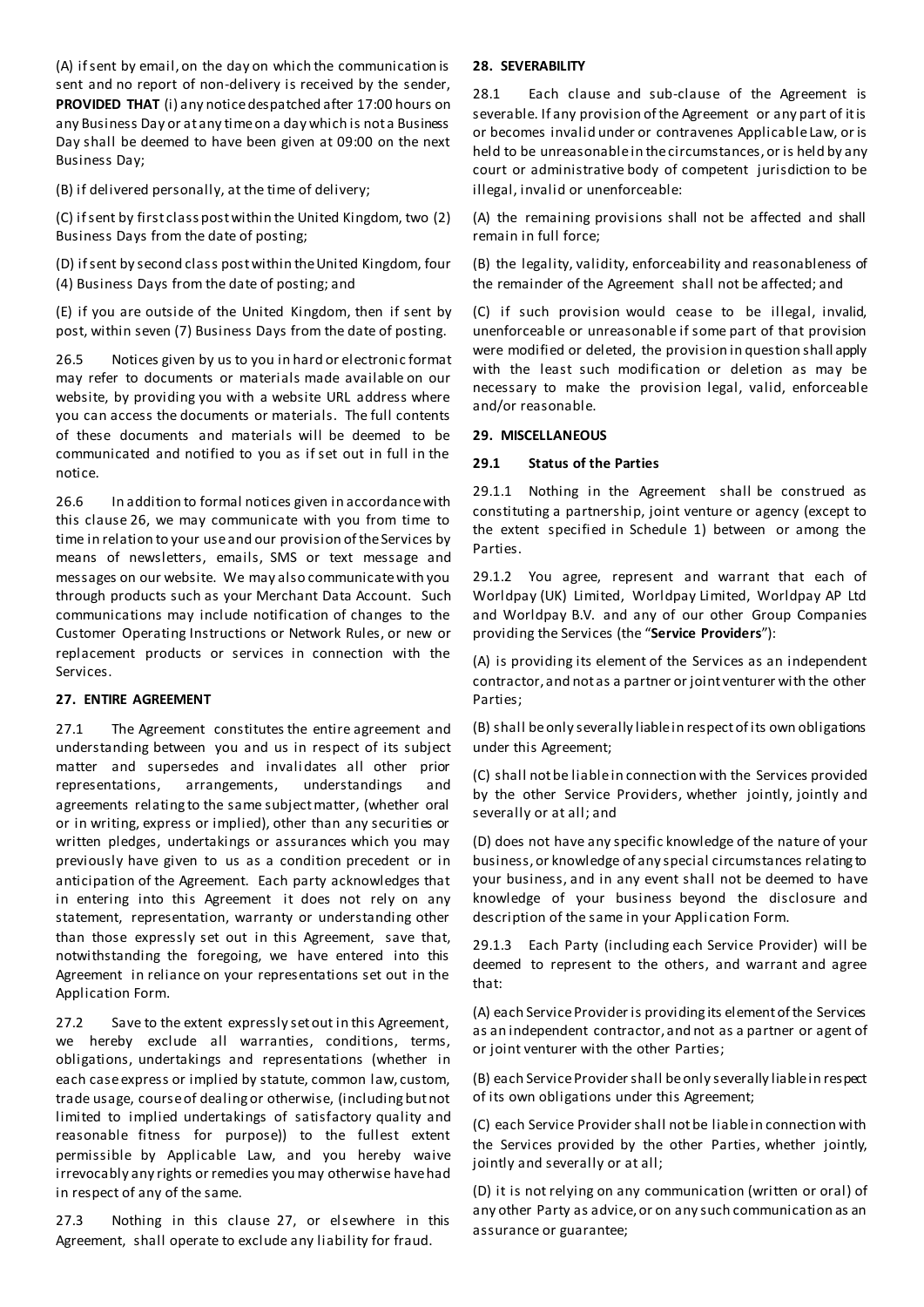(E) each other Party is not acting as a fiduciary or adviser to it in respect of the subject matter of this Agreement;

(F) the relationship between each other Party and it is not that of employee or employer, franchisee or franchisor, and/or principal or agent, and contains no similar duty; and

(G) it is acting wholly in the course of business and not as a consumer.

29.1.4 The Services are offered to and accepted by you solely for business purposes. You represent, warrant and agree that you shall not use the Services or any part of them outside of your business.

29.1.5 Where another one of your Group Companies receives Services from us, you agree to be jointly and severally liable with such Group Company. If you are a partnership, each partner will be jointly and severally liable under this Agreement.

29.2 Save as expressly provided, this Agreement is not intended to confer any benefit on any third party, and a Person who is not party to the Agreement shall have no right under the Contracts (Rights of Third Parties) Act 1999 to enforce any provision of the Agreement. Any Worldpay Group Company involved in providing any of the Services or otherwise to the extent expressly provided shall be entitled under the Contracts (Rights of Third Parties) Act 1999 to enforce any term of this Agreement.

#### 29.3 **Exclusivity**

29.3.1 Unless otherwise stated in your Application Form, the provision of the Services under this Agreement is not exclusive.

29.3.2 We may process payment transactions for any other Person acting in any capacity, including merchant, seller, wholesaler, retailer, payment service provider, credit institution or financial institution.

29.5 At any time after the Commencement Date, you shall, at our request, execute or procure the execution of such documents and do or procure the doing of such acts and things as the Party so requesting may reasonably require, for the purpose of giving effect to all the provisions of the Agreement.

29.5 Except as provided herein, each Party shall pay its own costs in relation to the negotiation, preparation, execution and carrying into effect of this Agreement and in carrying out any related due diligence.

29.6 This Agreement may be made and executed in any number of counterparts, which together constitute one Agreement.

29.7 This Agreement is in the English language. We are only obliged to communicate with you in English. We may provide to you a foreign language translation of this Agreement or any other communication, **PROVIDED THAT** such translation shall be for your information purposes only and in the event of any inconsistency between the English version and the foreign language version, the English version shall prevail.

#### **30. DISPUTE RESOLUTION PROCEDURE**

30.1 Subject to the provisions of clause 32, if any dispute between you and us (each a "**disputing party**") arises out of or in connection with this Agreement or its subject matter, formation, validity or enforceability (including non-contractual claims) (each a "**dispute**") then, except as expressly provided in this Agreement, the Disputing Parties shall follow the dispute resolution procedure set out in this clause.

30.2 Either Disputing Party shall give to the other written notice of the Dispute, setting out its nature and full particulars ("**Dispute Notice**"), together with any relevant supporting documentation. Following service of the Dispute Notice, the Representatives of each of the Disputing Parties shall attempt in good faith to resolve the Dispute.

30.3 If the Representatives of the Disputing Parties are for any reason unable to resolve the Dispute with fourteen (14) Business Days of service of the Dispute Notice, either Disputing Party shall be entitled to commence proceedings under clause 31.2.

30.4 If the Dispute is resolved by the Representatives within fourteen (14) Business Days of service of the Dispute Notice in accordance with clause 30.2, the settlement shall be recorded in writing and signed by each of the Disputing Parties within seven (7) Business Days of the end of the period referred to in clause 30.2.

30.5 Nothing in this clause 30 shall prevent either Disputing Party making any application for injunctive relief that it considers necessary to protect its position.

#### **31. GOVERNING LAW AND JURISDICTION**

31.1 This Agreement and any Dispute, shall be governed by and construed in accordance with English law.

31.2 Subject to the provisions of clause 30, the Parties irrevocably agree, for our sole benefit that, subject as provided below, the English Courts shall have exclusive jurisdiction over any Dispute. Nothing in this clause shall limit our right to take proceedings against you in any other court of competent jurisdiction, nor shall the taking of proceedings in any one or more jurisdictions preclude the taking of proceedings by us in any other jurisdiction, whether concurrently or not, to the extent permitted by the law of such other jurisdiction. You waive any objection to any proceedings in such courts pursuant to this clause 31.2 on the grounds of venue or on the grounds that proceedings have been brought in an inappropriate forum. Any proceedings brought by you against us in respect of a Dispute must be brought in the English Courts.

31.3 **If you are a Large Enterprise or a Large Charity** and you do not have a place of business in England and Wales, Scotland or Northern Ireland, you must appoint a process agent in England or Wales and inform us of the contact details of your process agent within five (5) Business Days following execution of the Agreement. Within five (5) Business Days of the appointment of your process agent ceasing to be effective for any reason, you will appoint a replacement process agent in England or Wales for the purposes of this clause and immediately will notify us of the change in accordance with this clause 31.3.

#### **32. COMPLAINTS**

#### **First use the Worldpay Complaints Procedure**

If you are not satisfied with our Services, you must initiate our complaints handling procedure to resolve such matters. For more information about this process please telephone us on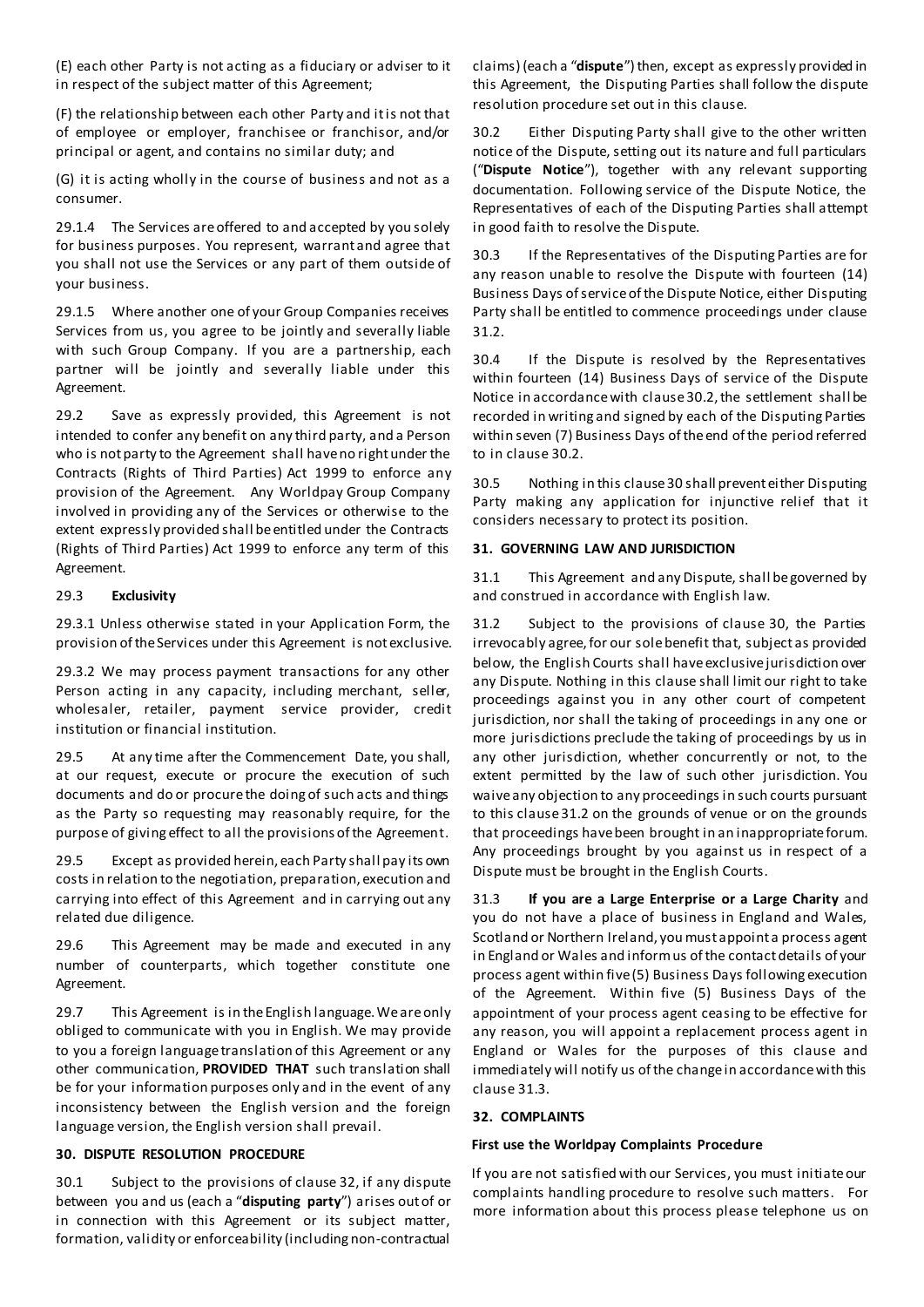0345 761 6263 (or from the Republic of Ireland 1800 24 26 36) or visit:

#### <http://www.worldpay.com/global/support/contact-support>

#### **Financial Ombudsman Service**

If you are still not satisfied after following our complaints procedure, you can ask the Financial Ombudsman Service (subject to Applicable Law governing eligible complainants), to review the complaint.

You can contact the Financial Ombudsman Servi ce:

**By phone:** 0800 023 4 567, 0300 123 9 123, +44 20 7964 0500

**By email:** [complaint.info@financial-ombudsman.org.uk](mailto:complaint.info@financial-ombudsman.org.uk)

**By post:** The Financial Ombudsman Service, Exchange Tower, London E14 9SR

**Call using next generation text relay:** (18002) 020 7964 1000

**By text:** You can also text the Financial Ombudsman Service on 07860 027 586 and they will call you back. The Financial Ombudsman Service advises not to send any account numbers or bank details by text and that if you feel you need to speak to them more urgently, it's probably best to call them.

Up to date contact details and other information on the Financial Ombudsman Service can be found at [www.financial](http://www.financial-ombudsman.org.uk/)[ombudsman.org.uk.](http://www.financial-ombudsman.org.uk/)

#### **33. REGULATORY INFORMATION**

**Worldpay (UK) Limited** is a private limited company registered in England & Wales under company number 07316500, and whose registered office address is at The Walbrook Building, 25 Walbrook, London EC4N 8AF. Worldpay (UK) Limited is authorised by the Financial Conduct Authority under the Payment Service Regulations 2017 (No. 530923) for the provision of payment services, and is authorised and regulated by the Financial Conduct Authority for consumer credit activities.

**Worldpay Limited** is a private limited company registered in England & Wales under company number 03424752, and whose registered office address is at The Walbrook Building, 25 Walbrook, London EC4N 8AF. Worldpay Limited is authorised by the Financial Conduct Authority under the Payment Service Regulations 2017 (No. 504504) for the provision of payment services.

**Worldpay AP Ltd.** is a private limited company registered in England & Wales under company number 05593466, and whose registered office address is at The Walbrook Building, 25 Walbrook, London EC4N 8AF. Worldpay AP Ltd. is authorised by the Financial Conduct Authority under the Payment Service Regulations 2017 (No: 502597) for the provision of payment services.

**Worldpay B.V.** is a private limited liability company (*besloten vennootschap met beperkte aansprakelijkheid*) incorporated under the laws of The Netherlands, having its registered office at Claude Debussylaan 16, 6th floor, 1082 MD Amsterdam, and registered in the commercial register of the Chamber of Commerce in The Netherlands under number 60494344. Worldpay B.V. holds a licence from and is included in the register kept by De Nederlandsche Bank to provide payment services, which registration can be consulted through [www.dnb.nl.](http://www.dnb.nl/)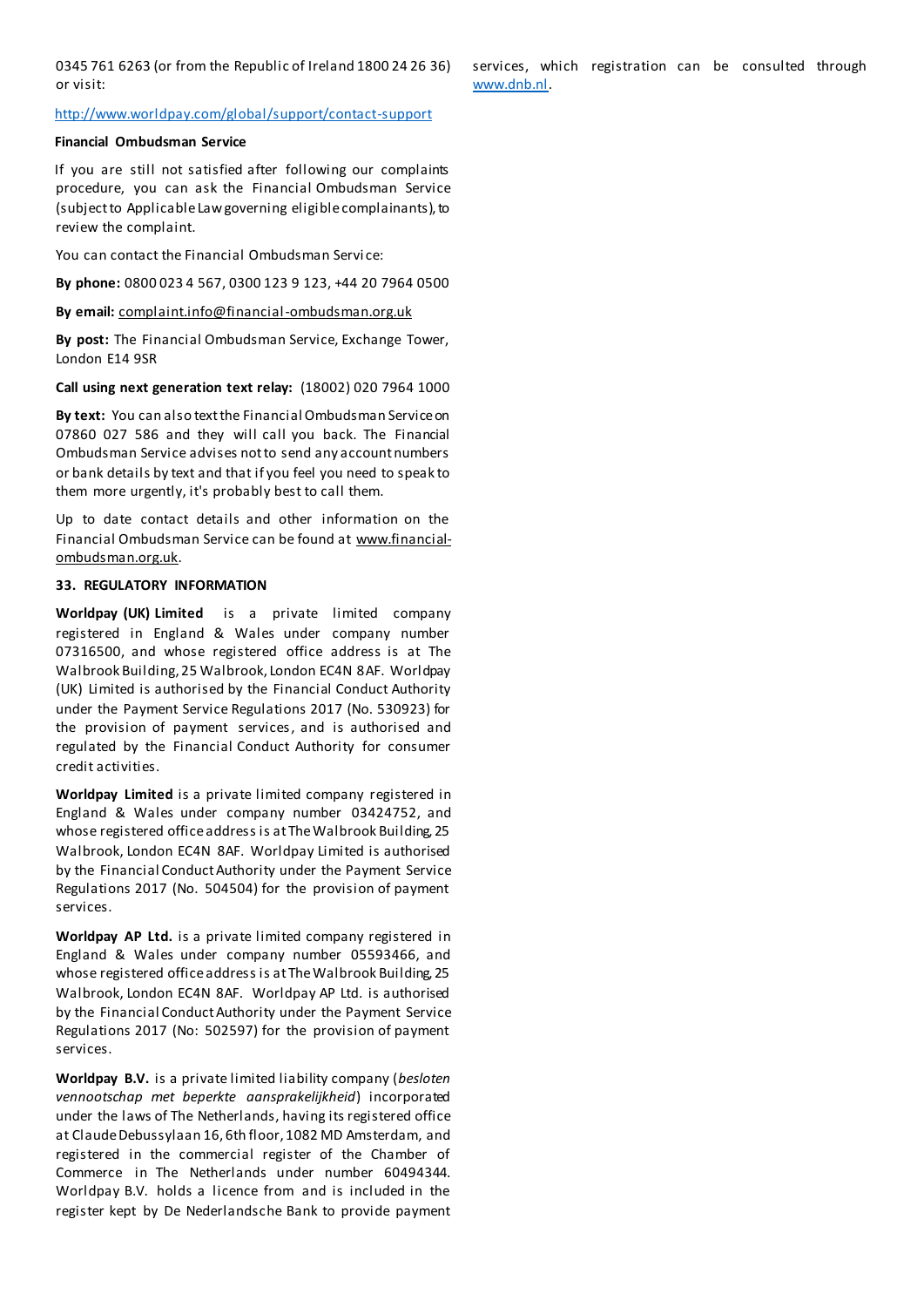# worldpay from FIS SCHEDULE 1: ADDITIONAL PARTIES

Where we provide Worldpay Total Managed Services to you, then some or all of those Services may be provided by **YESpay International Limited**, a private limited company incorporated in England & Wales under company number 04509853, and whose registered office address is at The Walbrook Building, 25 Walbrook, London EC4N 8AF) and invoices for Fees in respect of the Worldpay Total Managed Services may be issued by that Worldpay Group Company. Where we provide Worldpay Total Managed Services and Mobile Keypads to you those Services shall be subject to the terms of this Agreement. If you were previously required to enter into a Worldpay Total or Worldpay Integrated Payments Application Form or Addendum (which may act as an order form for the Worldpay Total Managed Services), then the terms and conditions in that Application Form or Addendum take effect as if set out in full in this Schedule 1.

Where the Gateway Service provided is our "High Capacity Gateway", in respect of that Gateway Service, the service provider is **Payment Trust Limited**, a private limited company incorporated in England & Wales under company number 03447368, and whose registered office address is at The Walbrook Building, 25 Walbrook, London EC4N 8AF.

# SCHEDULE 2: ALTERNATIVE ACQUIRING SERVICES

Where we provide Alternative Acquiring Services to you in accordance with the terms of this Agreement, the following additional provisions in this part apply.

1. In addition to terms defined elsewhere in this Agreement or unless the context requires otherwise, in this Part the following capitalised terms and expressions will have the following meanings:

"**Authorised Instruction**" means a message or instruction (which may be in electronic form), in the prescribed format, containing the information and meeting the other requirements specified by us from time to time, from you to us requesting that we execute an Outward Payment.

"**Inward Payment**" means funds received into our bank account, either originating from a Buyer or you, with a reference identifying you as the intended recipient and beneficiary.

"**Outward Payment**" means a payment transaction whereby we transfer funds (which may be net of Tax Deductions and any applicable third party bank charges) from the Worldpay Customer Alternative Payments Account to the bank account designated by you in accordance with your Authorised Instruction.

"**Payments**" means together, Inward Payments and Outward Payments.

"**Reversed Payment**": an Inward Payment to the extent that it is fully or partially returned by an Alternative Payment Provider or a bank associated with the Inward Payment or to the extent that any Regula tory Authority requires the return of an Inward Payment, resulting in a financial liability to Worldpay which may include any circumstances where any of the foregoing persons either:

- (a) refuses to make the Inward Payment; or
- (b) demands repayment from Worldpay of an Inward Payment due to a disputed corresponding Transaction,

and in each case, notwithstanding: (i) any confirmation from an Alternative Payment Provider or bank that a Payment is authorised and/or in progress; and (ii) whether a corresponding Outward Payment has been made; and

"**Worldpay Customer Alternative Payments Account**" means an account in which we hold Inward Payments in accordance with Applicable Law.

2. Where necessary to facilitate the model selected by you (being supportable by Worldpay) in relation to an Alternative Payment Method, Worldpay will transmit a payment instruction in relation to a Transaction to an Alternative Payment Provider to enable the earmarking of funds by that Alternative Payment Provider and initiation of an Inward Pa yment.

# **3. Inward Payments and Outward Payments**

- 3.1 When we process Payments for you in accordance with this Schedule, we will value date and credit the Merchant Data Account with the value of an Inward Payment on the day on which we receive the Inward Payment. Following receipt of an Authorised Instruction, Worldpay shall promptly execute the relevant Outward Payment subject to the provisions of this paragraph 3.
- 3.2 You accept that the payment of an Inward Payment by the Buyer shall extinguish the corresponding debt owed by the Buyer to you, and that we at no time provide the Payments Services to Buyers.
- 3.3 The submission of an Authorised Instruction constitutes your irrevocable consent and authorisation to execute the relevant Outward Payment. You may provide Worldpay with a standing Authorised Instruction to execute Outward Payments in respect of certain Alternative Payment Methods, and Worldpay shall execute such Outward Payments in accordance with such Authorised Instructions or as otherwise agreed between the Pa rties. Following receipt of an Authorised Instruction, we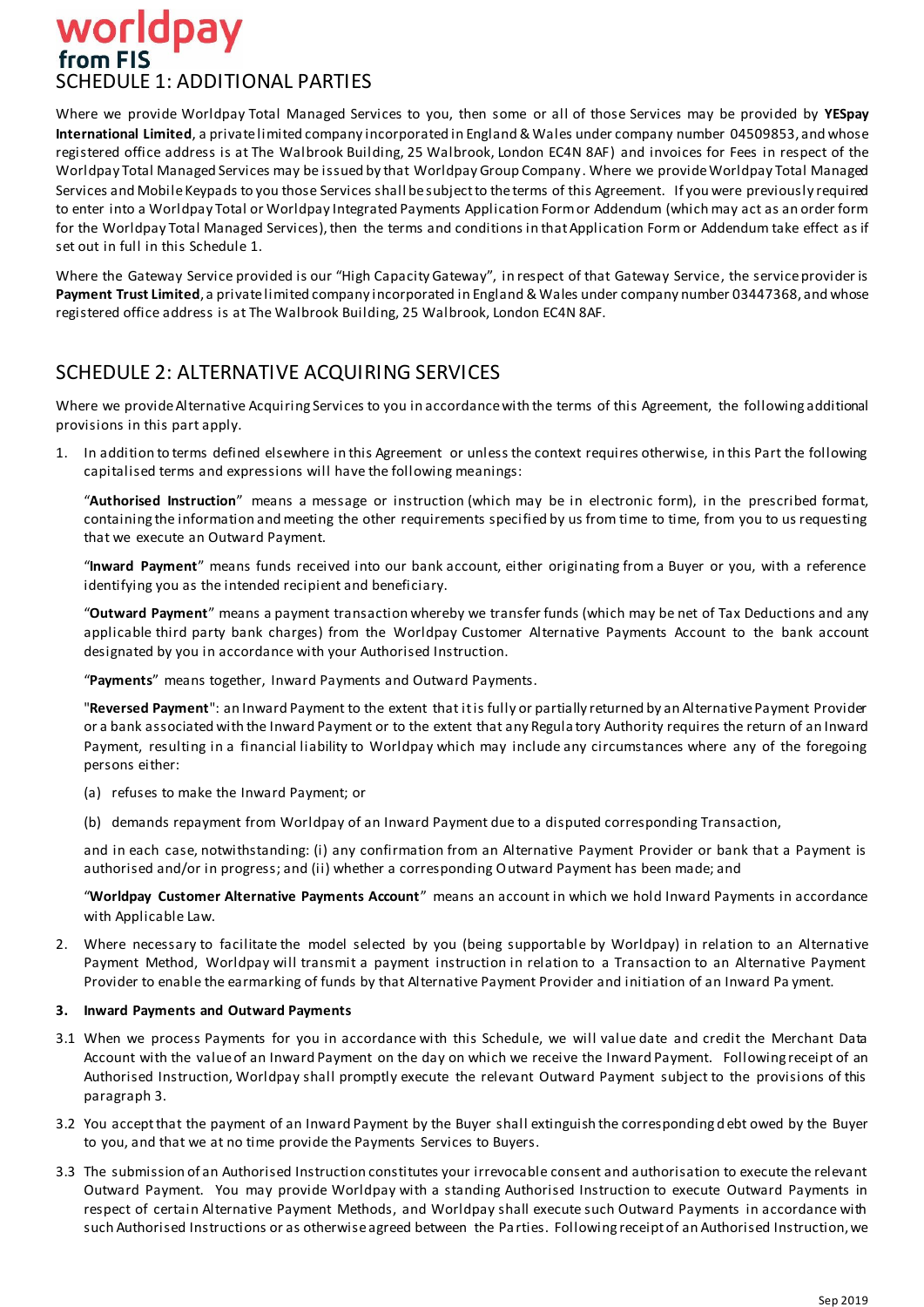will only execute the relevant Outward Payment PROVIDED THAT sufficient funds are available in the relevant Worldpay Customer Alternative Payment Account for the completion of the relevant transaction and the payment of the applicable Fees. You shall not be entitled to receive any interest in respect of funds held in a Worldpay Customer Alternative Payments Account.

- 3.4 **INDEMNITY:** Notwithstanding paragraph 3.3 above, in some cases we will make an Outward Payment on the receipt of confirmation from an Alternative Payment Provider that the Inward Payment is Authorised or in progress, but before the Inward Payment is actually received by us. **If any such Inward Payment is not actually received by us in full (whether because it is reversed or otherwise) but we have already made an Outward Payment against it then you will reimburse Worldpay by returning an amount equalling the Outward Payment without delay to us, indemnifying us for the amount of the Outward Payment in full.** In addition, if we inform you that we have been informed by an Alternative Payment Provider that an Inward Payment is Authorised or in progress and you then act on that information to your detriment, where the Inward Payment is not then made to or received by Worldpay you will have no Claim against us and will hold us harmless against any related Claims or Losses.
- 3.5 If we reasonably believe that a Transaction or Payment (or activity which would otherwise constitute a Transaction or Payment) may be fraudulent or otherwise contrary to Applicable Law, or if otherwise instructed by the relevant Alternative Payment Provider or bank associated with the relevant Payment or any competent court or Regulatory Authority, we may: (a) debit the value of an Inward Payment from the Merchant Data Account and where appropriate return the value to the sender (and if sufficient funds are not available, you must reimburse us on demand); and/or (b) refuse to execute an Outward Payment. We will notify you of the reason for such return or refusal as the case may be and provided that it is lawful to do so.
- 3.6 If a Payment is effected other than in the designated currency of the relevant Worldpay Customer Alternative Payments Account, then in order to make the relevant credit or payment, as the case may be, we will convert the relevant value either into the currency of the relevant Worldpay Customer Alternative Payments Account (for an Inward Payment) or into the requested currency of the Outward Payment, as applicable, in each case by reference to the Exchange Rate applicable.
- **3.7** You acknowledge and agree that Outward Payments made in relation to Worldpay's Bankout product are initiated solely on behalf of customers organised and operating outside of the United States of America, and that these Outward Payments are not offered to, or made on behalf of you or any group company of yours organised or operating in the United States of America.

# SCHEDULE 3: NOT USED

# SCHEDULE 4: TECHNICAL SERVICES

Where we agree to provide you with the Technical Services, the following terms will apply in addition to the other terms of the Agreement.

#### **Part 1: Gateway Services**

Where we provide Gateway Services to you in accordance with the terms of this Agreement, the following additional provisions in this Part 1 apply.

- 1.1 We do not guarantee any minimum response times in connection with on-line Authorisations or availability of a specific payment method.
- 1.2 We may adjust the content and interfaces of the Gateway Services (including the Hosted Payment Pages, if applicable) to keep the Gateway Services up to date with market requirements. If such adjustments require you to make necessary changes in your software, interfaces or operating procedures, we will inform you as soon as reasonably practicable prior to the execution of such adjustments. You shall be responsible for your own costs with respect to such changes to your softwar e, interfaces or operating procedures.
- **1.3 INDEMNITY:** Where you use the Hosted Payment Pages to process Transactions, you acknowledge and agree that: (a) you remain responsible for your own compliance with PCI SSC rules, regulations and/or standards as required of you respectively, directly or indirectly, by applicable Network Rules making bodies; and (b) **where you have customised the Hosted Payment Pages yourself (or Worldpay has done so at your request), you are responsible for the content of the Hosted Payment Pages and indemnify and hold Worldpay harmless from any Claims regarding such content including infringement claims from third parties.**
- 1.4 Upon receipt of an Authorisation Request or Capture Request, we will forward such request to the relevant Acquirer or Other Acquirer, or to the Alternative Payment Provider.
- 1.5 If an Other Acquirer or Alternative Payment Provider requires you to be accepted by it before we can process payment instructions from Buyers, you are solely responsible for obtaining such acceptance and will co-operate in providing such third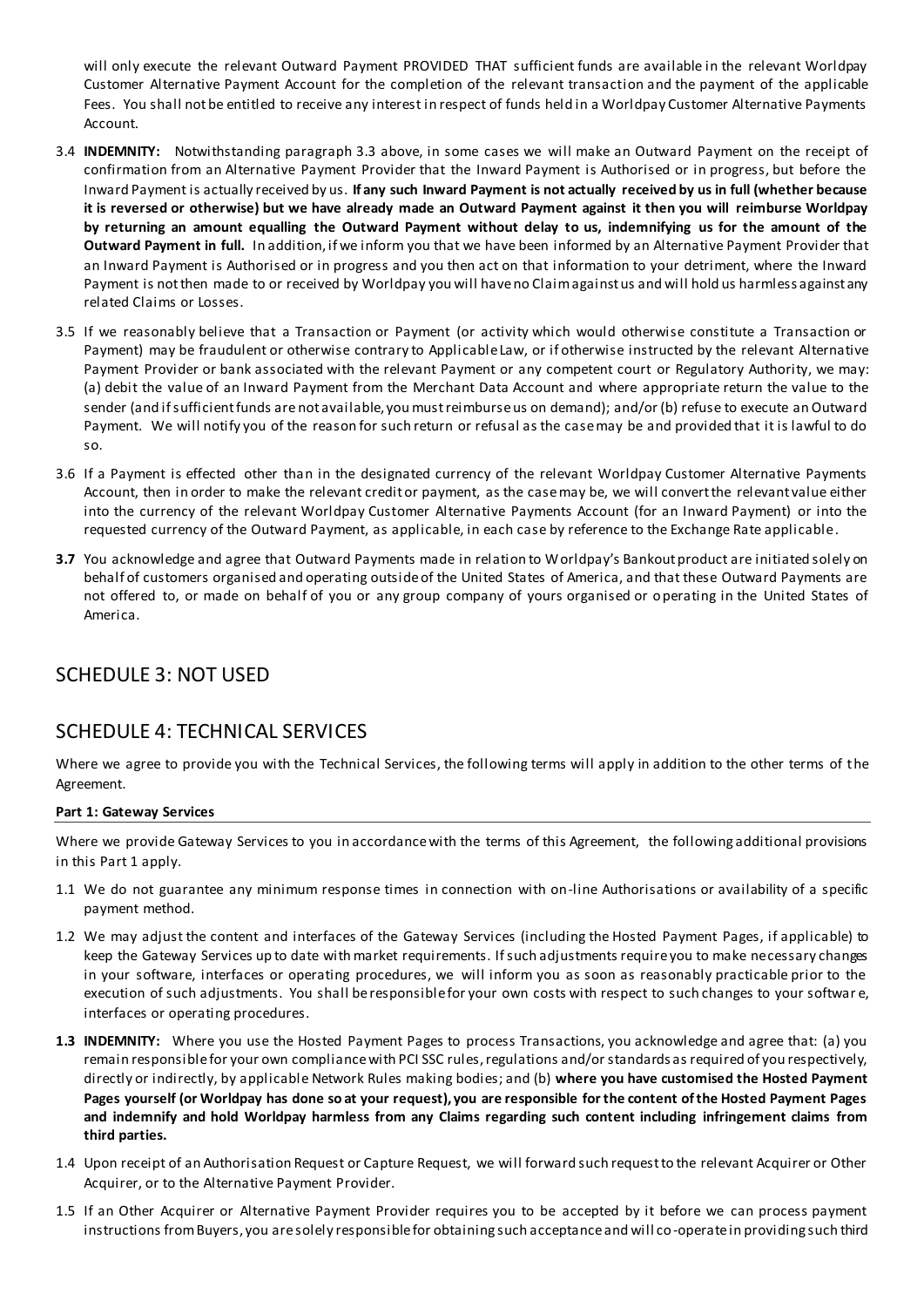party with all requested information. Where the Other Acquirer or Alternative Payment Provider requires you to have your own contract and/or connection number with it, you will apply for this. If you are not accepted and/or if the connection number is not granted to you by the Other Acquirer or Alternative Payment Provider, we will not provide you with the specific payment method offered by such third party. We are not responsible for the above decision of the third party, and have no obligation under the Gateway Services also to provide Acquiring Services to you.

- 1.6 We may disconnect you from any payment method that ceases to be provided by the relevant Acquirer, Other Acquirer or Alternative Payment Provider. We will promptly notify you if an Alternative Payment Method is disconnected.
- 1.7 We will not be liable for any failure of an Other Acquirer or Alternative Payment Provider to effect payment in respect of a Transaction including the remittance of any proceeds.
- 1.8 Without prejudice to clause 23, you will retain legible copies of all Data relating to Transactions for a minimum period of eighteen (18) months from the date of the relevant Transaction or disputed Transaction to which it relates. You will provide us with copies of such Data relating to any Transaction or disputed Transaction as we may request, in each case in such format as specified by us and within ten (10) days of such request.

1.9 You will:

- 1.9.1 provide to us complete, accurate and timely information relating to the Gateway Services;
- 1.9.2 ensure that all Third Party Products arranged by you in connection with the Gateway Services are delivered in a timely manner and comply with any requirements of which we notify you; and
- 1.9.3 ensure that appropriate licences and clearances are obtained (and the correct licence fees or royalties paid) for the use of all Third Party Products used in connection with the Gateway Services.

#### **Part 2: CPC/DCC (Cardholder Preferred Currency Direct and Dynamic Currency Conversion)**

Where we enable you to offer CPC/DCC to your Buyers, the following additional provisions in this part 2 apply:

2.1 In addition to terms defined elsewhere in this Agreement or unless the context requires otherwise, in this Part the following capitalised terms and expressions will have the following meanings:

"**Card Currency**" means the currency in which the Eligible Cardholder receives Card statements from the Card Issuer;

"**Cardholder Preferred Currency Direct**" (also "**CPC**") and "**Dynamic Currency Conversion**" (also "**DCC**") mean the dynamic currency conversion feature that enables an Eligible Cardholder to undertake a Transaction in the currency of that Cardholder's Card rather than the Local Currency;

"**CPC/DCC Transaction**" means a Transaction by an Eligible Cardholder where that Cardholder has opted to pay in the Card Currency via CPC/DCC, rather than the Local Currency;

"**Eligible Cardholder**" means a Cardholder who has been issued a Qualifying Card in a Qualifying Currency;

"**Exchange Rate**" means the foreign exchange rate provided to us by our foreign exchange rate service provider for use in connection with CPC/DCC Transactions;

"**Local Currency**" means, with respect to any Transaction (including a potential Transaction), the currency in which you generally quote the prices of the goods or services you offer to Buyers;

"**Qualifying Card**" means a Card issued in a Qualifying Currency under either the MasterCard or Visa Card Schemes, or such other relevant Card Schemes from time to time, of which we shall inform you;

"**Qualifying Currencies**" means Sterling, Australian Dollar, Euro, Yen, US Dollar and Canadian Dollar until otherwise specified, or any other currency specified, by a relevant Card Scheme from time to time, of which we shall inform you.

- 2.2 We will provide the CPC/DCC Services and enable you to offer CPC/DCC to Buyers in accordance with the terms of this Agreement.
- 2.3 Where an Eligible Cardholder opts to use CPC/DCC to pay in the Card Currency rather than the Local Currency, for each CPC/DCC Transaction:

(A) the price of the applicable goods or services will be converted into the applicable Card Currency of the Eligible Cardholder's Card at the time when the relevant Transaction occurs, at the Exchange Rate provided to us by our foreign exchange service provider for the day on which the Transaction occurs plus any margin agreed with you;

(B) the same Exchange Rate applicable to each Transaction will be used for any Chargeback in relation to that Transaction or any Representment or Retro-Charge in relation to that Chargeback; and

(C) the Exchange Rate used for a Refund will be the Exchange Rate provided to us by our foreign exchange service provider for the day on which the Refund occurs.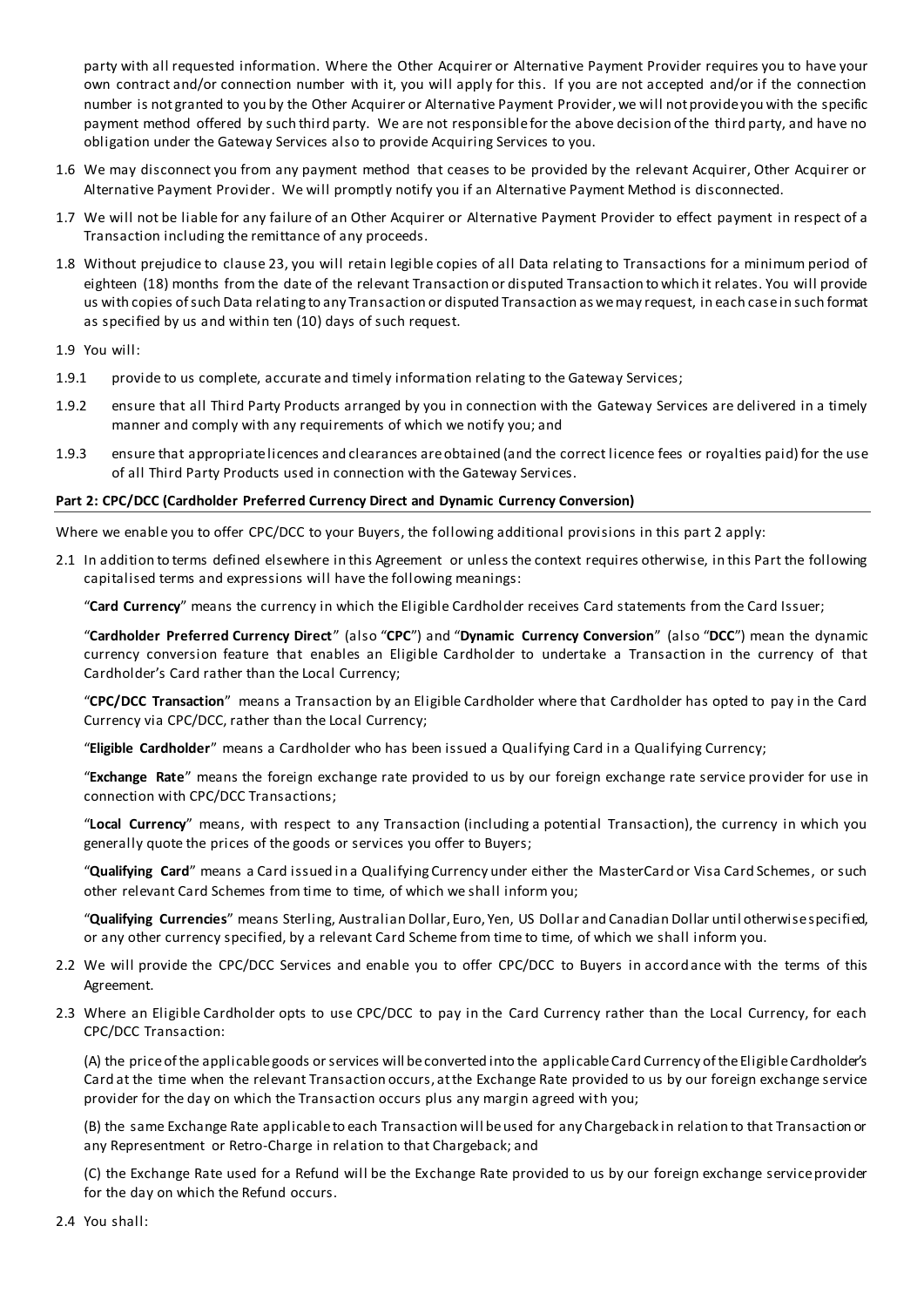(A) provide your staff with all necessary training in relation to Eligible Cardholders' use of CPC/DCC and keep your staff informed of any changes to CPC/DCC;

(B) not knowingly misrepresent any aspect or feature of CPC/DCC; and

(C) comply with the provisions of the Customer Operating Instructions and Network Rules that apply to the provision of CPC/DCC.

2.5 Where we provide the CPC/DCC Services hereunder, but do not provide either any related Acquiring Service or Technical Service in respect of the CPC/DCC Transaction, then:

(A) you agree that we may not be able to ascertain whether there are any errors in the transmission of data in connection with such Transactions;

(B) you will be responsible for notifying us if there is any discrepancy between the amount of any payment you actually recei ve or are debited in connection with any CPC/DCC Transaction, Representment or, Retro-Charge, Refund or Chargeback and the amount you expected to receive, and you and will notify us of any such discrepancy, in writing and within thirty (30) days following the date of the relevant CPC/DCC Transaction, Representment or, Retro-Charge, Refund or Chargeback;

(C) we will not be responsible for authorising and settling Transactions and paying to you any sums due in respect of CPC/DCC Transactions, Representments and Retro-Charges; and

(D) we will have no liability for any CPC/DCC Transaction, Representment or Retro-Charge, and you unconditionally and irrevocably waive any Claims, rights and remedies which you might otherwise have had against us in relation thereto.

#### **Part 3: Fraud Management Service (Risk Management Module and RiskGuardian)**

Where we provide Fraud Management Service to you, the following additional provisions in this part 3 apply:

3.1 In addition to terms defined elsewhere in this Agreement or unless the context requires otherwise, in this Part the following capitalised terms and expressions will have the foll owing meanings:

"**Fraud Management Service**" means the electronic scrutiny and undertaking by us of various risk management tests on the Transaction Data you send to us.

- 3.2 We will provide the Fraud Management Service in accordance with the terms of this Agreement.
- 3.3 You will:

(A) provide to us complete, accurate and timely information relating to the applicable Fraud Management Service;

(B) ensure that all Third Party Products arranged by you in connection with the applicable Fraud Management Service are delivered in a timely manner and comply with any requirements of which we notify you; and

(C) ensure that appropriate licences and clearances are obtained (and the correct licence fees, royalties and other sums are paid) for the use of all Third Party Products used in connection with the Fraud Management Services.

- 3.4 You acknowledge and agree that in relation to the Fraud Management Service, we electronically scrutinise and undertake various risk management tests on the Transaction Data you send to us. The Da ta is provided or made available by us to you for the purposes of making your own risk assessment. You acknowledge and agree that such risk assessment shall be entirely your own responsibility.
- 3.5 Only you may contact us directly if you are experiencing any problems with the Services. Under no circumstances must you encourage any of your customers to contact us directly, and we will not be responsible for accepting any such contacts.

#### **Part 4 Account Updater Services**

Where we provide the Account Updater Service to you in accordance with the terms of this Agreement, the following additional provisions in this part apply:

4.1 In this part, the following capitalised terms and expressions will have the following meanings (unless the context otherwise requires).

"**Account Updater Service**" means the provision of a service which supports you with Search Requests via Worldpay to the relevant Card Scheme in order for the Card Scheme to search the relevant Card Scheme Database, validate Cardholder data and confirm whether there are any Matches;

"**Card Scheme Database**" means data held on the databases of the relevant Card Scheme relating to Cardholders as amended by the Card Scheme from time to time;

"**Match**" means the provision of updated customer Cardholder data from the relevant Card Scheme if the Cardholder data is no longer valid;

"**Search Request**" means an enquiry by you in respect of the Cardholder data ;

"**Updated Data**" means Cardholder data that is received by the relevant Card Scheme and updated.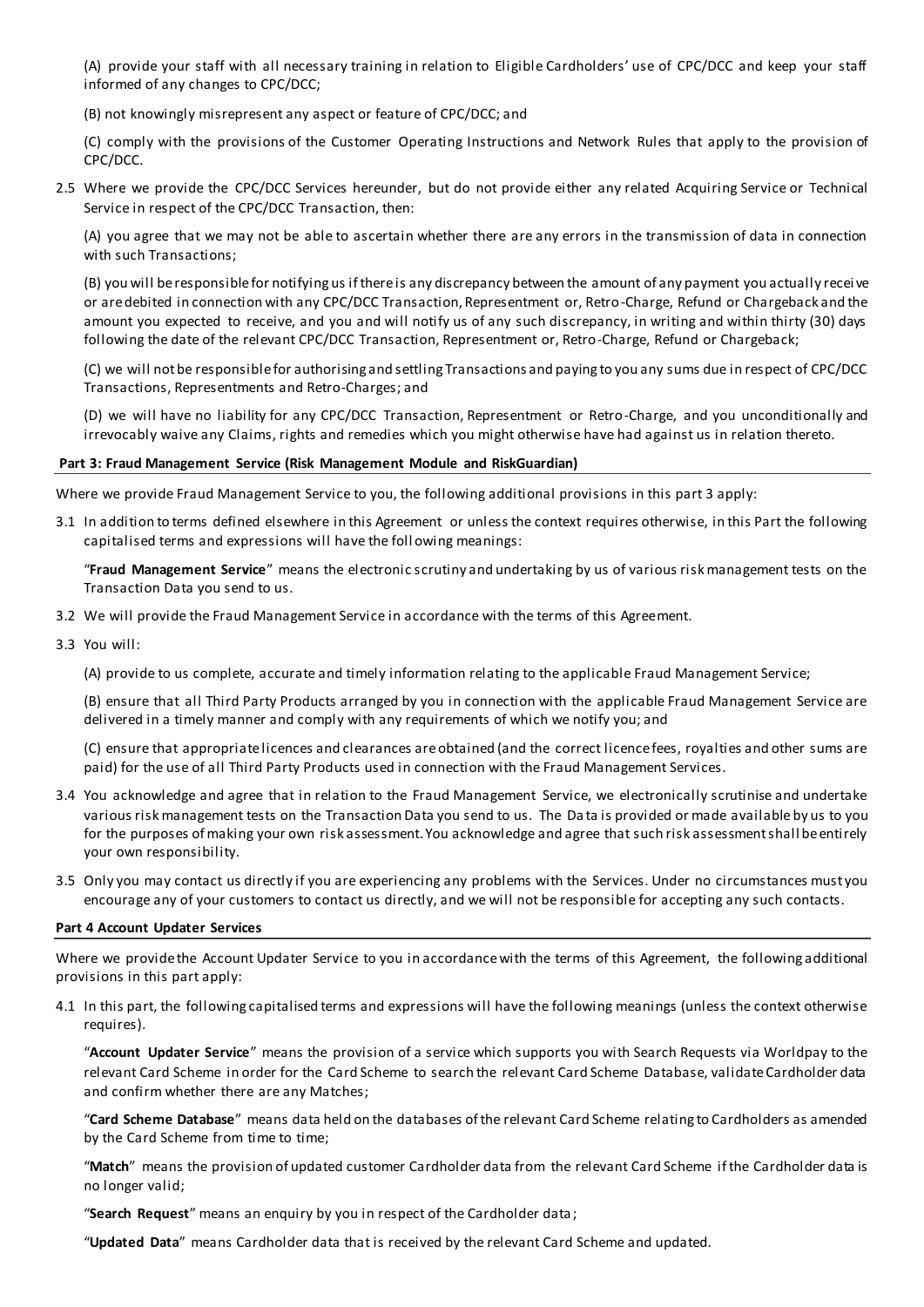### **Provision of service**

- 4.2 Without prejudice to any other term of this Agreement, on thirty (30) days' written notice to you (unless a Card Scheme mandates a shorter timeframe for the relevant change, in which case we will give you as much notice as reasonably practicable having regard to the mandated timeframe), we may alter or terminate the Account Updater Service, including, but not limited to, changing the Fees or the feature functionality set(s). Upon receiving a notice of variation from us, you will be entitled to opt-out of the use of the Account Updater Service immediately by providing written notice to us. A decision to opt-out of the Account Updater Service shall be your exclusive remedy with regard to a change in the Account Updater Service.
- 4.3 Without prejudice to any other term of this Agreement, if we determine, in our sole discretion that you are in breach of this Part 4, we shall have the option to immediately cease providing the Account Updater Service.

### **Your obligations**

- 4.4 You agree that you shall only request a Search for your internal business purpose of automatically updating Cardholder data and that you shall not request a Search or otherwise use the Account Updater Service for any other purpose whatsoever.
- 4.5 You shall not reproduce, adopt, translate, arrange, sell, transfer, distribute or otherwise make any part of the Account Upda ter Service or Matches (or any other data provided or made available to you in relation to the Account Updater Service) available to, or use either of the foregoing on behalf of, any third party.
- 4.6 You shall ensure that, in respect of all Cardholder data provided to us by you for the purposes of the Account Updater Servic e, and in respect of the use of such data under this this Part 4, all necessary fair Processing notices have been provided to and consents obtained from Data Subjects by you and all necessary steps have been taken to ensure that such data has been gathered and Processed in accordance with the principles set out in applic able Data Protection Legislation, including in particular those relating to (i) lawful, fair and transparent Processing; (ii) specified, legitimate and explicit purposes; a nd (iii) adequate, relevant and not excessive Processing.
- 4.7 Without limiting the scope of paragraph 4.7, you warrant to us that you have complied with the requirements of paragraph 4.7 in relation to providing sufficient information in fair Processing notices to Data Subjects about Worldpay's use of the Cardholder data (including to provide a link to our Privacy Statement) and a valid consent for use of such data for such purpose.

## **Limitation of liability**

4.8 Without prejudice to any of the limitations on liability set out in clause 15 of this Agreement, you acknowledge and agree th at the Account Updater Service is reliant upon data and services provided by third parties ("**Updater Data**"). Accordingly, the Account Updater Services are provided "as is" without warranties or representations of any kind, either express or implied, including, without limitation, any warranties or representations of merchantability, fitness for a particular purpose, non infringement or capability of correctly or completely processing Matches, or that the Updater Data are complete, accurate or free from error. We do not assume, and expressly disclaim, any liability to any Person or entity for loss or damage caused by errors or omissions in the Account Updater Service and/or Updater Data, whether such errors or omissions result from negligence, accident or other cause.

# SCHEDULE 5: UNREGULATED TERMINAL HIRE TERMS

# **Part 1: General Hire Terms**

1. The following terms and conditions apply whenever you hire Terminals from us, except where you qualify for Regulated Terminal Hire Terms and are in addition to the terms and conditions s et out in the Agreement.

2. The agreement between us relating to your hire of the Terminals from us consists of: (a) the provisions relating to the Terminals as set out in any Application Form (including without limitation the minimum hire period and pricing) accepted by us or as otherwise agreed in writing from time to time; and (b) the following hire terms and conditions (together the "**Unregulated Terminal Hire Terms**").

3. For the purposes of these Unregulated Terminal Hire Terms:

"**Installation Support**" means either: (a) where the Terminal is supplied via a courier, remote support via web and/or telephone communication as applicable in the circumstances; or (b) where so communicated by us to you, installation by a third party upon appointment and in accordance with the additional costs, terms and conditions as notified by us to you.

#### **The Hired Terminals**

4. **Minimum Hire Period:** We shall provide Terminals and/or Mobile Terminals (together "**Hired Terminals**") and Installation Support, for the minimum period of hire shown in the Application Form (or if no minimum period is shown then thirty-six (36) months) (the "**Minimum Hire Period**") and continuing thereafter for successive 18 month periods (each a "**Renewal Hire Period**")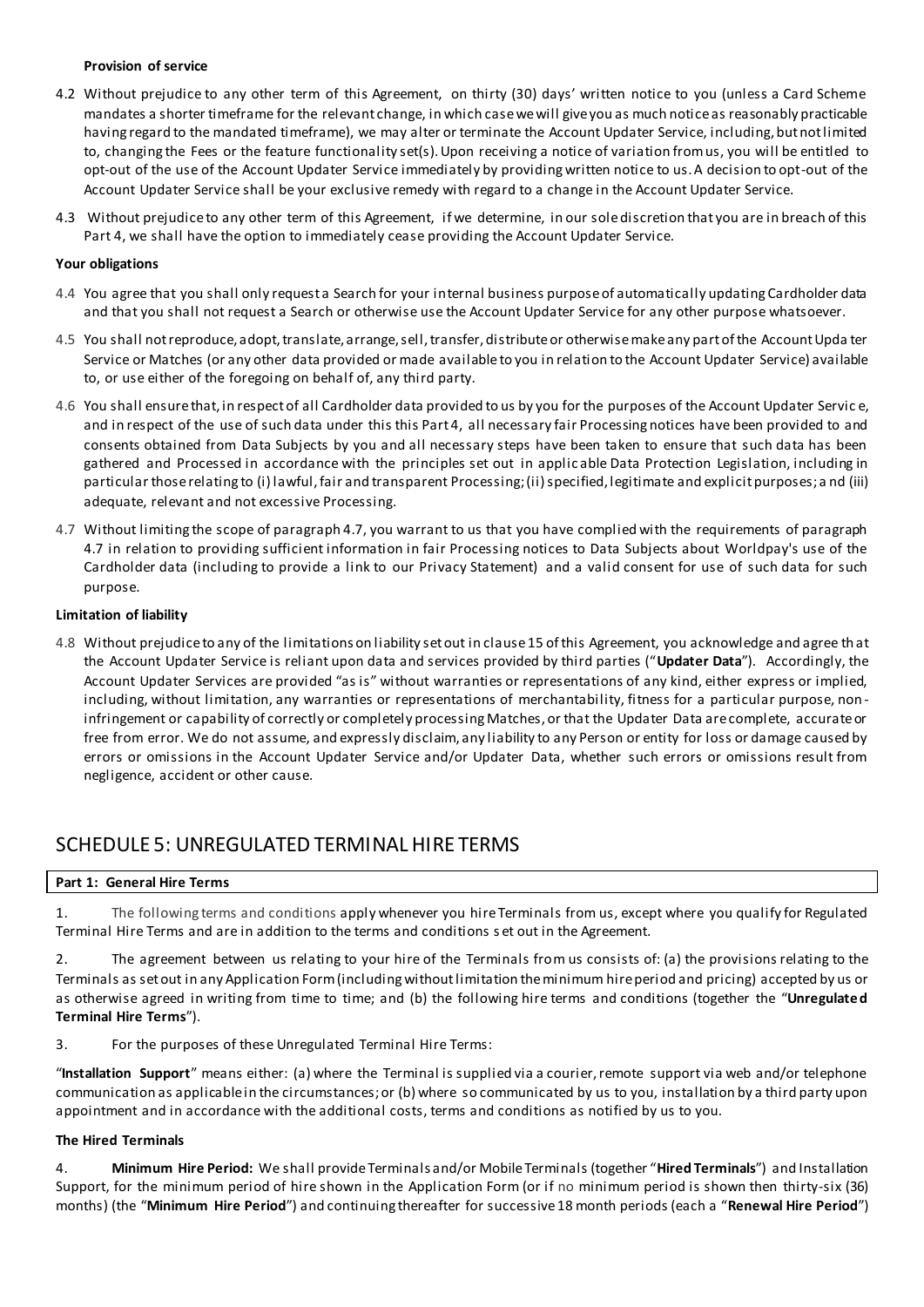upon the terms and conditions set out herein unless terminated earlier in accordance with paragraphs 20 or 22 below, or clause 12 of the Agreement.

5. **Commencement and delivery:** The Minimum Hire Period commences on the date of delivery of the Hired Terminals. You agree to accept delivery of the Hired Terminals within 28 days of us notifying you (which may be by email) that these are ready for delivery. If for any reason you fail to accept delivery within this timeframe then an administration fee of £100 p lus VAT will be charged and be payable by you in accordance with paragraph 26(g) below.

6. You will provide all necessary power and telecommunication links for the Hired Terminals and we shall not be under any obligation to install any Hired Terminal if such links are not in place.

7. You will install and use the Hired Terminals only in your legitimate trading premises, being premises in which you have previously informed us that the Hired Terminals are installed. You will permit us, our employees, agents, sub-contractors or any other person authorised by us (each an "**Authorised Person**") to enter your premises (and where relevant you shall obtain permission for us and any Authorised Person to enter the premises of any third party) at all reasonable times for the purpose of inspecting, repairing and/or maintaining the Hired Terminals and you will give such persons all reasonable assistance.

8. **INDEMNITY: Until returned and received, or collected by us, each Hire Terminal shall be at your sole risk and you indemnify us against any loss or damage to each Hire Terminal howsoever caused (other than fair wear and tear in the ordinary course of usage of each Hire Terminal).** You will take reasonable care of each Hire Terminal, keep it in good working order and not alter, amend or interfere with it or any sign or label affixed to it, PROVIDED THAT you may, where a sign or label becomes worn, replace such sign or label with an identical one we provide you. You will report to us any damage to a Hire Terminal.

## **Payment**

9. In return for us supplying you with the Hired Terminals, you will punctually pay any set-up fee and the initial and subsequent monthly rentals (including during any Renewal Hire Period) as set out in the Application Form or which otherwise apply from time to time, together with any additional service charges of which you are notified from time to time. Except as set out in paragraph 10 below in relation to Mobile Terminals, the monthly rental payments are payable monthly in arrears by direct debit on the 18th of each month (or the next business day) from a bank account acceptable to us. You will maintain with your bank an instruction to effect such direct debits. The charges payable under this schedule form part of the Fees, are payable in accordance with the provisions of clauses 4 and 8 of the Agreement, and are in addition to any other Fees, charges or other amounts payable under the Agreement.

10. Where you have a Mobile Terminal with a fixed hire period of three (3) months or less, the rental and additional service charges of which you are notified from time to time are payable by you at the commencement of the fixed hire period.

11. In addition to our right to debit your bank account arising elsewhere in the Agreement, we shall be entitled to debit your bank account with the following items: (a) any other sums payable by you under this schedule; and (b) interest as provided for in clause 9 of the Agreement.

# **Failure to Pay**

12. If you fail to pay any amount under or in connection with this Schedule when due then in addition to any other rights herein (including our right to terminate) we may:

(a) switch off the Hired Terminals until payment is made;

(b) re-possess the Hired Terminals;

(c) exercise our rights of withholding, deduction or set-off as described in clause 5.2 of the Agreement above;

(d) charge you interest on a daily basis on the overdue amount at a rate of 3% per annum over the Bank of England base rate from time to time whether before or after judgment has been given;

(e) in addition to the fee referred to in paragraph 26(b) below, charge you any reasonable costs and expenses incurred by us in endeavouring to collect any unpaid and overdue instalments, including any debt collection agency charges and reasonable legal costs which are incurred by us in exercising our rights under this Agreement, including enforcement of it; and

(f) register the default with a credit reference agency, which may impact your ability to obtain credit in the future.

# **Insuring the Terminals**

13. The Hired Terminals will remain our property. You shall not sell, charge, encumber, part with possession or otherwise dispose of the Hired Terminals. You will insure against loss or damage to the Hired Terminals including without limitation fo r the full replacement value in the sum of £500 for each of the Hired Terminals supplied to you. If you receive any insurance monies you must hold these on trust for us.

#### **Care and use of the Hired Terminals**

14. You will operate the Hired Terminals in accordance with the provisions of any operating manuals or instructions in existence from time to time together with any instructions issued or made available by us from time to time. We may require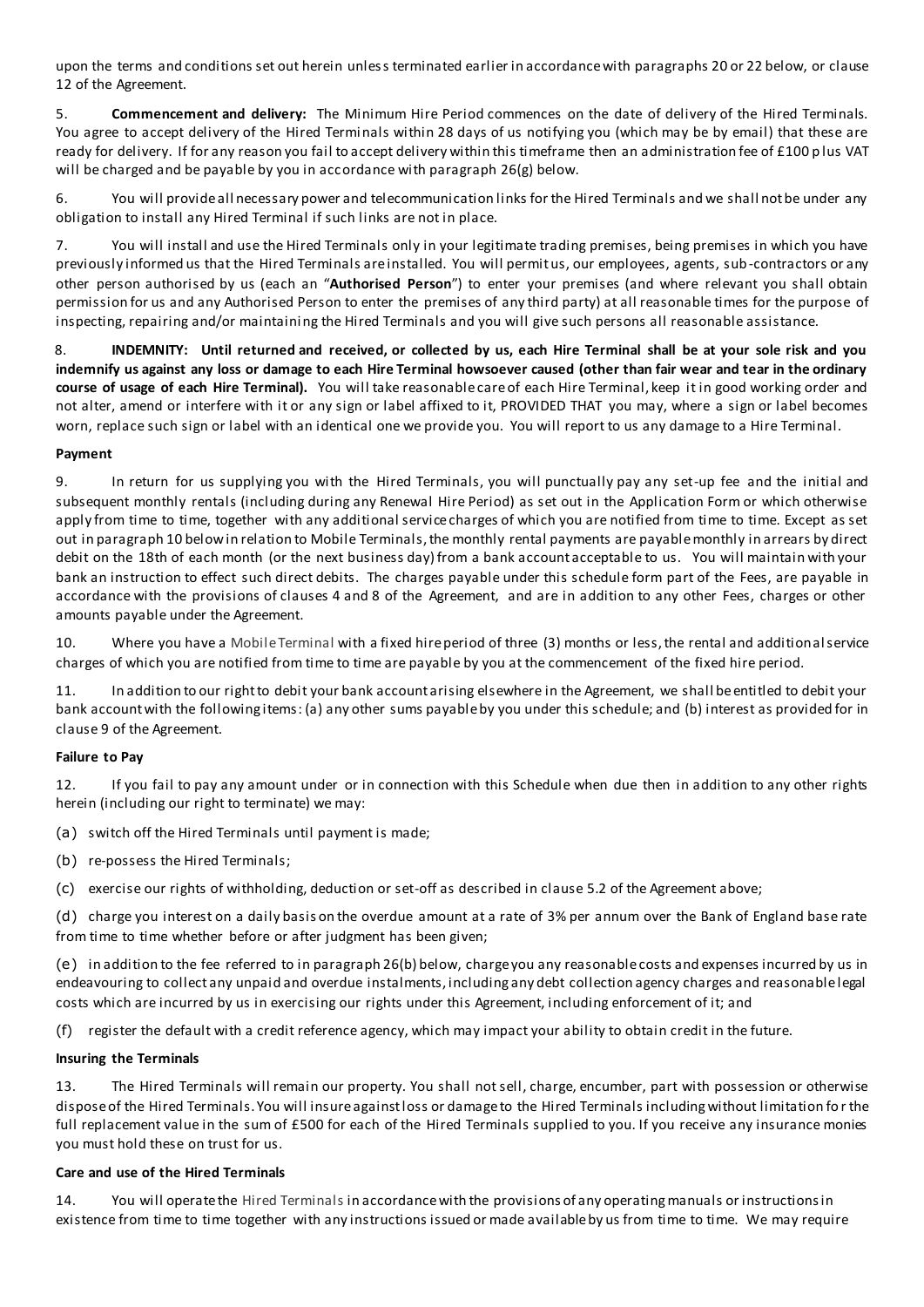you to accept updated software or a replacement Terminal from time to time (including due to industry changes or requirements) and you agree to provide reasonable co-operation in making such changes.

15. You will only use such equipment and materials in connection with the Hired Terminals as have previously been approved by us in writing. Damage to, or malfunction of, the Hired Terminals or any equipment or materials resulting from the use of nonapproved equipment and materials will be your responsibility.

16. **Mobile interference:** The wireless nature of the Mobile Terminals means that their use is subject to the availability of wireless connectivity. No warranty or representation is, has or will be given or made by us that Mobile Terminals will be capable of use free of any interruptions. Without prejudice to paragraph 31, we shall not be responsible for any inability to use th e Mobile Terminals if and to the extent caused by electrical interference, problems with telecommunications or satellite links or any other similar circumstances beyond our control.

17. You agree that any liability we may have to you in relation to all Claims arising in respect of our provision of the Hired Terminals under these Unregulated Terminal Hire Terms during each Contract Year shall in each case be limited to (a) in the first Contract Year, a sum equal to the average monthly Terminal Hire Fees paid under these Unregulated Terminal Hire Terms, in the period between the Commencement Date and the first event giving rise to the first such claim, multiplied by twelve (12); and (b) in each Contract Year thereafter, a sum equal to the Terminal Hire Fees paid under these Unregulated Terminal Hire Terms in the twelve (12) months immediately preceding the first event giving rise to the first such claim in the relevant Contract Year.

18. Save for Mobile Terminals, you will give us three months' notice in writing of any proposed change to any electrical power supplied or to the telecommunication links in or to the premises where the Hired Terminals is located. We reserve the right to terminate these Unregulated Terminal Hire Terms upon three months' written notice if we consider the aforementioned changes would or could affect the operation of the Hired Terminals.

19. **INDEMNITY: You will indemnify us against all claims and all losses, costs, expenses, damages and liabilities whatsoever incurred by us (including the cost of repairing, replacing or removing the Hired Terminals) by reason of, or in any way attributable to, your use (including use by your agents, sub-contractors and employees) of the Hired Terminals**.

## **Your right to terminate these Unregulated Terminal Hire Terms**

20. You have the right to terminate these Unregulated Terminal Hire Terms:

(a) by giving us at least one month's written notice expiring at the end of the Minimum Hire Period, or the end of the then applicable Renewal Hire Period as the case may be; or

(b) by one month's written notice in accordance with the provisions of paragraph 27 if a variation of these Unregulated Terminal Hire Terms gives rise to a right of termination.

21. If you give notice to terminate these Unregulated Terminal Hire Terms relating to the Hired Terminals, this shall not automatically terminate the other provisions of the Agreement or the Services other than the Terminal Hire. The Agreement shall remain in place unless otherwise agreed between the Parties.

# **Our right to terminate these Unregulated Terminal Hire Terms**

22. In addition to the provisions of paragraph 18 of this Schedule and clause 12 of the Agreement we have the right to terminate these Unregulated Terminal Hire Terms:

(a) by giving one month's written notice expiring on or at any time after the expiry of the Minimum Hire Period;

(b) at any time with immediate effect by notice to you if you fail to pay any amount due on the due payment date or if you are otherwise in default and are deemed to have repudiated these terms by breaching thereof.

(c) by three month's written notice if paragraph 18 applies;

23. You agree that termination of the Agreement will automatically terminate these Unregulated Terminal Hire Terms at the same time, unless we otherwise agree (at our sole discretion).

# **What you must pay if these Unregulated Terminal Hire Terms are terminated**

24. Upon termination of these Unregulated Terminal Hire Terms:

(a) you will immediately return the Hired Terminals to us at such place within the United Kingdom as we reasonably require, in good order, repair and condition (fair wear and tear only excepted) or to an Authorised Person or allow us or an Authorised Person to enter your premises (and where relevant you shall obtain permission for us and any Authorised Person to enter the premises where the Hired Terminals are or where we believe them to be) to remove the Hired Terminals; and

(b) you will immediately pay us all amounts owed by you under these Unregulated Terminal Hire Terms.

25. Where these Unregulated Terminal Hire Terms have terminated (for whatever reason) prior to the expiry of the Minimum Hire Period or any subsequent Renewal Hire Period (as the case may be), then in addition to the provisions of paragraphs 8 and 9 above, you will pay to us:

(a) all arrears of rental payments outstanding at the date of termination;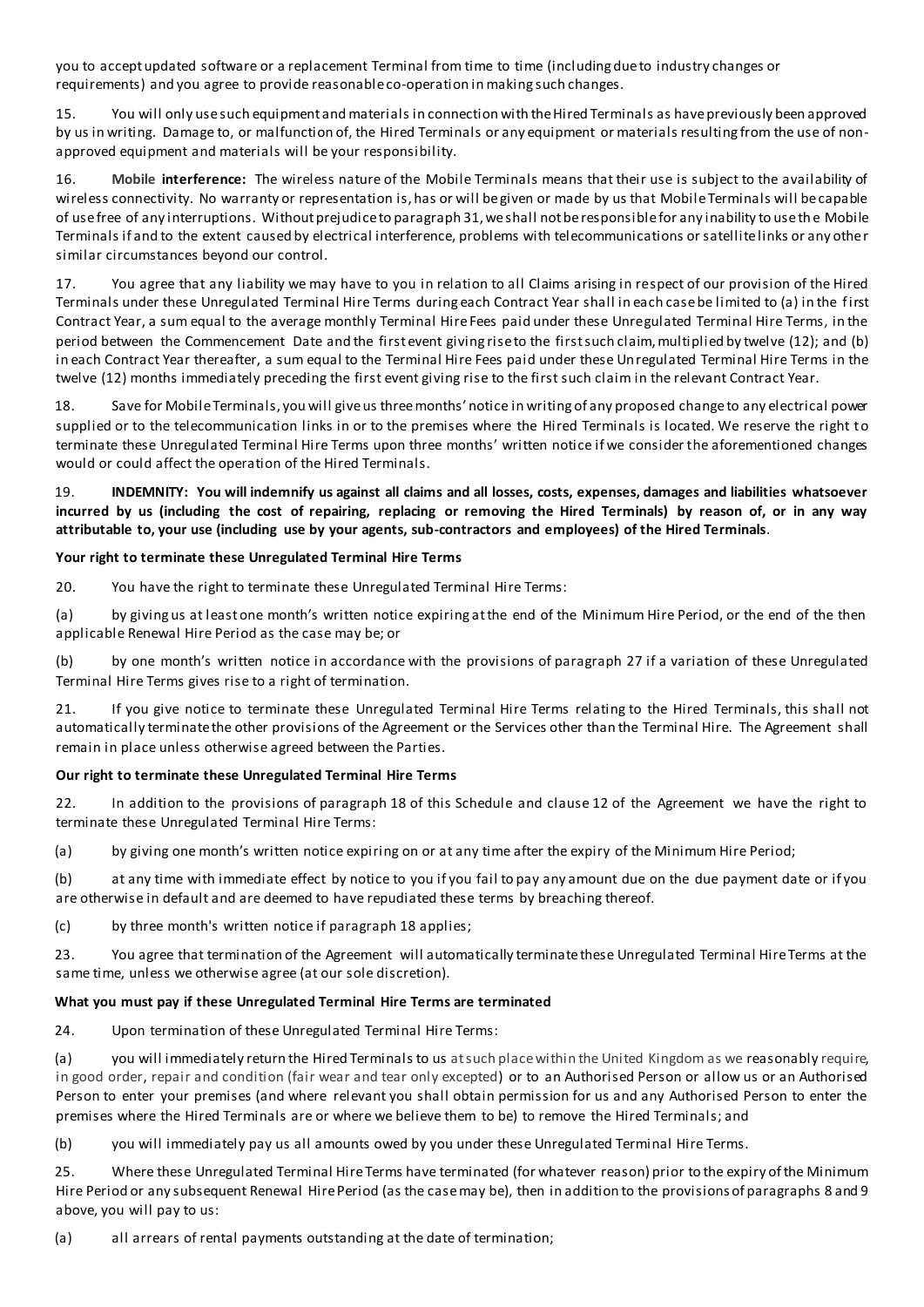(b) a sum equal to the aggregate of all rental payments which would, but for the termination of the Agreement, have become due and payable under the Unregulated Terminal Hire Terms from the date of termination to the expiry of the Minimum Hire Period (or to the expiry of the applicable Renewal Hire Period as the case may be) less a discount of 5% of each rental. You agree that your liability under this paragraph 25(b) shall accrue prior to termination of the Unregulated Terminal Hire Terms.

(c) damages for any breach of the Unregulated Terminal Hire Terms and all costs, expenses and fees incurred by us in recovering possession of the Hired Terminals and/or enforcing our rights under the Unregulated Terminal Hire Terms;

(d) if the Hired Terminals are not recovered by us within 1 (one) week after termination of the Unregulated Terminal Hire Terms, an amount of £85 (plus VAT) in respect of each of the Hired Terminals for each week or part thereof that you retain possession of the Hired Terminals beyond such termination (such amount being the sum that we ordinarily charge where Hired Terminals are hired from us on a weekly basis); and

(e) if the Hired Terminals are not recovered by us within one month after termination of the Unregulated Terminal Hire Terms, an amount equal to our reasonable estimate of the market value of the Hired Terminals at the date of termination.

## **Other charges under the Unregulated Terminal Hire Terms**

26. In addition to any third party or other installation charges that may be payable in relation to Insta llation Support, we may charge you and you will pay us the sum of:

(a) £6 (ex VAT) for a supervisor card replacement;

(b) up to £7.50 (ex VAT) which may be added to the amount in each instance where we exercise our right of withholding, deduction or set-off under clause 5.2 (which sum shall be in addition to any other amounts payable by you hereunder, including as described in paragraph 12(e) or 12(f));

(c) £20 (ex VAT) for the repair/replacement of a missing or broken cable/printer parts;

(d) £75 (ex VAT) if you fail to provide us with 24 hours notice of cancellation when an installation appointment is agreed;

(e) £75 (ex VAT) for supplementary training on use of the Hired Terminals;

(f) £100 (ex VAT) per Hired Terminal to upgrade the Hired Terminal to support cardholder not present transactions;

(g) £100 (ex VAT) administration fee if you fail for any reason to accept delivery of the Hired Terminal within 28 days of us notifying you that these are ready for delivery;

(h) £125 (ex VAT) per Hired Terminal in the event that we are required to collect or remove (including following termination) a Hired Terminal or for the swap over of a Hired Terminal;

(i) £175 (ex VAT) for the repair of a damaged Hired Terminal; and

(j) up to £367 (ex VAT) for the replacement of each Hired Terminal (actual charge will vary according to the type of Terminal hired).

#### **Variation of these Hire Terms and Conditions**

27. On notification to you, we may from time to time vary the rental charges, other charges or payments and/or the terms and conditions of these Unregulated Terminal Hire Terms. Any such variation shall become effective upon us giving you at least one month's written notice in accordance with clause 26. In circumstances where the variation constitutes a material variation to these hire terms and conditions, you shall be entitled to terminate these Unregulated Terminal Hire Terms upon one month's written notice **PROVIDED THAT** such notice is served upon us within one month of you receiving the notice of variation.

#### **General Provisions**

28. You agree that we may assign, novate, transfer or subcontract any or all of our rights and obligations under this Schedule and/or ownership of the Hired Terminals to a third party at any time without your consent. You shall execute any document reasonably required by us to give effect to any such assignment, novation or subcontracting.

29. Paragraphs 5, 8, 9, 12, 13, 15, 17, 19, 21, 23, 24, 25, 26, 28, 30, 31 and 32, and such other clauses as by their nature are intended to survive termination, will continue to apply in respect of the Hired Terminals following termination of these Unregulated Terminal Hire Terms for whatever reason.

30. If you are a partnership, each partner will be jointly and severally liable under the Unregulated Terminal Hire Terms.

31. We shall not be liable for any delay or failure to carry out any of our obligations under the Unregulated Terminal Hire Terms if such failure is due to circumstances beyond our direct control.

32. These Unregulated Terminal Hire Terms are personal to you and you may not assign or transfer them. If you are an individual, the Unregulated Terminal Hire Terms will be binding upon your personal representatives.